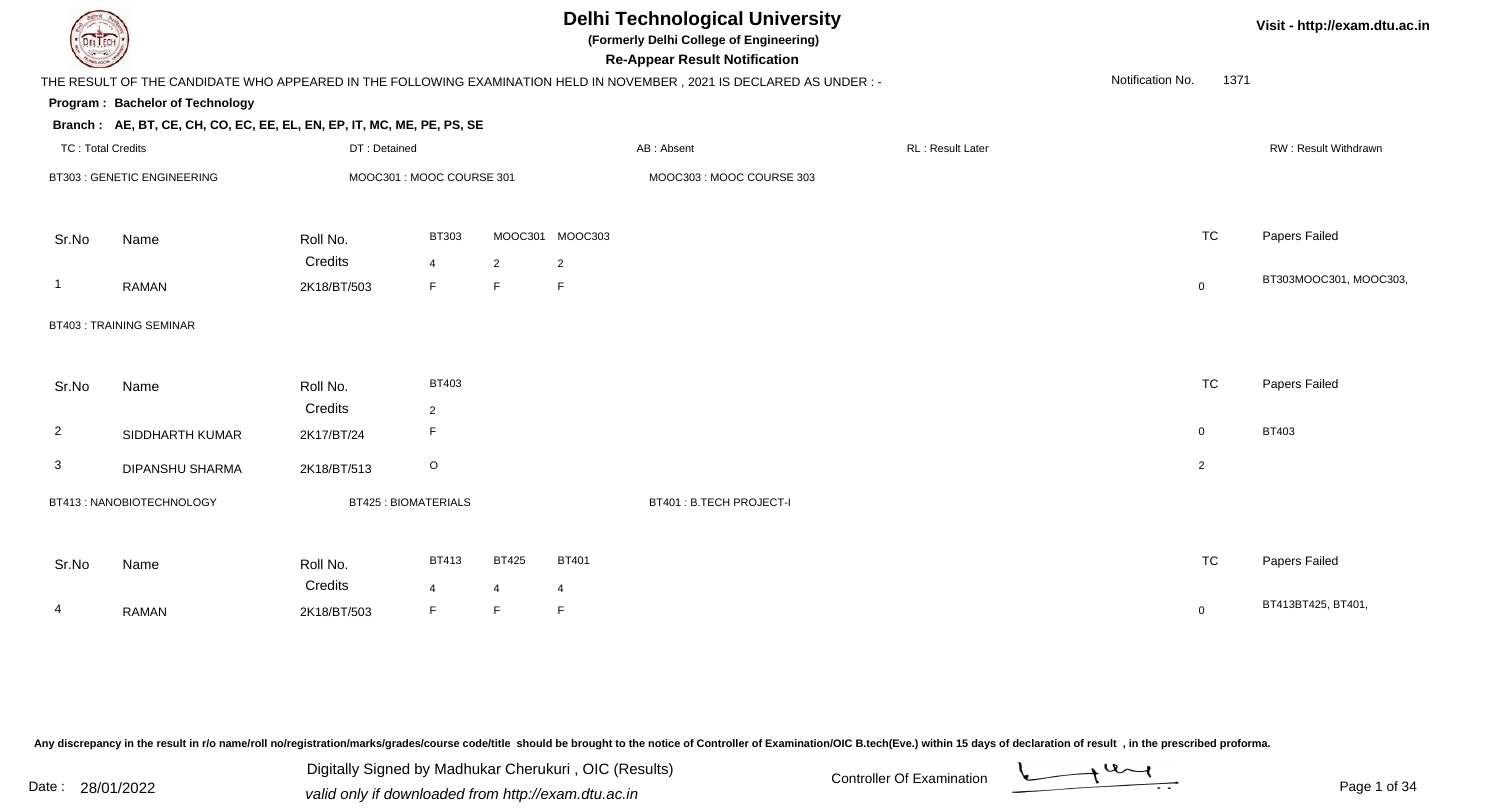## **Delhi Technological University**

**(Formerly Delhi College of Engineering)**

**Re-Appear Result Notification**

**Visit - http://exam.dtu.ac.in**

| <b>Courses Lines</b>     |                                                                                                                     |              |                                       |              |                |                |                     | <b>Re-Appear Result Notification</b> |                                              |                          |                              |
|--------------------------|---------------------------------------------------------------------------------------------------------------------|--------------|---------------------------------------|--------------|----------------|----------------|---------------------|--------------------------------------|----------------------------------------------|--------------------------|------------------------------|
|                          | THE RESULT OF THE CANDIDATE WHO APPEARED IN THE FOLLOWING EXAMINATION HELD IN NOVEMBER, 2021 IS DECLARED AS UNDER:- |              |                                       |              |                |                |                     |                                      |                                              | 1371<br>Notification No. |                              |
|                          | Program: Bachelor of Technology                                                                                     |              |                                       |              |                |                |                     |                                      |                                              |                          |                              |
|                          | Branch: AE, BT, CE, CH, CO, EC, EE, EL, EN, EP, IT, MC, ME, PE, PS, SE                                              |              |                                       |              |                |                |                     |                                      |                                              |                          |                              |
| <b>TC: Total Credits</b> |                                                                                                                     | DT: Detained |                                       |              |                | AB: Absent     |                     |                                      | RL: Result Later                             |                          | <b>RW: Result Withdrawn</b>  |
|                          | CE413: WATER RESOURCES MANAGEMENT                                                                                   |              | BT401 : B.TECH PROJECT-I              |              |                |                |                     | <b>BT403: TRAINING SEMINAR</b>       | BT405 : FUNDAMENTAL OF COMPUTATIONAL BIOLOGY |                          |                              |
|                          | BT407 : BIOPROCESS TECH & DOWNSTREAM PROCESS MGM-01 : Consumer Behavior                                             |              |                                       |              |                |                |                     |                                      |                                              |                          |                              |
| Sr.No                    | Name                                                                                                                | Roll No.     | CE413                                 | <b>BT401</b> | <b>BT403</b>   | <b>BT405</b>   | <b>BT407</b>        | <b>MGM-01</b>                        |                                              | <b>TC</b>                | Papers Failed                |
|                          |                                                                                                                     | Credits      | $\overline{4}$                        | 4            | $\overline{2}$ | $\overline{4}$ | 4                   | 4                                    |                                              |                          |                              |
| 5                        | <b>ANIKET PANWAR</b>                                                                                                | 2K18/BT/506  | P                                     | B            | $B+$           | A              | B                   | $\, {\sf B}$                         |                                              | 22                       |                              |
|                          | MC251: APPLIED MATHEMATICS                                                                                          |              |                                       |              |                |                |                     |                                      |                                              |                          |                              |
| Sr.No                    | Name                                                                                                                | Roll No.     | MC251                                 |              |                |                |                     |                                      |                                              | <b>TC</b>                | Papers Failed                |
|                          |                                                                                                                     | Credits      | $\overline{4}$                        |              |                |                |                     |                                      |                                              |                          |                              |
| 6                        | <b>RAMAN</b>                                                                                                        | 2K18/BT/503  | F                                     |              |                |                |                     |                                      |                                              | $\overline{0}$           | MC251                        |
| 7                        | <b>ANIKET PANWAR</b>                                                                                                | 2K18/BT/506  | A                                     |              |                |                |                     |                                      |                                              | $\overline{4}$           |                              |
|                          | MC251: APPLIED MATHEMATICS                                                                                          |              | BT201 : INTRODUCTION TO BIOTECHNOLOGY |              |                |                | BT203: BIOCHEMISTRY |                                      | BT205 : CHEMICAL ENGINEERING PRINCIPLES      |                          |                              |
| Sr.No                    | Name                                                                                                                | Roll No.     | MC251                                 | <b>BT201</b> | BT203          | <b>BT205</b>   |                     |                                      |                                              | <b>TC</b>                | Papers Failed                |
|                          |                                                                                                                     | Credits      | 4                                     | 4            | 4              | $\overline{4}$ |                     |                                      |                                              |                          |                              |
| 8                        | <b>KARTIK ARYA</b>                                                                                                  | 2K18/BT/018  | F                                     | F.           | F.             | $\mathsf F$    |                     |                                      |                                              | $\mathbf 0$              | MC251BT201, BT203,<br>BT205, |

Any discrepancy in the result in r/o name/roll no/registration/marks/grades/course code/title should be brought to the notice of Controller of Examination/OIC B.tech(Eve.) within 15 days of declaration of result, in the pr

Date : 28/01/2022 Valid only if downloaded from http://exam.dtu.ac.in<br>valid only if downloaded from http://exam.dtu.ac.in Digitally Signed by Madhukar Cherukuri , OIC (Results)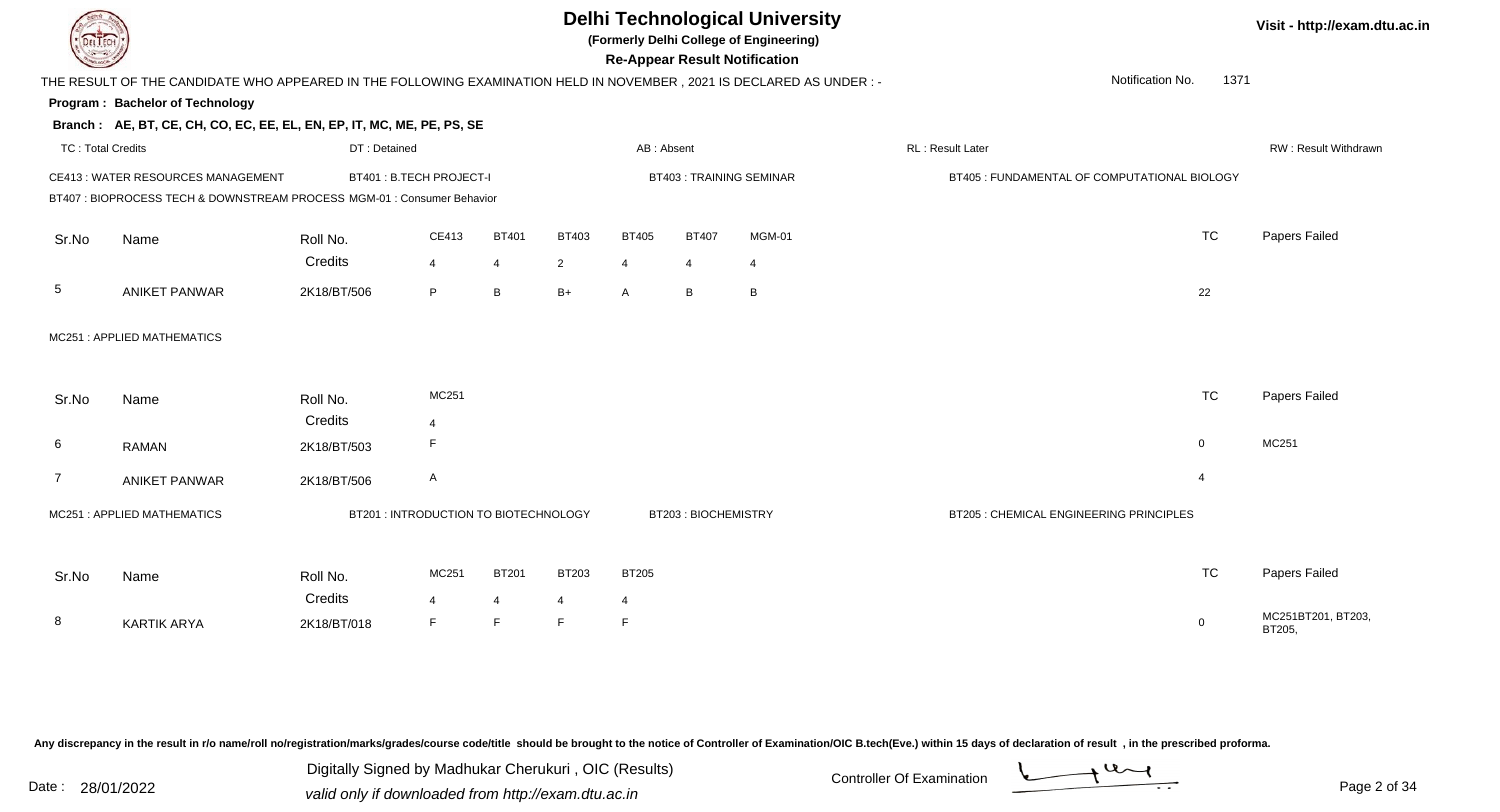### **Delhi Technological University**

**(Formerly Delhi College of Engineering)**

**Re-Appear Result Notification**

**Visit - http://exam.dtu.ac.in**

| <b>Country</b>           |                                                                                                                        |              |                                       |                |              |                | <b>Re-Appear Result Notification</b> |                                                                                                                                      |                                         |             |                                     |
|--------------------------|------------------------------------------------------------------------------------------------------------------------|--------------|---------------------------------------|----------------|--------------|----------------|--------------------------------------|--------------------------------------------------------------------------------------------------------------------------------------|-----------------------------------------|-------------|-------------------------------------|
|                          | THE RESULT OF THE CANDIDATE WHO APPEARED IN THE FOLLOWING EXAMINATION HELD IN NOVEMBER , 2021 IS DECLARED AS UNDER : - |              |                                       |                |              |                |                                      |                                                                                                                                      | Notification No.                        | 1371        |                                     |
|                          | Program: Bachelor of Technology                                                                                        |              |                                       |                |              |                |                                      |                                                                                                                                      |                                         |             |                                     |
|                          | Branch: AE, BT, CE, CH, CO, EC, EE, EL, EN, EP, IT, MC, ME, PE, PS, SE                                                 |              |                                       |                |              |                |                                      |                                                                                                                                      |                                         |             |                                     |
| <b>TC: Total Credits</b> |                                                                                                                        | DT: Detained |                                       |                |              | AB: Absent     |                                      | <b>RL: Result Later</b>                                                                                                              |                                         |             | RW: Result Withdrawn                |
|                          | MC251: APPLIED MATHEMATICS                                                                                             |              | BT201 : INTRODUCTION TO BIOTECHNOLOGY |                |              |                | BT203: BIOCHEMISTRY                  |                                                                                                                                      | BT205 : CHEMICAL ENGINEERING PRINCIPLES |             |                                     |
|                          | BT207 : ENGINEERING ANALYSIS AND DESIGN                                                                                |              |                                       |                |              |                |                                      |                                                                                                                                      |                                         |             |                                     |
| Sr.No                    | Name                                                                                                                   | Roll No.     | MC251                                 | <b>BT201</b>   | BT203        | <b>BT205</b>   | <b>BT207</b>                         |                                                                                                                                      |                                         | <b>TC</b>   | Papers Failed                       |
|                          |                                                                                                                        | Credits      | $\overline{4}$                        | 4              | 4            | 4              | $\overline{4}$                       |                                                                                                                                      |                                         |             |                                     |
| 9                        | SIDDHARTH KUMAR                                                                                                        | 2K17/BT/24   | B                                     | C              | P            | F              | B                                    |                                                                                                                                      |                                         | 16          | BT205,                              |
| 10                       | SHAILESH YADAV                                                                                                         | 2K18/BT/037  | F                                     | F              | F            | F              | F                                    |                                                                                                                                      |                                         | $\mathbf 0$ | MC251BT201, BT203,<br>BT205, BT207, |
|                          | MGM-02: Advertising and Brand Management                                                                               |              |                                       |                |              |                |                                      |                                                                                                                                      |                                         |             |                                     |
|                          |                                                                                                                        |              |                                       |                |              |                |                                      |                                                                                                                                      |                                         |             |                                     |
| Sr.No                    | Name                                                                                                                   | Roll No.     | <b>MGM-02</b>                         |                |              |                |                                      |                                                                                                                                      |                                         | <b>TC</b>   | Papers Failed                       |
|                          |                                                                                                                        | Credits      | $\overline{4}$                        |                |              |                |                                      |                                                                                                                                      |                                         |             |                                     |
| 11                       | <b>ANIKET PANWAR</b>                                                                                                   | 2K18/BT/506  | $B+$                                  |                |              |                |                                      |                                                                                                                                      |                                         | 3           |                                     |
| and Skills(COURSERA)*    | SE417 : DATA WAREHOUSING & DATA MINING<br>MOOC403*: Successful Negotiation: Essential Strategies                       |              |                                       |                |              |                |                                      | BT405 : FUNDAMENTAL OF COMPUTATIONAL BIOLOGY BT407 : BIOPROCESS TECH & DOWNSTREAM PROCESS MOOC401* : Competitive Strategy(COURSERA)* |                                         |             |                                     |
| Sr.No                    | Name                                                                                                                   | Roll No.     | <b>SE417</b>                          | <b>BT405</b>   | <b>BT407</b> |                | MOOC401* MOOC403*                    |                                                                                                                                      |                                         | <b>TC</b>   | Papers Failed                       |
|                          |                                                                                                                        | Credits      | $\overline{4}$                        | $\overline{4}$ | 4            | $\overline{2}$ | $\mathbf{2}$                         |                                                                                                                                      |                                         |             |                                     |
| 12                       | PREETHI VARRIAR                                                                                                        | 2K18/BT/504  | C                                     | A              | C            | $A+$           | A+                                   |                                                                                                                                      |                                         | 16          |                                     |

Any discrepancy in the result in r/o name/roll no/registration/marks/grades/course code/title should be brought to the notice of Controller of Examination/OIC B.tech(Eve.) within 15 days of declaration of result, in the pr

Date : 28/01/2022 Valid only if downloaded from http://exam.dtu.ac.in<br>Valid only if downloaded from http://exam.dtu.ac.in Digitally Signed by Madhukar Cherukuri , OIC (Results)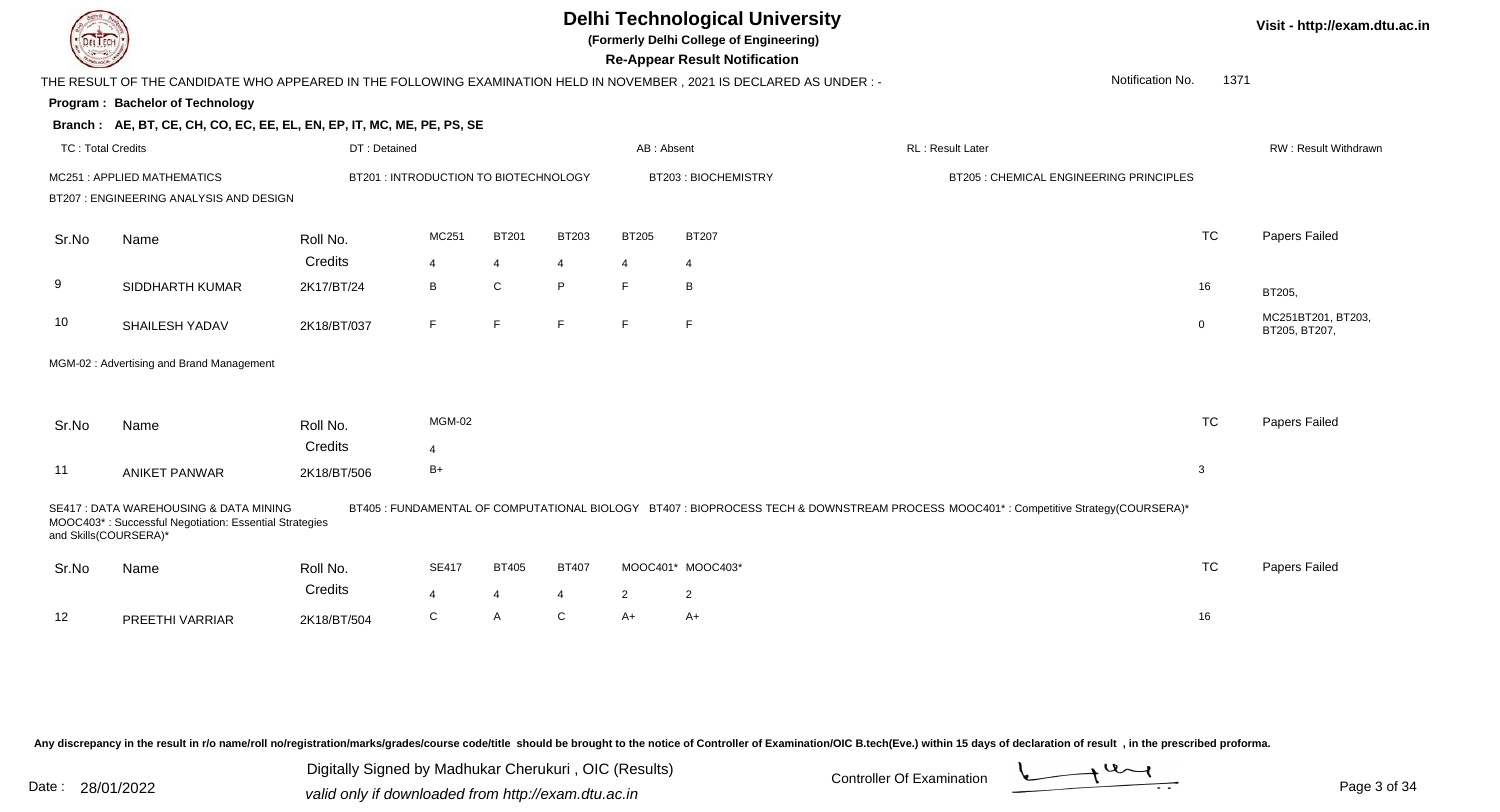|                          |                                                                        |                     |                         | <b>Delhi Technological University</b><br>(Formerly Delhi College of Engineering)<br><b>Re-Appear Result Notification</b> | Visit - http://exam.dtu.ac.in |                          |                      |
|--------------------------|------------------------------------------------------------------------|---------------------|-------------------------|--------------------------------------------------------------------------------------------------------------------------|-------------------------------|--------------------------|----------------------|
|                          |                                                                        |                     |                         | THE RESULT OF THE CANDIDATE WHO APPEARED IN THE FOLLOWING EXAMINATION HELD IN NOVEMBER, 2021 IS DECLARED AS UNDER :-     |                               | Notification No.<br>1371 |                      |
|                          | Program: Bachelor of Technology                                        |                     |                         |                                                                                                                          |                               |                          |                      |
|                          | Branch: AE, BT, CE, CH, CO, EC, EE, EL, EN, EP, IT, MC, ME, PE, PS, SE |                     |                         |                                                                                                                          |                               |                          |                      |
| <b>TC: Total Credits</b> |                                                                        | DT: Detained        |                         | AB: Absent                                                                                                               | RL: Result Later              |                          | RW: Result Withdrawn |
|                          | <b>CE205 : FLUID MECHANICS</b>                                         |                     |                         |                                                                                                                          |                               |                          |                      |
| Sr.No                    | Name                                                                   | Roll No.            | CE205                   |                                                                                                                          |                               | <b>TC</b>                | Papers Failed        |
|                          |                                                                        | Credits             | 4                       |                                                                                                                          |                               |                          |                      |
| 13                       | MANISH KUMAR MEENA                                                     | 2K17/CE/49          | $A+$                    |                                                                                                                          |                               | 4                        |                      |
|                          | <b>CE305 : MECHANICS OF MATERIALS</b>                                  |                     |                         |                                                                                                                          |                               |                          |                      |
| Sr.No                    | Name                                                                   | Roll No.            | CE305                   |                                                                                                                          |                               | <b>TC</b>                | Papers Failed        |
|                          |                                                                        | Credits             | $\overline{4}$          |                                                                                                                          |                               |                          |                      |
| 14                       | <b>SAKSHAM GUPTA</b>                                                   | 2K18/CE/097         | F                       |                                                                                                                          |                               | $\overline{0}$           | CE305                |
|                          | CE307 : ADVANCED GEO-TECHNICAL ENGINEERING                             |                     |                         |                                                                                                                          |                               |                          |                      |
|                          |                                                                        |                     |                         |                                                                                                                          |                               |                          |                      |
| Sr.No                    | Name                                                                   | Roll No.<br>Credits | CE307<br>$\overline{4}$ |                                                                                                                          |                               | <b>TC</b>                | Papers Failed        |
| 15                       | MANISH KUMAR MEENA                                                     | 2K17/CE/49          | B                       |                                                                                                                          |                               | $\overline{4}$           |                      |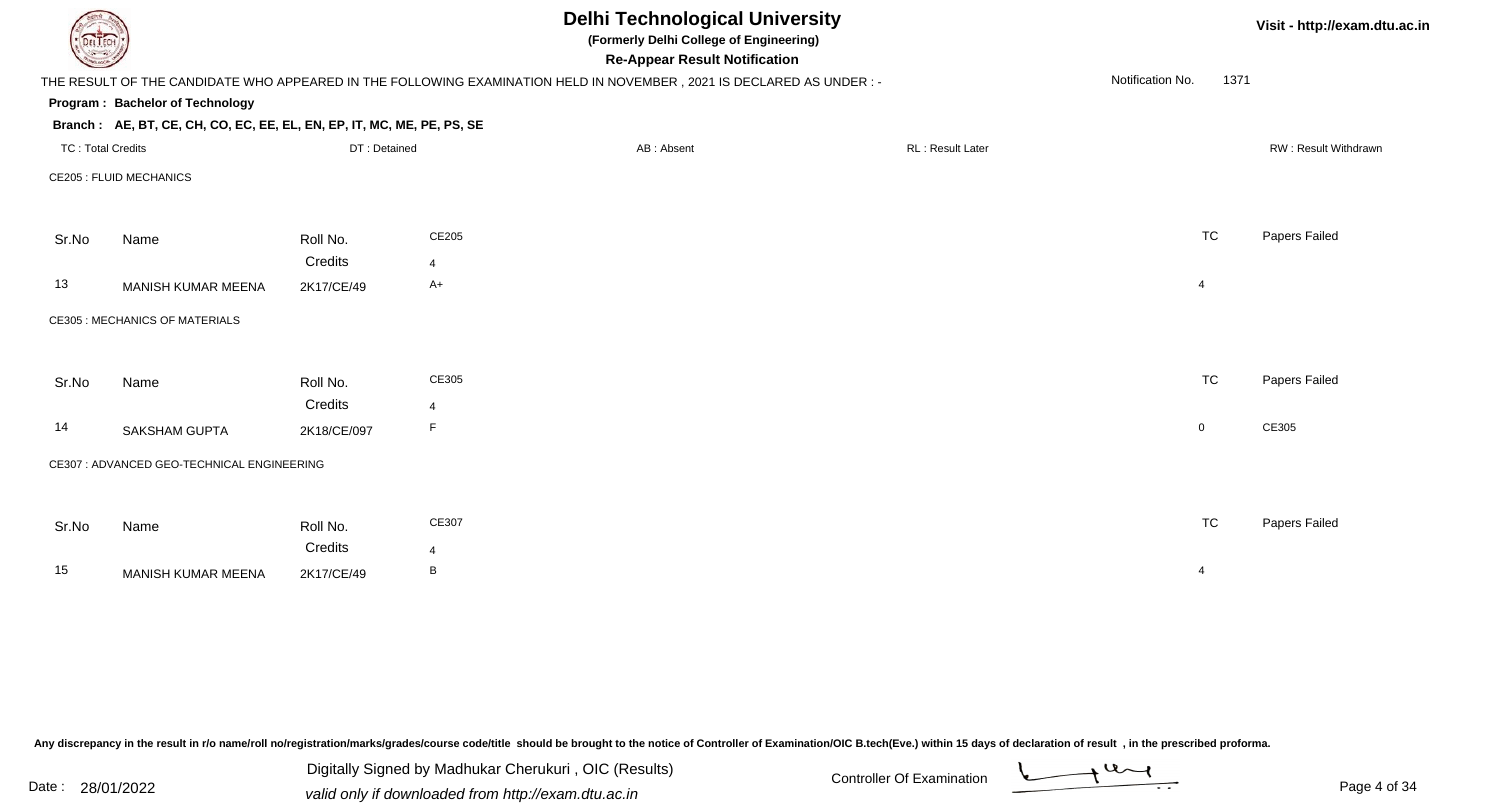| DEL ECH |                                                                                                                      |             |                                         |                                | Visit - http://exam.dtu.ac.in |                 |                                                                                                            |                  |                      |               |
|---------|----------------------------------------------------------------------------------------------------------------------|-------------|-----------------------------------------|--------------------------------|-------------------------------|-----------------|------------------------------------------------------------------------------------------------------------|------------------|----------------------|---------------|
|         | THE RESULT OF THE CANDIDATE WHO APPEARED IN THE FOLLOWING EXAMINATION HELD IN NOVEMBER, 2021 IS DECLARED AS UNDER :- |             |                                         |                                |                               |                 |                                                                                                            | Notification No. | 1371                 |               |
|         | Program: Bachelor of Technology                                                                                      |             |                                         |                                |                               |                 |                                                                                                            |                  |                      |               |
|         | Branch: AE, BT, CE, CH, CO, EC, EE, EL, EN, EP, IT, MC, ME, PE, PS, SE                                               |             |                                         |                                |                               |                 |                                                                                                            |                  |                      |               |
|         | <b>TC: Total Credits</b>                                                                                             |             | DT: Detained                            | RL: Result Later<br>AB: Absent |                               |                 |                                                                                                            |                  | RW: Result Withdrawn |               |
|         | <b>CE315: ROCK ENGINEERING</b>                                                                                       |             |                                         |                                |                               |                 |                                                                                                            |                  |                      |               |
| Sr.No   | Name                                                                                                                 | Roll No.    | CE315                                   |                                |                               |                 |                                                                                                            |                  | <b>TC</b>            | Papers Failed |
|         |                                                                                                                      | Credits     | $\overline{4}$                          |                                |                               |                 |                                                                                                            |                  |                      |               |
| 16      | NIRVAN SHRESTHA                                                                                                      | 2K18/CE/066 |                                         |                                |                               |                 |                                                                                                            |                  | $\mathbf 0$          | CE315         |
|         | CE423 : ADVANCED TRANSPORTATION ENGINEERING                                                                          |             |                                         |                                |                               | arts(COURSERA)* | MOOC401*: Technical Support Fundamentals(COURSERA)*MOOC403*: IT security: defense against the digital dark |                  |                      |               |
| Sr.No   | Name                                                                                                                 | Roll No.    | CE423                                   |                                | MOOC401* MOOC403*             |                 |                                                                                                            |                  | <b>TC</b>            | Papers Failed |
|         |                                                                                                                      | Credits     | $\overline{4}$                          | $\overline{2}$                 | $\overline{a}$                |                 |                                                                                                            |                  |                      |               |
| 17      | MANISH KUMAR MEENA                                                                                                   | 2K17/CE/49  | Α                                       | $A+$                           | $A+$                          |                 |                                                                                                            |                  | 8                    |               |
|         | ME423 : ADVANCED MANUFACTURING PROCESSES                                                                             |             | ME431 : NON-CONVENTIONAL ENERGY SOURCES |                                |                               |                 |                                                                                                            |                  |                      |               |
|         |                                                                                                                      |             |                                         |                                |                               |                 |                                                                                                            |                  |                      |               |
| Sr.No   | Name                                                                                                                 | Roll No.    | ME423                                   | ME431                          |                               |                 |                                                                                                            |                  | <b>TC</b>            | Papers Failed |
|         |                                                                                                                      | Credits     | $\overline{4}$                          | $\overline{4}$                 |                               |                 |                                                                                                            |                  |                      |               |
| 18      | <b>VISHAL</b>                                                                                                        | 2K17/CE/123 | B                                       | A+                             |                               |                 |                                                                                                            |                  | 8                    |               |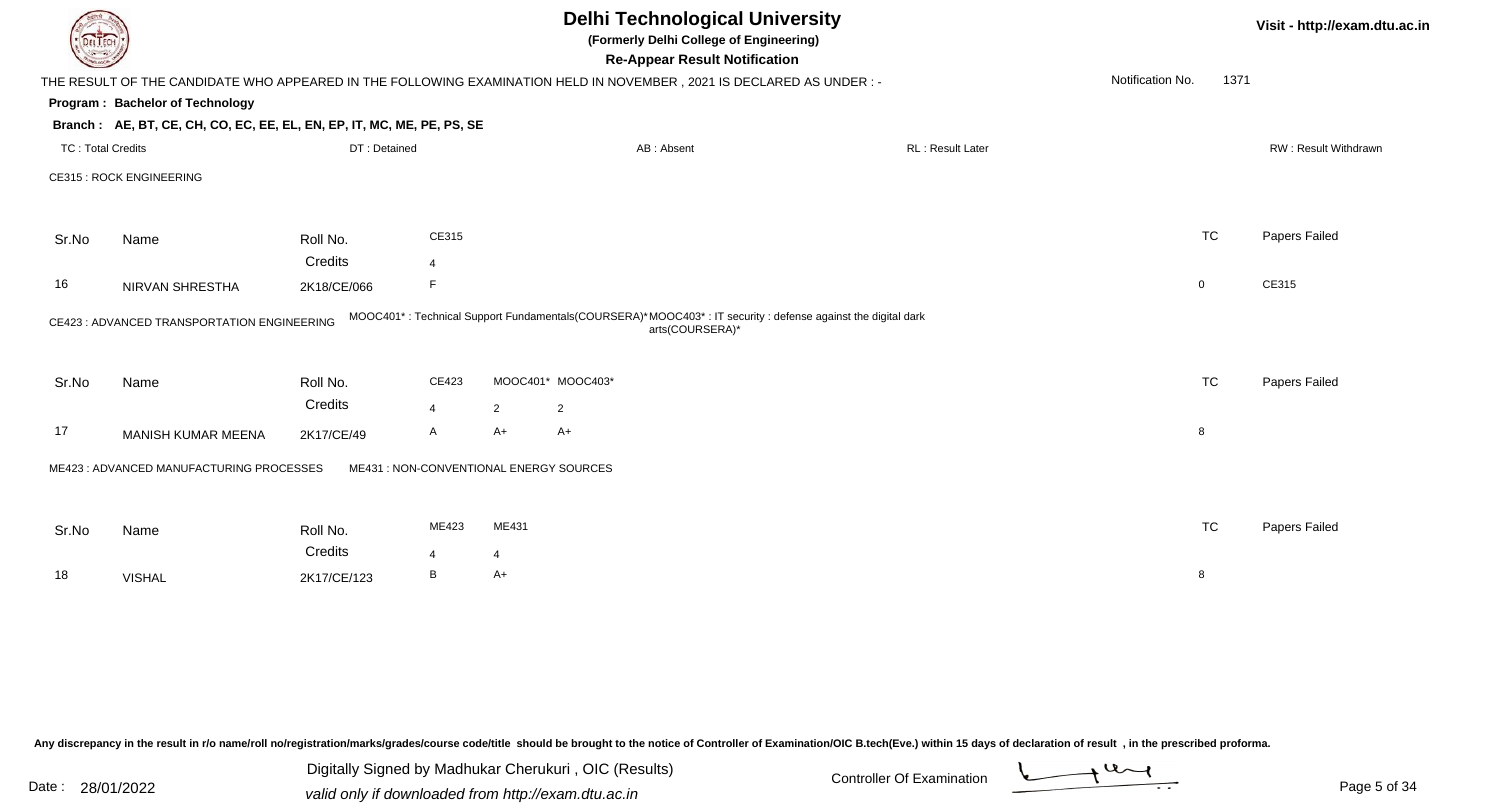| DEL ECH                  |                                                                                                                      |                                    |                |                                      | <b>Delhi Technological University</b><br>(Formerly Delhi College of Engineering)<br><b>Re-Appear Result Notification</b> |                         |                  |           | Visit - http://exam.dtu.ac.in |
|--------------------------|----------------------------------------------------------------------------------------------------------------------|------------------------------------|----------------|--------------------------------------|--------------------------------------------------------------------------------------------------------------------------|-------------------------|------------------|-----------|-------------------------------|
|                          | THE RESULT OF THE CANDIDATE WHO APPEARED IN THE FOLLOWING EXAMINATION HELD IN NOVEMBER, 2021 IS DECLARED AS UNDER :- |                                    |                |                                      |                                                                                                                          |                         | Notification No. | 1371      |                               |
|                          | Program: Bachelor of Technology                                                                                      |                                    |                |                                      |                                                                                                                          |                         |                  |           |                               |
|                          | Branch: AE, BT, CE, CH, CO, EC, EE, EL, EN, EP, IT, MC, ME, PE, PS, SE                                               |                                    |                |                                      |                                                                                                                          |                         |                  |           |                               |
| <b>TC: Total Credits</b> |                                                                                                                      | DT: Detained                       |                |                                      | AB: Absent                                                                                                               | <b>RL: Result Later</b> |                  |           | RW: Result Withdrawn          |
| AP101: PHYSICS - I       |                                                                                                                      |                                    |                | EE101 : BASIC ELECTRICAL ENGINEERING |                                                                                                                          |                         |                  |           |                               |
| Sr.No                    | Name                                                                                                                 | Roll No.                           | AP101          | EE101                                |                                                                                                                          |                         |                  | <b>TC</b> | Papers Failed                 |
|                          |                                                                                                                      | Credits                            | $\overline{4}$ | $\overline{4}$                       |                                                                                                                          |                         |                  |           |                               |
| 19                       | <b>GAURAV YADAV</b>                                                                                                  | 2K18/CO/131                        |                |                                      |                                                                                                                          |                         | $\mathbf 0$      |           |                               |
|                          | <b>CO201: DATA STRUCTURES</b>                                                                                        |                                    |                |                                      |                                                                                                                          |                         |                  |           |                               |
| Sr.No                    | Name                                                                                                                 | Roll No.                           | CO201          |                                      |                                                                                                                          |                         |                  | <b>TC</b> | Papers Failed                 |
|                          |                                                                                                                      | Credits                            | $\overline{4}$ |                                      |                                                                                                                          |                         |                  |           |                               |
| 20                       | <b>ABHISHEK JAYANT</b>                                                                                               | 2K17/CO/13                         | $\mathsf{A}$   |                                      |                                                                                                                          |                         | $\overline{4}$   |           |                               |
|                          | CO203 : OBJECT ORIENTED PROGRAMMING                                                                                  | <b>CO205 : DISCRETE STRUCTURES</b> |                |                                      |                                                                                                                          |                         |                  |           |                               |
| Sr.No                    | Name                                                                                                                 | Roll No.                           | CO203          | CO <sub>205</sub>                    |                                                                                                                          |                         |                  | <b>TC</b> | Papers Failed                 |
|                          |                                                                                                                      | Credits                            | $\overline{4}$ | $\overline{4}$                       |                                                                                                                          |                         |                  |           |                               |
| 21                       | <b>ABHISHEK KUMAR</b>                                                                                                | 2K17/CO/14                         | F              |                                      |                                                                                                                          |                         | $\mathbf 0$      |           | CO203                         |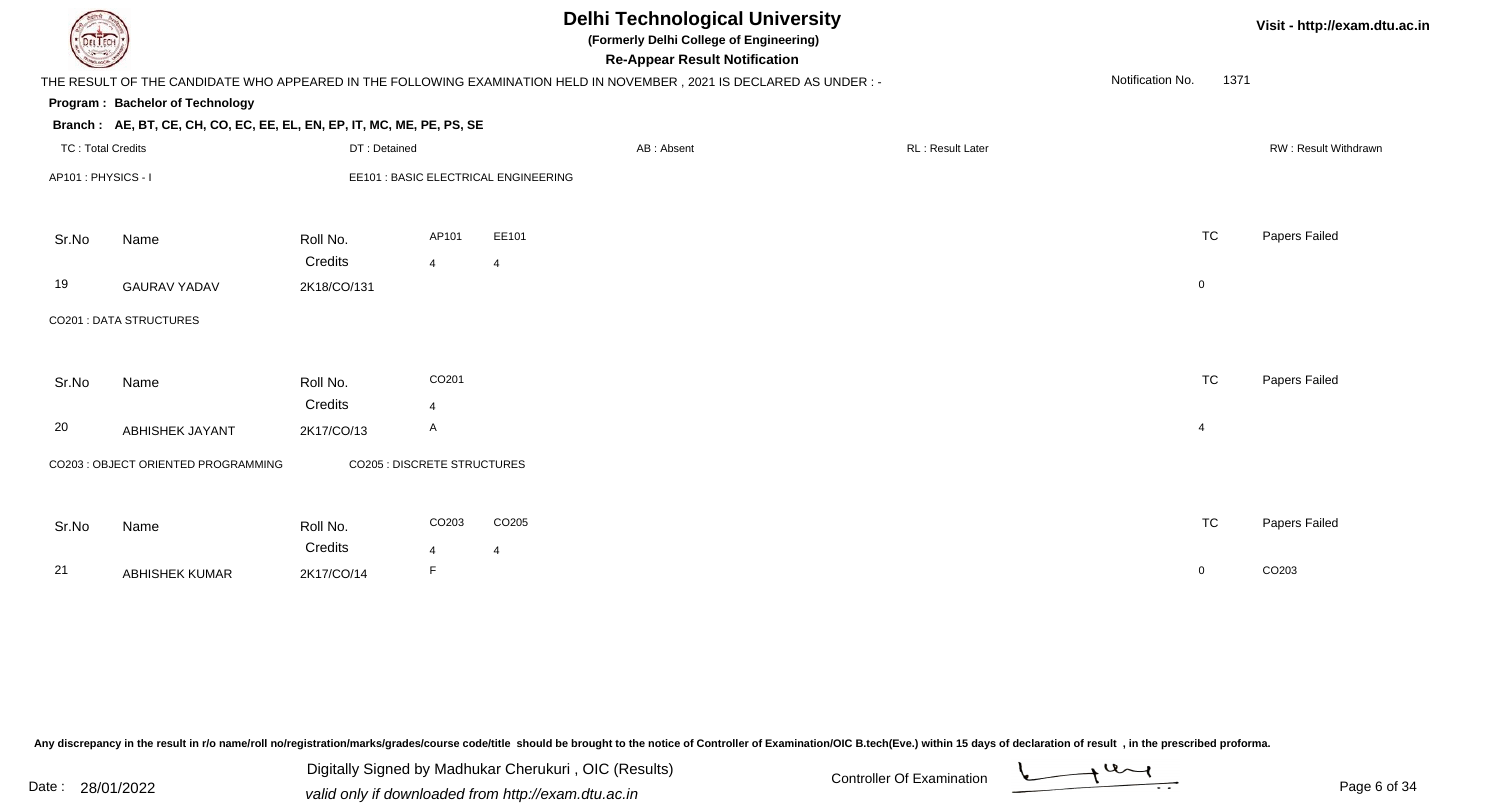

### **Delhi Technological University**

**(Formerly Delhi College of Engineering)**

**Visit - http://exam.dtu.ac.in**

|                              | Notification No.<br>THE RESULT OF THE CANDIDATE WHO APPEARED IN THE FOLLOWING EXAMINATION HELD IN NOVEMBER, 2021 IS DECLARED AS UNDER :- |                               |                            |                |                |                                                                        |  |                  |  | 1371           |                      |
|------------------------------|------------------------------------------------------------------------------------------------------------------------------------------|-------------------------------|----------------------------|----------------|----------------|------------------------------------------------------------------------|--|------------------|--|----------------|----------------------|
|                              | Program: Bachelor of Technology                                                                                                          |                               |                            |                |                |                                                                        |  |                  |  |                |                      |
|                              | Branch: AE, BT, CE, CH, CO, EC, EE, EL, EN, EP, IT, MC, ME, PE, PS, SE                                                                   |                               |                            |                |                |                                                                        |  |                  |  |                |                      |
|                              | <b>TC: Total Credits</b>                                                                                                                 |                               | DT: Detained               |                |                | AB: Absent                                                             |  | RL: Result Later |  |                | RW: Result Withdrawr |
| CO301 : SOFTWARE ENGINEERING |                                                                                                                                          | CO303 : THEORY OF COMPUTATION |                            |                |                | HU303 : PROFESSIONAL ETHICS AND HUMAN VALUES  IT321 : MALWARE ANALYSIS |  |                  |  |                |                      |
| Sr.No                        | Name                                                                                                                                     | Roll No.                      | CO301                      | CO303          | HU303          | <b>IT321</b>                                                           |  |                  |  | <b>TC</b>      | Papers Failed        |
|                              |                                                                                                                                          | Credits                       | $\overline{4}$             | $\overline{4}$ | 2              | $\overline{4}$                                                         |  |                  |  |                |                      |
| 22                           | <b>ABHISHEK KUMAR</b>                                                                                                                    | 2K17/CO/14                    | F.                         | C              |                | F.                                                                     |  |                  |  | $\overline{4}$ | CO301<br>IT321,      |
|                              | CO301 : SOFTWARE ENGINEERING                                                                                                             |                               | CO327 : MACHINE LEARNING   |                |                |                                                                        |  |                  |  |                |                      |
| Sr.No                        | Name                                                                                                                                     | Roll No.                      | CO301                      | CO327          |                |                                                                        |  |                  |  | <b>TC</b>      | Papers Failed        |
|                              |                                                                                                                                          | Credits                       | $\overline{4}$             | $\overline{4}$ |                |                                                                        |  |                  |  |                |                      |
| 23                           | <b>ABHISHEK JAYANT</b>                                                                                                                   | 2K17/CO/13                    | A+                         | $A+$           |                |                                                                        |  |                  |  | 8              |                      |
|                              | CO313 : COMPUTER GRAPHICS                                                                                                                |                               | MC305 : OPERATION RESEARCH |                |                | SE321 : ARTIFICIAL INTELLIGENCE                                        |  |                  |  |                |                      |
| Sr.No                        | Name                                                                                                                                     | Roll No.                      | CO313                      | MC305          | SE321          |                                                                        |  |                  |  | <b>TC</b>      | Papers Failed        |
|                              |                                                                                                                                          | Credits                       | $\overline{4}$             | $\overline{4}$ | $\overline{4}$ |                                                                        |  |                  |  |                |                      |
| 24                           | <b>GAURAV YADAV</b>                                                                                                                      | 2K18/CO/131                   | A                          | C              | Α              |                                                                        |  |                  |  | 12             |                      |

Any discrepancy in the result in r/o name/roll no/registration/marks/grades/course code/title should be brought to the notice of Controller of Examination/OIC B.tech(Eve.) within 15 days of declaration of result, in the pr

Date : 28/01/2022 Valid only if downloaded from http://exam.dtu.ac.in<br>
Date : 28/01/2022 valid only if downloaded from http://exam.dtu.ac.in Digitally Signed by Madhukar Cherukuri , OIC (Results)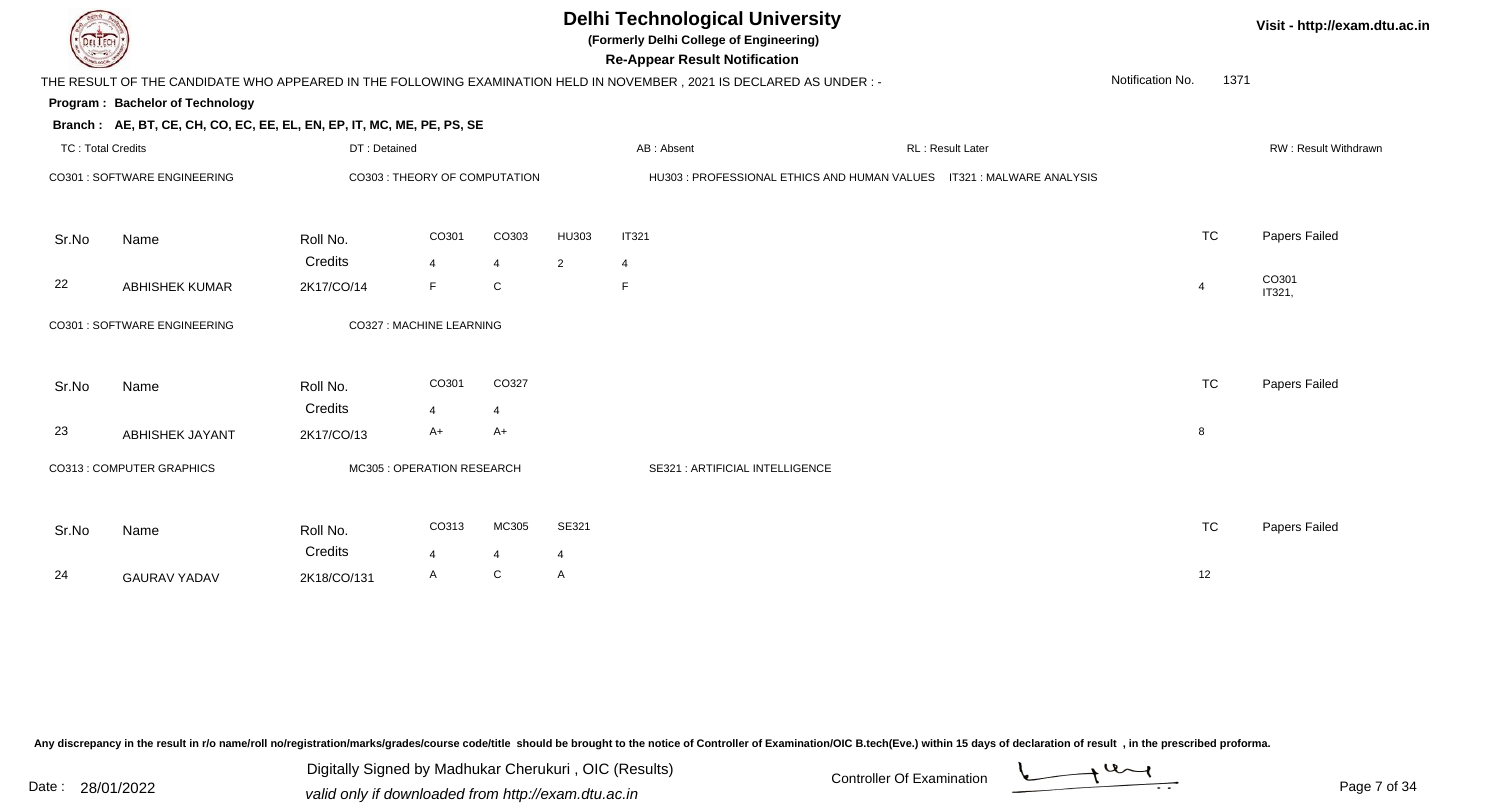### **Delhi Technological University**

**(Formerly Delhi College of Engineering)**

**Re-Appear Result Notification**

**Visit - http://exam.dtu.ac.in**

| <b>Courses A</b>         |                                                                         |              |                                        |                |                |                | <b>Re-Appear Result Notification</b>                                                                                   |                           |                  |                |                             |
|--------------------------|-------------------------------------------------------------------------|--------------|----------------------------------------|----------------|----------------|----------------|------------------------------------------------------------------------------------------------------------------------|---------------------------|------------------|----------------|-----------------------------|
|                          |                                                                         |              |                                        |                |                |                | THE RESULT OF THE CANDIDATE WHO APPEARED IN THE FOLLOWING EXAMINATION HELD IN NOVEMBER , 2021 IS DECLARED AS UNDER : - |                           | Notification No. | 1371           |                             |
|                          | Program: Bachelor of Technology                                         |              |                                        |                |                |                |                                                                                                                        |                           |                  |                |                             |
|                          | Branch: AE, BT, CE, CH, CO, EC, EE, EL, EN, EP, IT, MC, ME, PE, PS, SE  |              |                                        |                |                |                |                                                                                                                        |                           |                  |                |                             |
| <b>TC: Total Credits</b> |                                                                         | DT: Detained |                                        |                |                | AB: Absent     |                                                                                                                        | RL: Result Later          |                  |                | <b>RW: Result Withdrawr</b> |
|                          | CO327 : MACHINE LEARNING                                                |              | MOOC301 : MOOC COURSE 301              |                |                |                | MOOC303: MOOC COURSE 303                                                                                               | CO313 : COMPUTER GRAPHICS |                  |                |                             |
| Sr.No                    | Name                                                                    | Roll No.     | CO327                                  | MOOC301        | MOOC303 CO313  |                |                                                                                                                        |                           |                  | <b>TC</b>      | Papers Failed               |
|                          |                                                                         | Credits      | $\overline{4}$                         | $\overline{2}$ | $\overline{2}$ | $\overline{4}$ |                                                                                                                        |                           |                  |                |                             |
| 25                       | <b>VIPUL YADAV</b>                                                      | 2K17/CO/375  | F                                      | $A+$           | $A+$           | $\mathsf F$    |                                                                                                                        |                           |                  | $\overline{4}$ | CO327<br>CO313,             |
|                          | CO401 : B.TECH PROJECT-I                                                |              | CO403 : TRAINING SEMINAR               |                |                |                | <b>CO405 : INFORMATION AND NETWORK SECURITY</b>                                                                        |                           |                  |                |                             |
| Sr.No                    | Name                                                                    | Roll No.     | CO401                                  | CO403          | CO405          |                |                                                                                                                        |                           |                  | <b>TC</b>      | Papers Failed               |
|                          |                                                                         | Credits      | $\overline{4}$                         | $\overline{2}$ | 4              |                |                                                                                                                        |                           |                  |                |                             |
| 26                       | <b>ABHISHEK KUMAR</b>                                                   | 2K17/CO/14   | F.                                     | $B+$           | F              |                |                                                                                                                        |                           |                  | 2              | CO401CO405,                 |
|                          | CO407 : DISTRIBUTED SYSTEMS<br>CO405 : INFORMATION AND NETWORK SECURITY |              | CO423 : SWARM & EVOLUTIONARY COMPUTING |                |                |                | CO401 : B.TECH PROJECT-I                                                                                               | CO403: TRAINING SEMINAR   |                  |                |                             |
| Sr.No                    | Name                                                                    | Roll No.     | CO407                                  | CO423          | CO401          | CO403          | CO405                                                                                                                  |                           |                  | <b>TC</b>      | Papers Failed               |
|                          |                                                                         | Credits      | $\overline{4}$                         | 4              | 4              | $\overline{2}$ | $\overline{4}$                                                                                                         |                           |                  |                |                             |
| 27                       | <b>ABHISHEK JAYANT</b>                                                  | 2K17/CO/13   | A                                      | A              | A              | B              | B                                                                                                                      |                           |                  | 18             |                             |

Any discrepancy in the result in r/o name/roll no/registration/marks/grades/course code/title should be brought to the notice of Controller of Examination/OIC B.tech(Eve.) within 15 days of declaration of result, in the pr

Date : 28/01/2022 Valid only if downloaded from http://exam.dtu.ac.in<br>Valid only if downloaded from http://exam.dtu.ac.in Digitally Signed by Madhukar Cherukuri , OIC (Results)

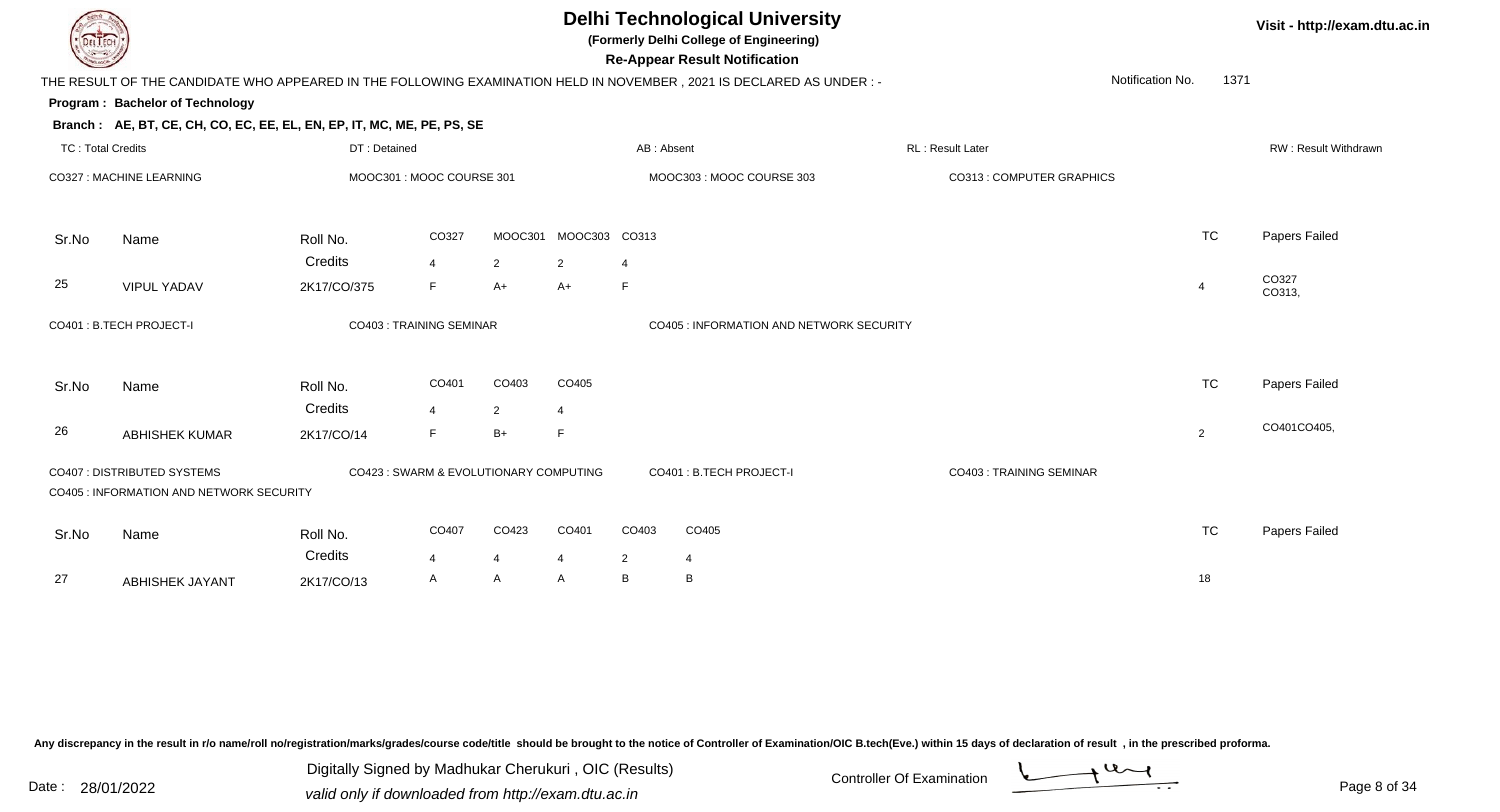| <b>DELIECH</b>           |                                                                        |              |                                      |                 | <b>Delhi Technological University</b><br>(Formerly Delhi College of Engineering)<br><b>Re-Appear Result Notification</b> |                         |                  | Visit - http://exam.dtu.ac.in |
|--------------------------|------------------------------------------------------------------------|--------------|--------------------------------------|-----------------|--------------------------------------------------------------------------------------------------------------------------|-------------------------|------------------|-------------------------------|
|                          |                                                                        |              |                                      |                 | THE RESULT OF THE CANDIDATE WHO APPEARED IN THE FOLLOWING EXAMINATION HELD IN NOVEMBER, 2021 IS DECLARED AS UNDER :-     |                         | Notification No. | 1371                          |
|                          | Program: Bachelor of Technology                                        |              |                                      |                 |                                                                                                                          |                         |                  |                               |
|                          | Branch: AE, BT, CE, CH, CO, EC, EE, EL, EN, EP, IT, MC, ME, PE, PS, SE |              |                                      |                 |                                                                                                                          |                         |                  |                               |
| <b>TC: Total Credits</b> |                                                                        | DT: Detained |                                      |                 | AB: Absent                                                                                                               | <b>RL: Result Later</b> |                  | RW: Result Withdrawn          |
|                          | CO427: Web Technology                                                  |              | SE425 : Intellectual Property Rights |                 |                                                                                                                          |                         |                  |                               |
| Sr.No                    | Name                                                                   | Roll No.     | CO427                                | <b>SE425</b>    |                                                                                                                          |                         | <b>TC</b>        | Papers Failed                 |
|                          |                                                                        | Credits      | $\overline{4}$                       | $\overline{4}$  |                                                                                                                          |                         |                  |                               |
| 28                       | ANMOL GOYAL                                                            | 2K17/CO/66   | $A+$                                 | $\circ$         |                                                                                                                          |                         | 8                |                               |
| FEC2 : SPORTS II         |                                                                        |              |                                      |                 |                                                                                                                          |                         |                  |                               |
| Sr.No                    | Name                                                                   | Roll No.     | FEC <sub>2</sub>                     |                 |                                                                                                                          |                         | <b>TC</b>        | Papers Failed                 |
|                          |                                                                        | Credits      | $\overline{2}$                       |                 |                                                                                                                          |                         |                  |                               |
| 29                       | <b>GAURAV YADAV</b>                                                    | 2K18/CO/131  | A                                    |                 |                                                                                                                          |                         | $\overline{2}$   |                               |
|                          | MOOC301 : MOOC COURSE 301                                              |              | MOOC303: MOOC COURSE 303             |                 |                                                                                                                          |                         |                  |                               |
| Sr.No                    | Name                                                                   | Roll No.     |                                      | MOOC301 MOOC303 |                                                                                                                          |                         | <b>TC</b>        | Papers Failed                 |
|                          |                                                                        | Credits      | $\overline{2}$                       | $\overline{2}$  |                                                                                                                          |                         |                  |                               |
| 30                       | <b>ABHISHEK SHARMA</b>                                                 | 2K18/CO/026  | F                                    | F               |                                                                                                                          |                         | $\overline{0}$   | MOOC301MOOC303,               |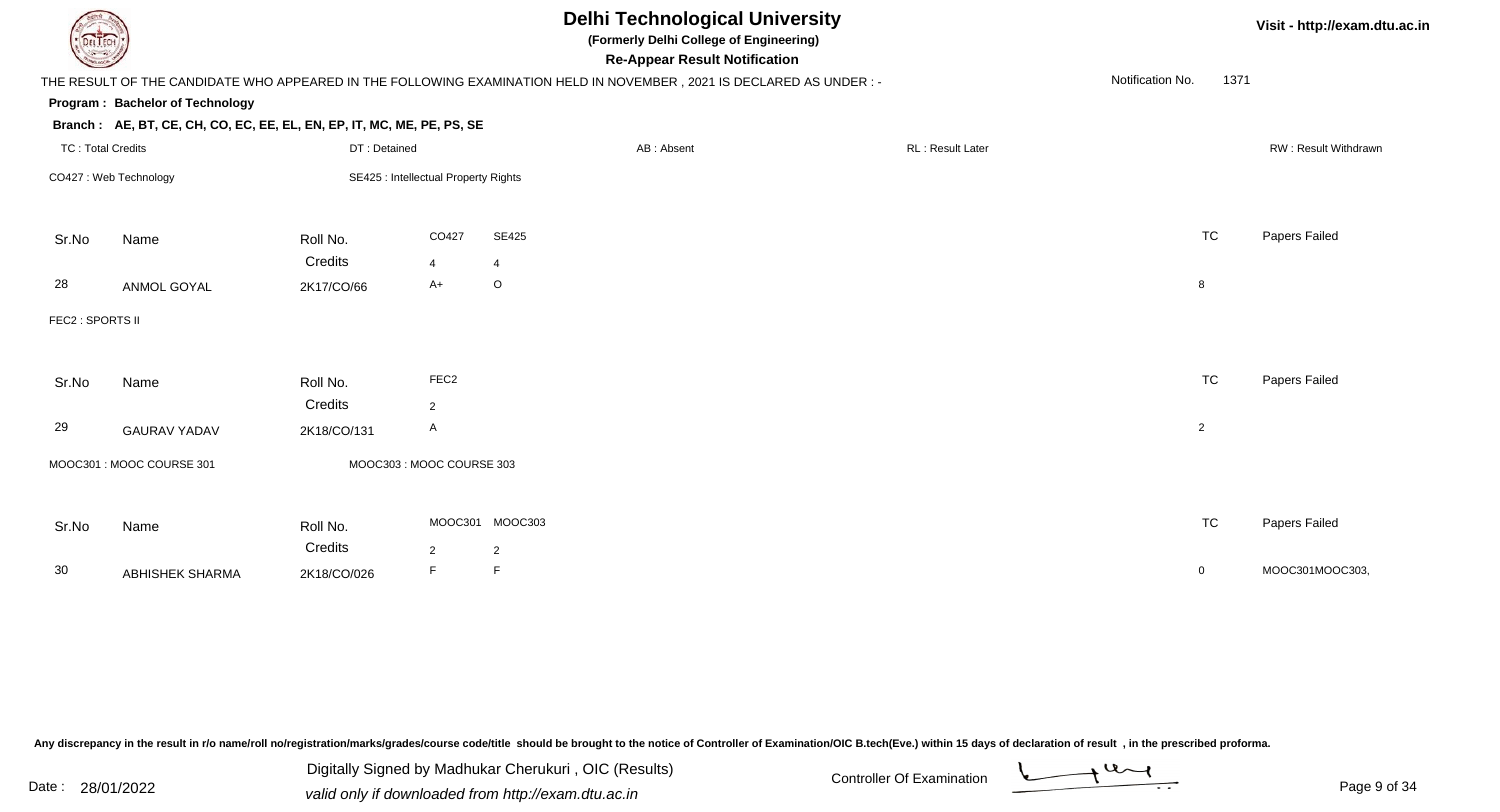| DEL TECH                 |                                                                        |                         |                |                |                | <b>Delhi Technological University</b><br>(Formerly Delhi College of Engineering)<br><b>Re-Appear Result Notification</b> |                                   |                          | Visit - http://exam.dtu.ac.in |
|--------------------------|------------------------------------------------------------------------|-------------------------|----------------|----------------|----------------|--------------------------------------------------------------------------------------------------------------------------|-----------------------------------|--------------------------|-------------------------------|
|                          |                                                                        |                         |                |                |                | THE RESULT OF THE CANDIDATE WHO APPEARED IN THE FOLLOWING EXAMINATION HELD IN NOVEMBER, 2021 IS DECLARED AS UNDER :-     |                                   | Notification No.<br>1371 |                               |
|                          | Program: Bachelor of Technology                                        |                         |                |                |                |                                                                                                                          |                                   |                          |                               |
|                          | Branch: AE, BT, CE, CH, CO, EC, EE, EL, EN, EP, IT, MC, ME, PE, PS, SE |                         |                |                |                |                                                                                                                          |                                   |                          |                               |
| <b>TC: Total Credits</b> |                                                                        | DT: Detained            |                |                |                | AB: Absent                                                                                                               | RL: Result Later                  |                          | RW: Result Withdrawn          |
|                          | PE353a: SUPPLY CHAIN MANAGEMENT                                        |                         |                |                |                |                                                                                                                          |                                   |                          |                               |
| Sr.No                    | Name                                                                   | Roll No.                | PE353a         |                |                |                                                                                                                          |                                   | <b>TC</b>                | Papers Failed                 |
|                          |                                                                        | Credits                 | $\overline{4}$ |                |                |                                                                                                                          |                                   |                          |                               |
| 31                       | AYUSH SINGH YADAV                                                      | 2K18/CO/105             | $B+$           |                |                |                                                                                                                          |                                   | 3                        |                               |
|                          | SE325 : WEB TECHNOLOGY                                                 |                         |                |                |                |                                                                                                                          |                                   |                          |                               |
| Sr.No                    | Name                                                                   | Roll No.                | <b>SE325</b>   |                |                |                                                                                                                          |                                   | <b>TC</b>                | Papers Failed                 |
|                          |                                                                        | Credits                 | 4              |                |                |                                                                                                                          |                                   |                          |                               |
| 32                       | HAZRAT BILAL SADAT                                                     | 2K18/CO/147             | A+             |                |                |                                                                                                                          |                                   | $\overline{4}$           |                               |
|                          | <b>BT425: BIOMATERIALS</b>                                             | EE401: B.TECH PROJECT-I |                |                |                | EE403: TRAINING SEMINAR                                                                                                  | EE405 : DIGITAL SIGNAL PROCESSING |                          |                               |
|                          |                                                                        |                         |                |                |                |                                                                                                                          |                                   |                          |                               |
| Sr.No                    | Name                                                                   | Roll No.                | <b>BT425</b>   | EE401          | EE403          | EE405                                                                                                                    |                                   | <b>TC</b>                | Papers Failed                 |
|                          |                                                                        | Credits                 | 4              | $\overline{4}$ | $\overline{2}$ | $\overline{4}$                                                                                                           |                                   |                          |                               |
| 33                       | PULKIT GAUTAM                                                          | 2K17/EE/161             | A              | B              | $B+$           | $B+$                                                                                                                     |                                   | 14                       |                               |
|                          |                                                                        |                         |                |                |                |                                                                                                                          |                                   |                          |                               |

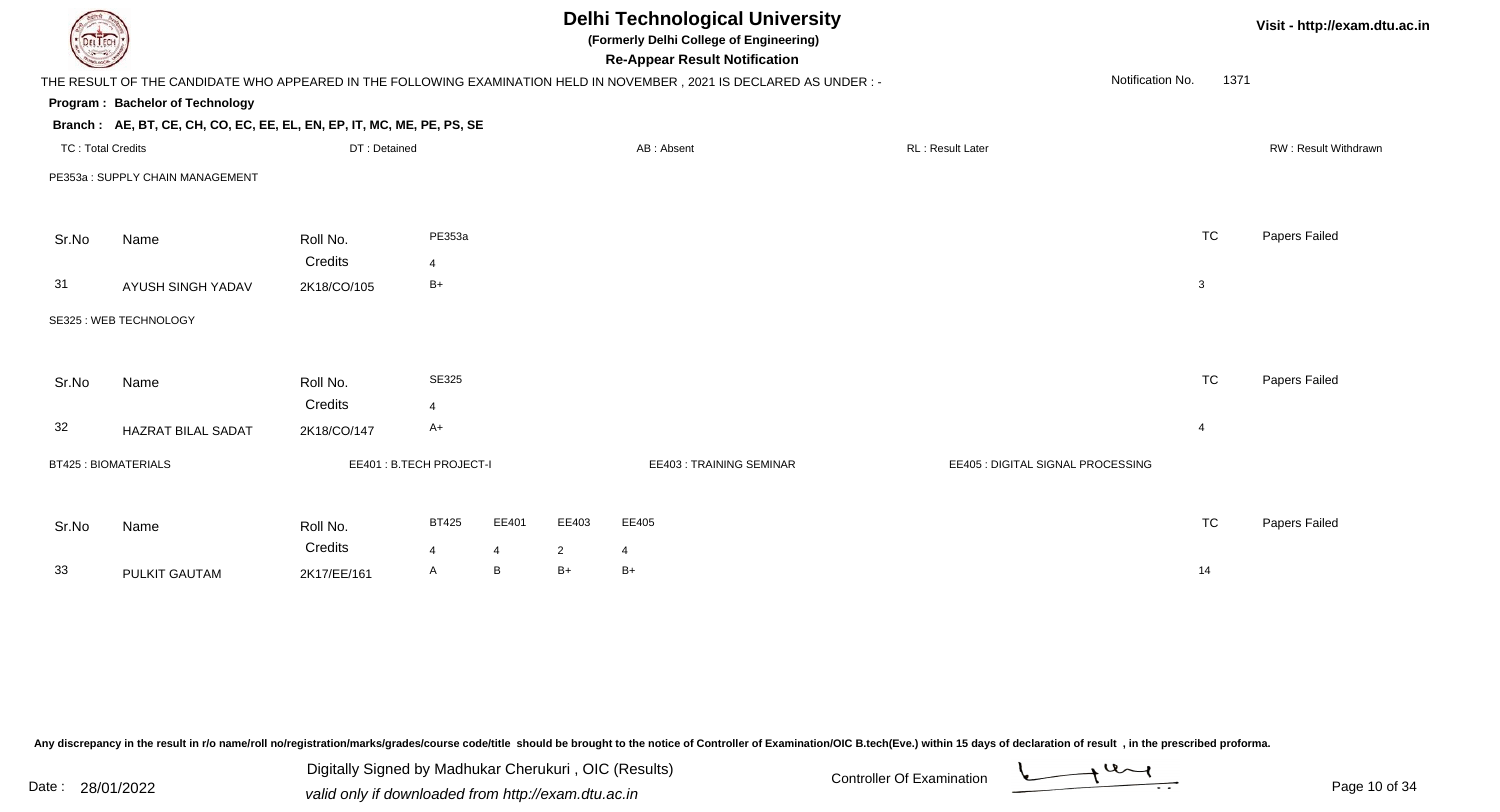| DEL TECH          |                                                                        |                                             |                |       |                |                | <b>Delhi Technological University</b><br>(Formerly Delhi College of Engineering)<br><b>Re-Appear Result Notification</b> |                                    |                  |      | Visit - http://exam.dtu.ac.in |
|-------------------|------------------------------------------------------------------------|---------------------------------------------|----------------|-------|----------------|----------------|--------------------------------------------------------------------------------------------------------------------------|------------------------------------|------------------|------|-------------------------------|
|                   |                                                                        |                                             |                |       |                |                | THE RESULT OF THE CANDIDATE WHO APPEARED IN THE FOLLOWING EXAMINATION HELD IN NOVEMBER, 2021 IS DECLARED AS UNDER :-     |                                    | Notification No. | 1371 |                               |
|                   | Program: Bachelor of Technology                                        |                                             |                |       |                |                |                                                                                                                          |                                    |                  |      |                               |
|                   | Branch: AE, BT, CE, CH, CO, EC, EE, EL, EN, EP, IT, MC, ME, PE, PS, SE |                                             |                |       |                |                |                                                                                                                          |                                    |                  |      |                               |
| TC: Total Credits |                                                                        | DT: Detained                                |                |       |                | AB: Absent     |                                                                                                                          | RL: Result Later                   |                  |      | RW: Result Withdrawn          |
|                   | EC313 : MICROPROCESSORS AND INTERFACING                                |                                             |                |       |                |                |                                                                                                                          |                                    |                  |      |                               |
|                   |                                                                        |                                             |                |       |                |                |                                                                                                                          |                                    |                  |      |                               |
| Sr.No             | Name                                                                   | Roll No.                                    | EC313          |       |                |                |                                                                                                                          |                                    | <b>TC</b>        |      | Papers Failed                 |
|                   |                                                                        | Credits                                     | $\overline{4}$ |       |                |                |                                                                                                                          |                                    |                  |      |                               |
| 34                | ANGSHUK BASU                                                           | 2K18/EE/027                                 | $B+$           |       |                |                |                                                                                                                          |                                    | $\overline{4}$   |      |                               |
|                   | EE207a : Electromagnetic Field Theory                                  |                                             |                |       |                |                |                                                                                                                          |                                    |                  |      |                               |
|                   |                                                                        |                                             |                |       |                |                |                                                                                                                          |                                    |                  |      |                               |
| Sr.No             | Name                                                                   | Roll No.                                    | EE207a         |       |                |                |                                                                                                                          |                                    | <b>TC</b>        |      | Papers Failed                 |
|                   |                                                                        | Credits                                     | $\overline{4}$ |       |                |                |                                                                                                                          |                                    |                  |      |                               |
| 35                | <b>HARSH JAIN</b>                                                      | 2K17/EE/88                                  | A              |       |                |                |                                                                                                                          |                                    | $\overline{4}$   |      |                               |
|                   | EE301 : POWER ELECTRONICS<br>EE317: RENEWABLE ENERGY SYSTEMS           | EE303 : POWER TRANSMISSION AND DISTRIBUTION |                |       |                |                | EC357a : DIGITAL IMAGE PROCESSING                                                                                        | EE313 : LINEAR INTEGRATED CIRCUITS |                  |      |                               |
| Sr.No             | Name                                                                   | Roll No.                                    | EE301          | EE303 | EC357a         | EE313          | EE317                                                                                                                    |                                    | <b>TC</b>        |      | Papers Failed                 |
|                   |                                                                        | Credits                                     | $\overline{4}$ | 4     | $\overline{4}$ | $\overline{4}$ | 4                                                                                                                        |                                    |                  |      |                               |
| 36                | <b>AKASH GUPTA</b>                                                     | 2K17/EE/24                                  | P              | B     | P              |                | $B+$                                                                                                                     |                                    | 15               |      |                               |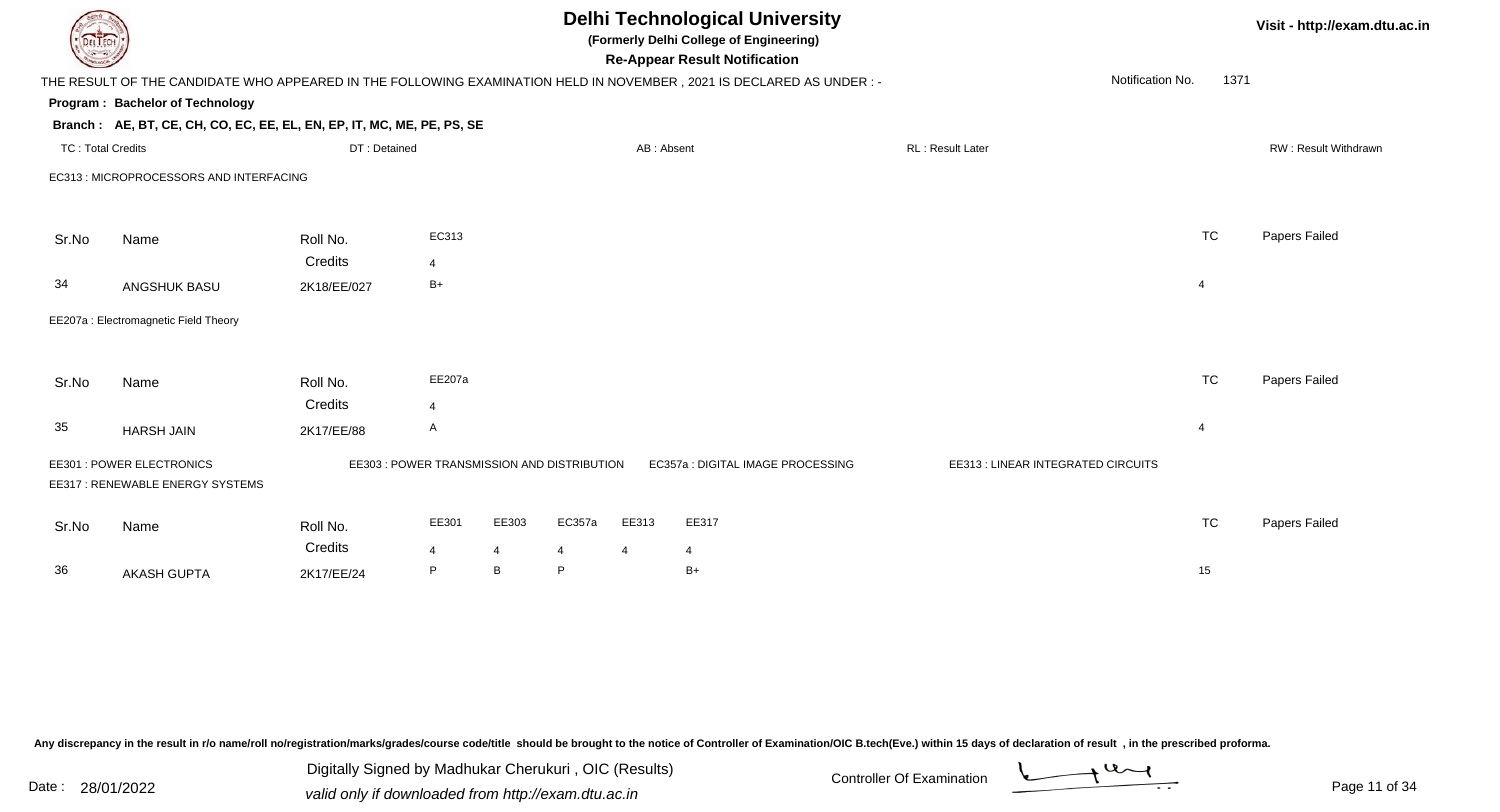| <b>DELTECH</b>    |                                                                          |                                           |                |                |                                    |                | <b>Delhi Technological University</b><br>(Formerly Delhi College of Engineering)<br><b>Re-Appear Result Notification</b> |                         |                  |           | Visit - http://exam.dtu.ac.in |
|-------------------|--------------------------------------------------------------------------|-------------------------------------------|----------------|----------------|------------------------------------|----------------|--------------------------------------------------------------------------------------------------------------------------|-------------------------|------------------|-----------|-------------------------------|
|                   |                                                                          |                                           |                |                |                                    |                | THE RESULT OF THE CANDIDATE WHO APPEARED IN THE FOLLOWING EXAMINATION HELD IN NOVEMBER, 2021 IS DECLARED AS UNDER:-      |                         | Notification No. | 1371      |                               |
|                   | Program: Bachelor of Technology                                          |                                           |                |                |                                    |                |                                                                                                                          |                         |                  |           |                               |
|                   | Branch: AE, BT, CE, CH, CO, EC, EE, EL, EN, EP, IT, MC, ME, PE, PS, SE   |                                           |                |                |                                    |                |                                                                                                                          |                         |                  |           |                               |
| TC: Total Credits |                                                                          | DT: Detained                              |                |                |                                    | AB: Absent     |                                                                                                                          | <b>RL: Result Later</b> |                  |           | RW: Result Withdrawn          |
|                   | EE301 : POWER ELECTRONICS<br>EE303 : POWER TRANSMISSION AND DISTRIBUTION |                                           |                |                | EE313 : LINEAR INTEGRATED CIRCUITS |                |                                                                                                                          |                         |                  |           |                               |
| Sr.No             | Name                                                                     | Roll No.                                  | EE301          | EE303          | EE313                              |                |                                                                                                                          |                         |                  | <b>TC</b> | Papers Failed                 |
|                   |                                                                          | Credits                                   | $\overline{4}$ | $\overline{4}$ | 4                                  |                |                                                                                                                          |                         |                  |           |                               |
| 37                | ANUPAM                                                                   | 2K16/EE/25                                | $B+$           | B              |                                    |                |                                                                                                                          |                         | 8                |           |                               |
|                   | EE327 : Introduction to Python Programming<br>MOOC303: MOOC COURSE 303   | EE357a : UTILIZATION OF ELECTRICAL ENERGY |                |                |                                    |                | HU303 : PROFESSIONAL ETHICS AND HUMAN VALUES   MOOC301 : MOOC COURSE 301                                                 |                         |                  |           |                               |
| Sr.No             | Name                                                                     | Roll No.                                  | EE327          | EE357a         | HU303                              |                | MOOC301 MOOC303                                                                                                          |                         |                  | <b>TC</b> | Papers Failed                 |
|                   |                                                                          | Credits                                   | $\overline{4}$ | $\overline{4}$ | $\overline{2}$                     | $\overline{2}$ | 2                                                                                                                        |                         |                  |           |                               |
| 38                | <b>HARSH JAIN</b>                                                        | 2K17/EE/88                                | B              | A              |                                    | $A+$           | $A+$                                                                                                                     |                         | 12               |           |                               |
|                   | EE355a : INSTRUMENTATION SYSTEMS                                         |                                           |                |                |                                    |                |                                                                                                                          |                         |                  |           |                               |
| Sr.No             | Name                                                                     | Roll No.                                  | EE355a         |                |                                    |                |                                                                                                                          |                         |                  | <b>TC</b> | Papers Failed                 |
|                   |                                                                          | Credits                                   | $\overline{4}$ |                |                                    |                |                                                                                                                          |                         |                  |           |                               |
| 39                | <b>ARUN PRATAP SINGH</b>                                                 | 2K17/EE/53                                | $\mathbf C$    |                |                                    |                |                                                                                                                          |                         | $\overline{4}$   |           |                               |
|                   |                                                                          |                                           |                |                |                                    |                |                                                                                                                          |                         |                  |           |                               |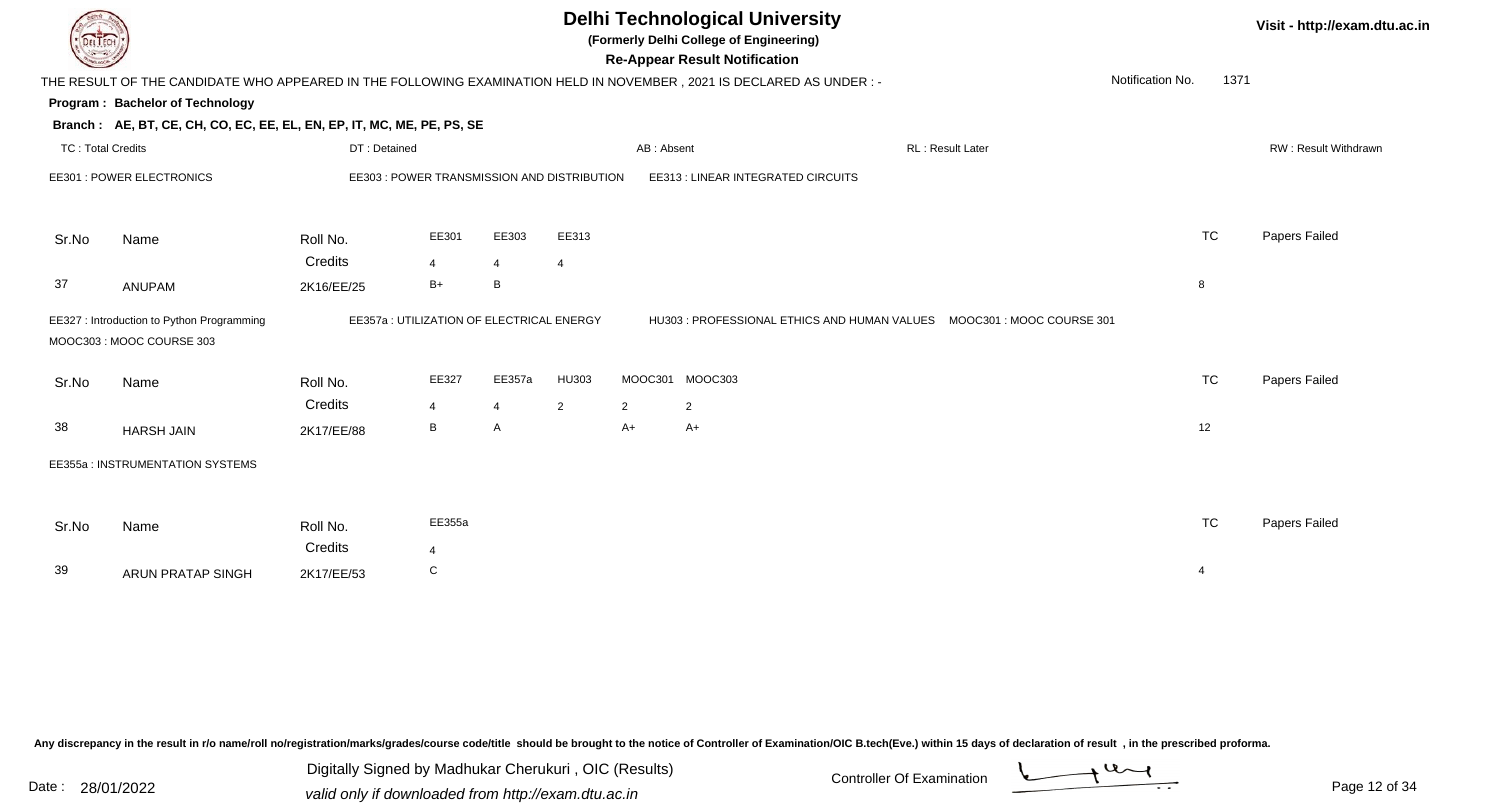|                          |                                                                        |                                         |                         |                         |                         | <b>Delhi Technological University</b><br>(Formerly Delhi College of Engineering)<br><b>Re-Appear Result Notification</b> |                          |                          | Visit - http://exam.dtu.ac.in |
|--------------------------|------------------------------------------------------------------------|-----------------------------------------|-------------------------|-------------------------|-------------------------|--------------------------------------------------------------------------------------------------------------------------|--------------------------|--------------------------|-------------------------------|
|                          |                                                                        |                                         |                         |                         |                         | THE RESULT OF THE CANDIDATE WHO APPEARED IN THE FOLLOWING EXAMINATION HELD IN NOVEMBER, 2021 IS DECLARED AS UNDER:-      |                          | Notification No.<br>1371 |                               |
|                          | Program: Bachelor of Technology                                        |                                         |                         |                         |                         |                                                                                                                          |                          |                          |                               |
|                          | Branch: AE, BT, CE, CH, CO, EC, EE, EL, EN, EP, IT, MC, ME, PE, PS, SE |                                         |                         |                         |                         |                                                                                                                          |                          |                          |                               |
| <b>TC: Total Credits</b> |                                                                        | DT: Detained                            |                         |                         |                         | AB: Absent                                                                                                               | RL: Result Later         |                          | RW: Result Withdrawn          |
|                          | EE357a : UTILIZATION OF ELECTRICAL ENERGY                              | EE317: RENEWABLE ENERGY SYSTEMS         |                         |                         |                         | MOOC301 : MOOC COURSE 301                                                                                                | MOOC303: MOOC COURSE 303 |                          |                               |
| Sr.No                    | Name                                                                   | Roll No.                                | EE357a                  | EE317                   |                         | MOOC301 MOOC303                                                                                                          |                          | <b>TC</b>                | Papers Failed                 |
|                          |                                                                        | Credits                                 | $\overline{4}$          | $\overline{4}$          | $\overline{2}$          | $\overline{2}$                                                                                                           |                          |                          |                               |
| 40                       | DHARMENDRA KUMAR                                                       | 2K18/EE/063                             | $B+$                    | A                       | $A+$                    | $A+$                                                                                                                     |                          | 12                       |                               |
| <b>METHODS</b>           | MA261 : NUMERICAL AND ENGINEERING OPTIMIZATION                         | EE201 : NETWORK ANALYSIS & SYNTHESIS    |                         |                         |                         | EE205 : ELECTROMECHANICAL ENERGY CONVERSION<br>AND TRANSFORMER                                                           |                          |                          |                               |
| Sr.No                    | Name                                                                   | Roll No.<br>Credits                     | MA261<br>$\overline{4}$ | EE201<br>$\overline{4}$ | EE205<br>$\overline{4}$ |                                                                                                                          |                          | <b>TC</b>                | Papers Failed                 |
| 41                       | ANUPAM                                                                 | 2K16/EE/25                              |                         |                         |                         |                                                                                                                          |                          | $\mathbf 0$              |                               |
| <b>METHODS</b>           | MA261 : NUMERICAL AND ENGINEERING OPTIMIZATION                         | EE203 : ELECTRONIC DEVICES AND CIRCUITS |                         |                         |                         | EE205 : ELECTROMECHANICAL ENERGY CONVERSION<br><b>AND TRANSFORMER</b>                                                    |                          |                          |                               |
| Sr.No                    | Name                                                                   | Roll No.<br>Credits                     | MA261<br>4              | EE203<br>$\overline{4}$ | EE205<br>4              |                                                                                                                          |                          | <b>TC</b>                | Papers Failed                 |
| 42                       | <b>HARSH JAIN</b>                                                      | 2K17/EE/88                              | $B+$                    |                         | $B+$                    |                                                                                                                          |                          | 8                        |                               |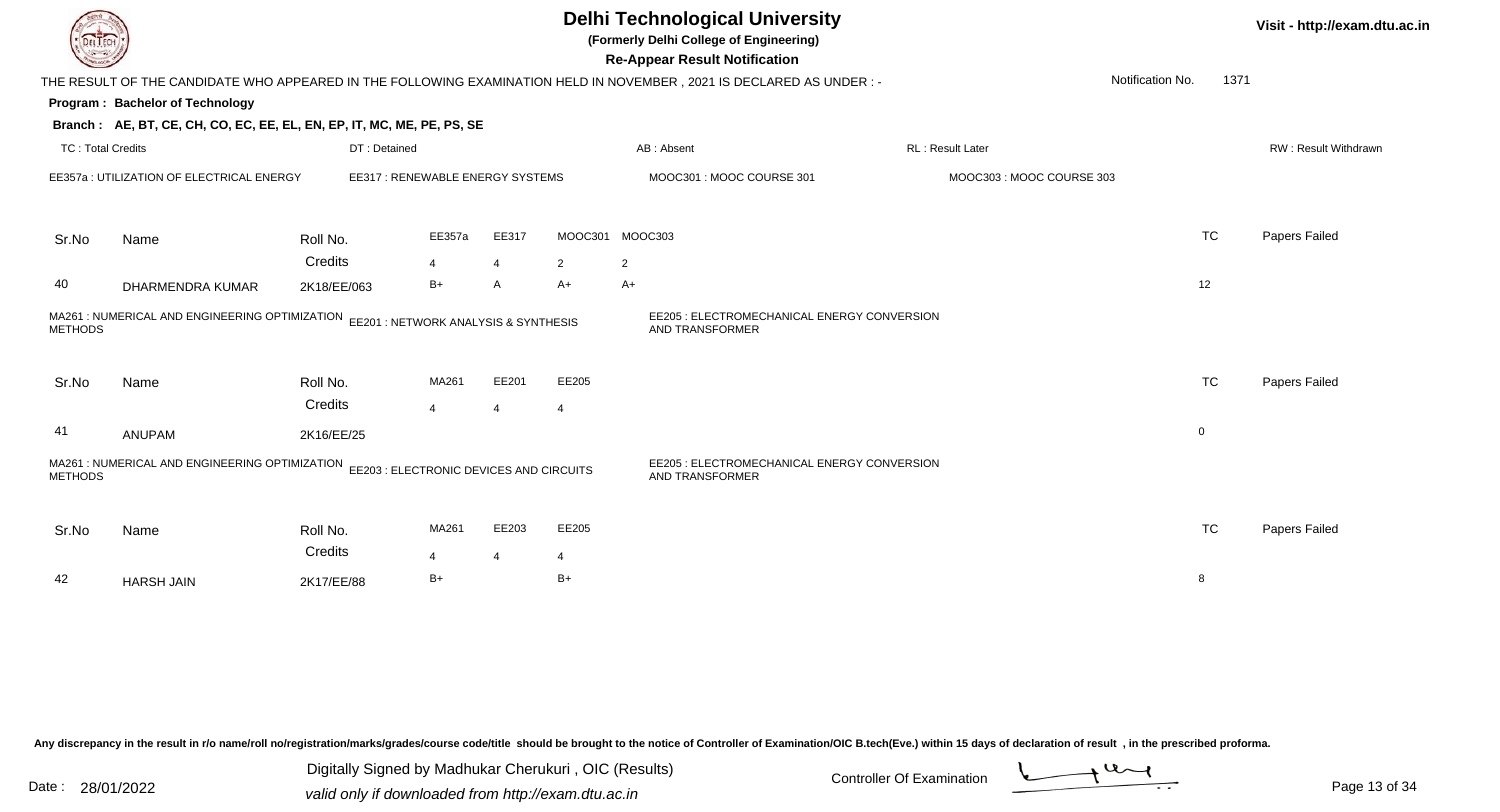| EL I ECH                 |                                                                        |                               |                         |              |                | <b>Delhi Technological University</b><br>(Formerly Delhi College of Engineering)<br><b>Re-Appear Result Notification</b> |                                        |                  |           | Visit - http://exam.dtu.ac.in |
|--------------------------|------------------------------------------------------------------------|-------------------------------|-------------------------|--------------|----------------|--------------------------------------------------------------------------------------------------------------------------|----------------------------------------|------------------|-----------|-------------------------------|
|                          |                                                                        |                               |                         |              |                | THE RESULT OF THE CANDIDATE WHO APPEARED IN THE FOLLOWING EXAMINATION HELD IN NOVEMBER, 2021 IS DECLARED AS UNDER:-      |                                        | Notification No. | 1371      |                               |
|                          | Program: Bachelor of Technology                                        |                               |                         |              |                |                                                                                                                          |                                        |                  |           |                               |
|                          | Branch: AE, BT, CE, CH, CO, EC, EE, EL, EN, EP, IT, MC, ME, PE, PS, SE |                               |                         |              |                |                                                                                                                          |                                        |                  |           |                               |
| <b>TC: Total Credits</b> |                                                                        | DT: Detained                  |                         |              |                | AB: Absent                                                                                                               | RL: Result Later                       |                  |           | RW: Result Withdrawn          |
| <b>DEVELOPMENT</b>       | CE327 : CLIMATE CHANGE AND SUSTAINABLE                                 |                               |                         |              |                |                                                                                                                          |                                        |                  |           |                               |
| Sr.No                    | Name                                                                   | Roll No.<br>Credits           | CE327<br>$\overline{4}$ |              |                |                                                                                                                          |                                        |                  | <b>TC</b> | Papers Failed                 |
| 43                       | <b>SACHIN SINGH GAUR</b>                                               | 2K18/EC/144                   | $\circ$                 |              |                |                                                                                                                          |                                        | $\overline{4}$   |           |                               |
|                          | CO313 : COMPUTER GRAPHICS                                              | HU301a: Engineering Economics |                         |              |                | MOOC303: MOOC COURSE 303                                                                                                 | EN305 : SOIL POLLUTION AND REMEDIATION |                  |           |                               |
| Sr.No                    | Name                                                                   | Roll No.                      | CO313                   | HU301a       | MOOC303 EN305  |                                                                                                                          |                                        |                  | <b>TC</b> | Papers Failed                 |
|                          |                                                                        | Credits                       | 4                       | $\mathbf{3}$ | $\overline{2}$ | 4                                                                                                                        |                                        |                  |           |                               |
| 44                       | ANURAG RANJAN                                                          | 2K18/EC/038                   | $B+$                    |              | $A+$           |                                                                                                                          |                                        | $\,6\,$          |           |                               |
|                          | CO415 : WIRELESS AND MOBILE COMPUTING                                  |                               |                         |              |                |                                                                                                                          |                                        |                  |           |                               |
|                          |                                                                        |                               | CO415                   |              |                |                                                                                                                          |                                        |                  | <b>TC</b> |                               |
| Sr.No                    | Name                                                                   | Roll No.                      |                         |              |                |                                                                                                                          |                                        |                  |           | Papers Failed                 |
|                          |                                                                        | Credits                       | 4                       |              |                |                                                                                                                          |                                        |                  |           |                               |
| 45                       | DEVASHISH PRATAP SINGH 2K17/EC/57                                      |                               | A+                      |              |                |                                                                                                                          |                                        | $\overline{4}$   |           |                               |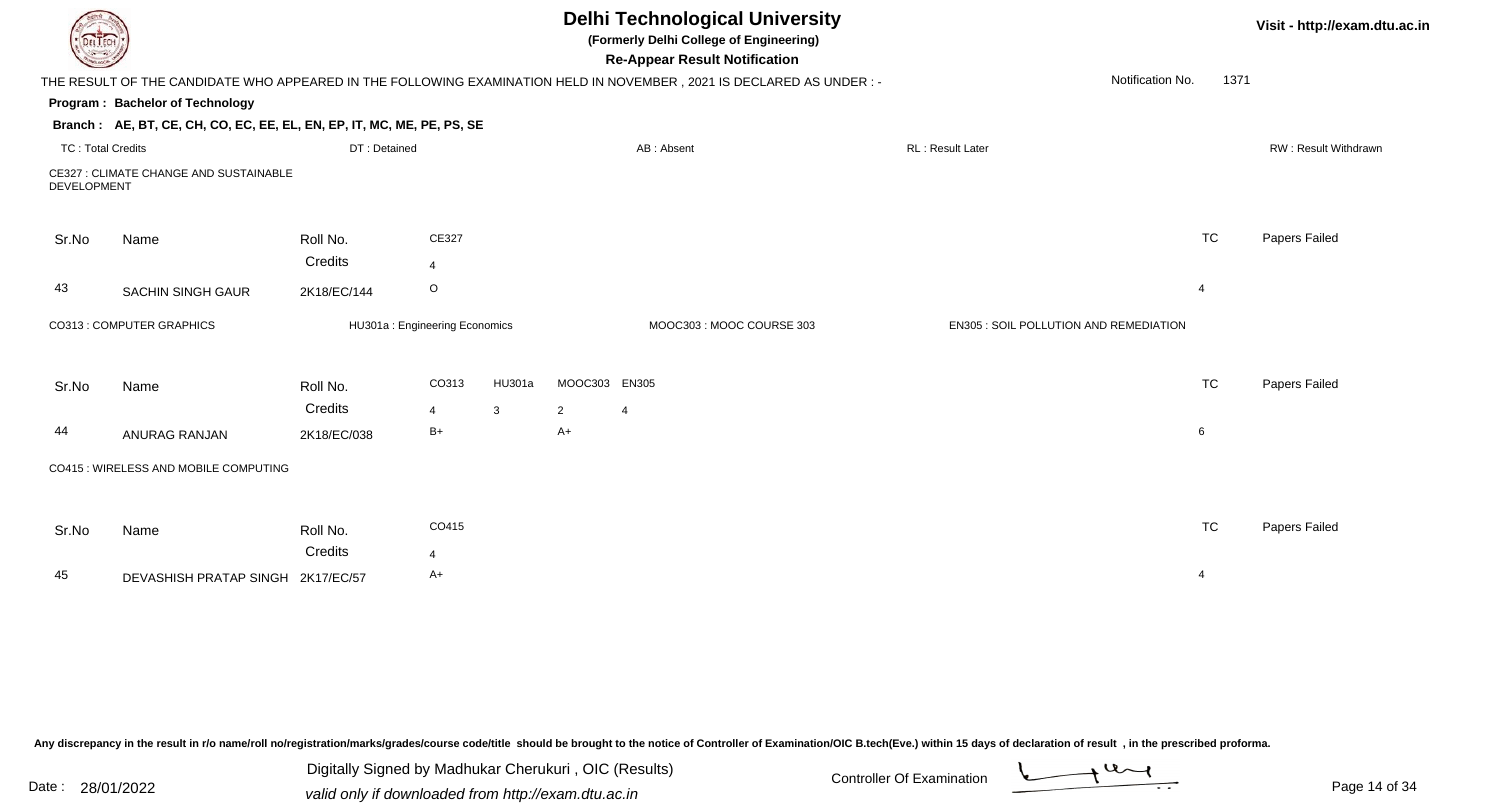|                          |                                                                                                                                                                                                                |                     | <b>Delhi Technological University</b><br>(Formerly Delhi College of Engineering)<br><b>Re-Appear Result Notification</b> |                                                                                                                                                                                                                                                                            |                  | Visit - http://exam.dtu.ac.in |
|--------------------------|----------------------------------------------------------------------------------------------------------------------------------------------------------------------------------------------------------------|---------------------|--------------------------------------------------------------------------------------------------------------------------|----------------------------------------------------------------------------------------------------------------------------------------------------------------------------------------------------------------------------------------------------------------------------|------------------|-------------------------------|
|                          |                                                                                                                                                                                                                |                     |                                                                                                                          |                                                                                                                                                                                                                                                                            | Notification No. |                               |
|                          |                                                                                                                                                                                                                |                     |                                                                                                                          |                                                                                                                                                                                                                                                                            |                  |                               |
|                          |                                                                                                                                                                                                                |                     |                                                                                                                          |                                                                                                                                                                                                                                                                            |                  |                               |
|                          | DT: Detained                                                                                                                                                                                                   |                     | AB: Absent                                                                                                               | <b>RL: Result Later</b>                                                                                                                                                                                                                                                    |                  | RW: Result Withdrawn          |
|                          |                                                                                                                                                                                                                |                     |                                                                                                                          |                                                                                                                                                                                                                                                                            |                  |                               |
|                          |                                                                                                                                                                                                                | EC201               |                                                                                                                          |                                                                                                                                                                                                                                                                            | <b>TC</b>        | Papers Failed                 |
|                          | Credits                                                                                                                                                                                                        | $\overline{4}$      |                                                                                                                          |                                                                                                                                                                                                                                                                            |                  |                               |
| AMAN MEENA               | 2K17/EC/17                                                                                                                                                                                                     | B                   |                                                                                                                          |                                                                                                                                                                                                                                                                            | $\overline{4}$   |                               |
|                          |                                                                                                                                                                                                                |                     |                                                                                                                          |                                                                                                                                                                                                                                                                            |                  |                               |
| Name                     | Roll No.                                                                                                                                                                                                       | EC201               | EC207                                                                                                                    |                                                                                                                                                                                                                                                                            | <b>TC</b>        | Papers Failed                 |
|                          |                                                                                                                                                                                                                | $\overline{4}$      | $\overline{4}$                                                                                                           |                                                                                                                                                                                                                                                                            |                  |                               |
|                          | 2K17/EC/94                                                                                                                                                                                                     | E                   | F                                                                                                                        |                                                                                                                                                                                                                                                                            | $\overline{0}$   | EC201EC207,                   |
|                          |                                                                                                                                                                                                                |                     |                                                                                                                          |                                                                                                                                                                                                                                                                            |                  |                               |
|                          |                                                                                                                                                                                                                |                     |                                                                                                                          |                                                                                                                                                                                                                                                                            |                  |                               |
| Name                     | Roll No.                                                                                                                                                                                                       | EC301               |                                                                                                                          |                                                                                                                                                                                                                                                                            | <b>TC</b>        | Papers Failed                 |
|                          | Credits                                                                                                                                                                                                        | $\overline{4}$      |                                                                                                                          |                                                                                                                                                                                                                                                                            |                  |                               |
| <b>ARNAV KUMAR SINGH</b> | 2K15/EC/40                                                                                                                                                                                                     | B                   |                                                                                                                          |                                                                                                                                                                                                                                                                            | $\overline{4}$   |                               |
|                          | DEL ECH<br>Program: Bachelor of Technology<br><b>TC: Total Credits</b><br>EC201 : ANALOG ELECTRONICS - I<br>Name<br>EC201 : ANALOG ELECTRONICS - I<br>LAMBADI VINEETH KRISHNA<br>EC301 : DIGITAL COMMUNICATION | Roll No.<br>Credits |                                                                                                                          | THE RESULT OF THE CANDIDATE WHO APPEARED IN THE FOLLOWING EXAMINATION HELD IN NOVEMBER, 2021 IS DECLARED AS UNDER:-<br>Branch: AE, BT, CE, CH, CO, EC, EE, EL, EN, EP, IT, MC, ME, PE, PS, SE<br>EC207 : ENGINEERING ANALYSIS & DESIGN (NETWORK<br>ANALYSIS AND SYNTHESIS) |                  | 1371                          |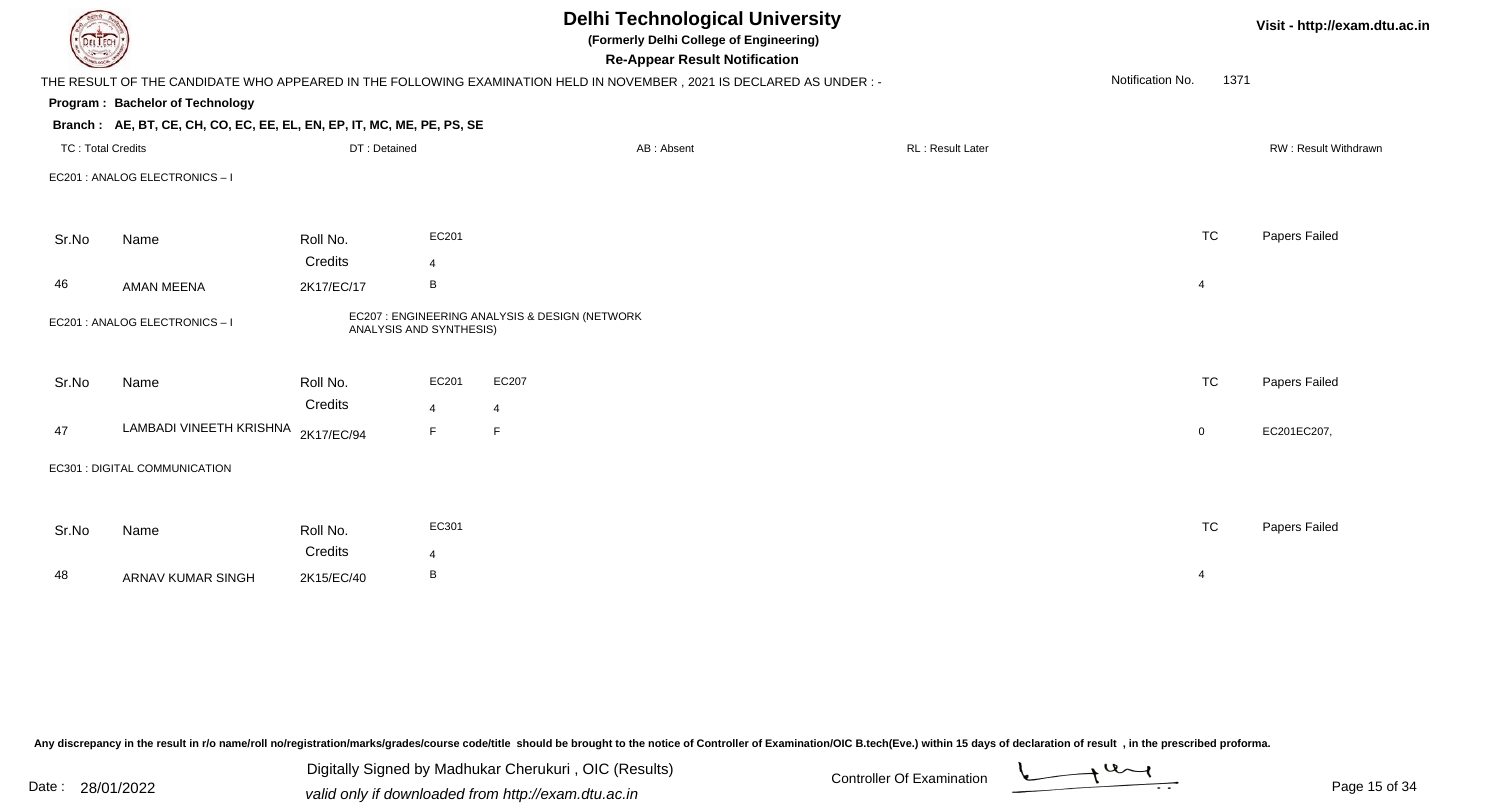| DEL TECH                 |                                                                                                                      |              |                |                | <b>Delhi Technological University</b><br>(Formerly Delhi College of Engineering)<br><b>Re-Appear Result Notification</b> |  |                   |                  |                | Visit - http://exam.dtu.ac.in |  |  |
|--------------------------|----------------------------------------------------------------------------------------------------------------------|--------------|----------------|----------------|--------------------------------------------------------------------------------------------------------------------------|--|-------------------|------------------|----------------|-------------------------------|--|--|
|                          | THE RESULT OF THE CANDIDATE WHO APPEARED IN THE FOLLOWING EXAMINATION HELD IN NOVEMBER, 2021 IS DECLARED AS UNDER :- |              |                |                |                                                                                                                          |  |                   | Notification No. | 1371           |                               |  |  |
|                          | <b>Program: Bachelor of Technology</b>                                                                               |              |                |                |                                                                                                                          |  |                   |                  |                |                               |  |  |
|                          | Branch: AE, BT, CE, CH, CO, EC, EE, EL, EN, EP, IT, MC, ME, PE, PS, SE                                               |              |                |                |                                                                                                                          |  |                   |                  |                |                               |  |  |
| <b>TC: Total Credits</b> |                                                                                                                      | DT: Detained |                |                | AB: Absent                                                                                                               |  | RL : Result Later |                  |                | RW: Result Withdrawn          |  |  |
|                          | EC301 : DIGITAL COMMUNICATION<br>EC303 : LINEAR INTEGRATED CIRCUITS                                                  |              |                |                |                                                                                                                          |  |                   |                  |                |                               |  |  |
| Sr.No                    | Name                                                                                                                 | Roll No.     | EC301          | EC303          |                                                                                                                          |  |                   |                  | <b>TC</b>      | Papers Failed                 |  |  |
|                          |                                                                                                                      | Credits      | $\overline{4}$ | $\overline{4}$ |                                                                                                                          |  |                   |                  |                |                               |  |  |
| 49                       | <b>ASHWANI MEENA</b>                                                                                                 | 2K15/EC/46   | $B+$           | $\mathsf F$    |                                                                                                                          |  |                   |                  | $\overline{4}$ | EC303,                        |  |  |
|                          | EC303 : LINEAR INTEGRATED CIRCUITS                                                                                   |              |                |                |                                                                                                                          |  |                   |                  |                |                               |  |  |
| Sr.No                    | Name                                                                                                                 | Roll No.     | EC303          |                |                                                                                                                          |  |                   |                  | <b>TC</b>      | Papers Failed                 |  |  |
|                          |                                                                                                                      | Credits      | $\overline{4}$ |                |                                                                                                                          |  |                   |                  |                |                               |  |  |
| 50                       | <b>SIDHANT KUMAR</b>                                                                                                 | 2K15/EC/158  | B              |                |                                                                                                                          |  |                   |                  | $\overline{4}$ |                               |  |  |
|                          | EC311 : ALGORITHM ANALYSIS AND DESIGN                                                                                |              |                |                |                                                                                                                          |  |                   |                  |                |                               |  |  |
|                          |                                                                                                                      |              |                |                |                                                                                                                          |  |                   |                  |                |                               |  |  |
| Sr.No                    | Name                                                                                                                 | Roll No.     | EC311          |                |                                                                                                                          |  |                   |                  | <b>TC</b>      | Papers Failed                 |  |  |
|                          |                                                                                                                      | Credits      | $\overline{4}$ |                |                                                                                                                          |  |                   |                  |                |                               |  |  |
| 51                       | <b>AMAN MEENA</b>                                                                                                    | 2K17/EC/17   | B              |                |                                                                                                                          |  |                   |                  | $\overline{4}$ |                               |  |  |

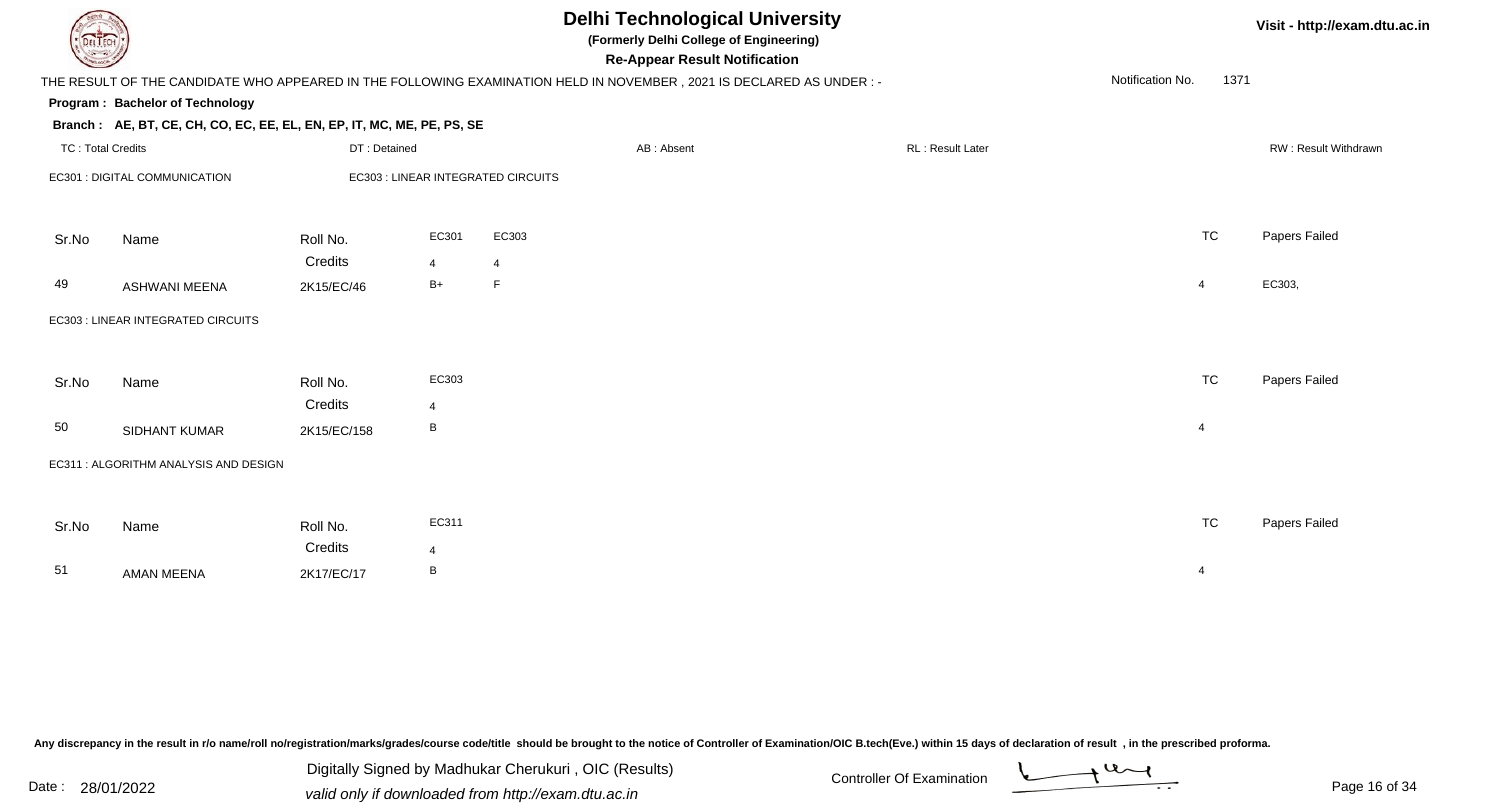| <b>Delhi Technological University</b><br>(Formerly Delhi College of Engineering)<br>DEL ECH<br><b>Re-Appear Result Notification</b> |                                                                        |                               |                                                                                  |                         |                         |                |                                                                                                                     |                  |                  | Visit - http://exam.dtu.ac.in |                      |
|-------------------------------------------------------------------------------------------------------------------------------------|------------------------------------------------------------------------|-------------------------------|----------------------------------------------------------------------------------|-------------------------|-------------------------|----------------|---------------------------------------------------------------------------------------------------------------------|------------------|------------------|-------------------------------|----------------------|
|                                                                                                                                     |                                                                        |                               |                                                                                  |                         |                         |                | THE RESULT OF THE CANDIDATE WHO APPEARED IN THE FOLLOWING EXAMINATION HELD IN NOVEMBER, 2021 IS DECLARED AS UNDER:- |                  | Notification No. | 1371                          |                      |
|                                                                                                                                     | Program: Bachelor of Technology                                        |                               |                                                                                  |                         |                         |                |                                                                                                                     |                  |                  |                               |                      |
|                                                                                                                                     | Branch: AE, BT, CE, CH, CO, EC, EE, EL, EN, EP, IT, MC, ME, PE, PS, SE |                               |                                                                                  |                         |                         |                |                                                                                                                     |                  |                  |                               |                      |
| TC: Total Credits                                                                                                                   |                                                                        | DT: Detained                  |                                                                                  |                         |                         | AB: Absent     |                                                                                                                     | RL: Result Later |                  |                               | RW: Result Withdrawn |
|                                                                                                                                     | EC405 : MICROWAVE ENGINEERING                                          |                               | EC423 : Internet and Web Technologies<br>EP423 : SPACE AND ATMOSPHERIC SCIENCE-I |                         |                         |                |                                                                                                                     |                  |                  |                               |                      |
| Sr.No                                                                                                                               | Name                                                                   | Roll No.                      | EC405                                                                            | EC423                   | EP423                   |                |                                                                                                                     |                  | <b>TC</b>        |                               | Papers Failed        |
|                                                                                                                                     |                                                                        | Credits                       | $\overline{4}$                                                                   | $\overline{4}$          | $\overline{4}$          |                |                                                                                                                     |                  |                  |                               |                      |
| 52                                                                                                                                  | <b>AMAN MEENA</b>                                                      | 2K17/EC/17                    | $\mathsf C$                                                                      | B                       | $A+$                    |                |                                                                                                                     |                  | 12               |                               |                      |
|                                                                                                                                     | EC423 : Internet and Web Technologies                                  |                               |                                                                                  |                         |                         |                |                                                                                                                     |                  |                  |                               |                      |
| Sr.No                                                                                                                               | Name                                                                   | Roll No.                      | EC423                                                                            |                         |                         |                |                                                                                                                     |                  | <b>TC</b>        |                               | Papers Failed        |
|                                                                                                                                     |                                                                        | Credits                       | $\Delta$                                                                         |                         |                         |                |                                                                                                                     |                  |                  |                               |                      |
| 53                                                                                                                                  | DEVASHISH PRATAP SINGH 2K17/EC/57                                      |                               | P                                                                                |                         |                         |                |                                                                                                                     |                  | $\overline{4}$   |                               |                      |
|                                                                                                                                     | CO313 : COMPUTER GRAPHICS<br>MOOC303: MOOC COURSE 303                  | EP301 : SEMICONDUCTOR DEVICES |                                                                                  |                         |                         |                | EP303 : ELECTROMAGNETIC THEORY, ANTENNAS AND MOOC301 : MOOC COURSE 301<br>PROPAGATION                               |                  |                  |                               |                      |
| Sr.No                                                                                                                               | Name                                                                   | Roll No.<br>Credits           | CO313<br>$\overline{4}$                                                          | EP301<br>$\overline{4}$ | EP303<br>$\overline{4}$ | $\overline{2}$ | MOOC301 MOOC303<br>$\overline{2}$                                                                                   |                  | <b>TC</b>        |                               | Papers Failed        |
| 54                                                                                                                                  | SHIVAM CHAUDHARY                                                       | 2K17/EP/510                   | B                                                                                | $\circ$                 | A                       | $A+$           | $A+$                                                                                                                |                  | 16               |                               |                      |
|                                                                                                                                     |                                                                        |                               |                                                                                  |                         |                         |                |                                                                                                                     |                  |                  |                               |                      |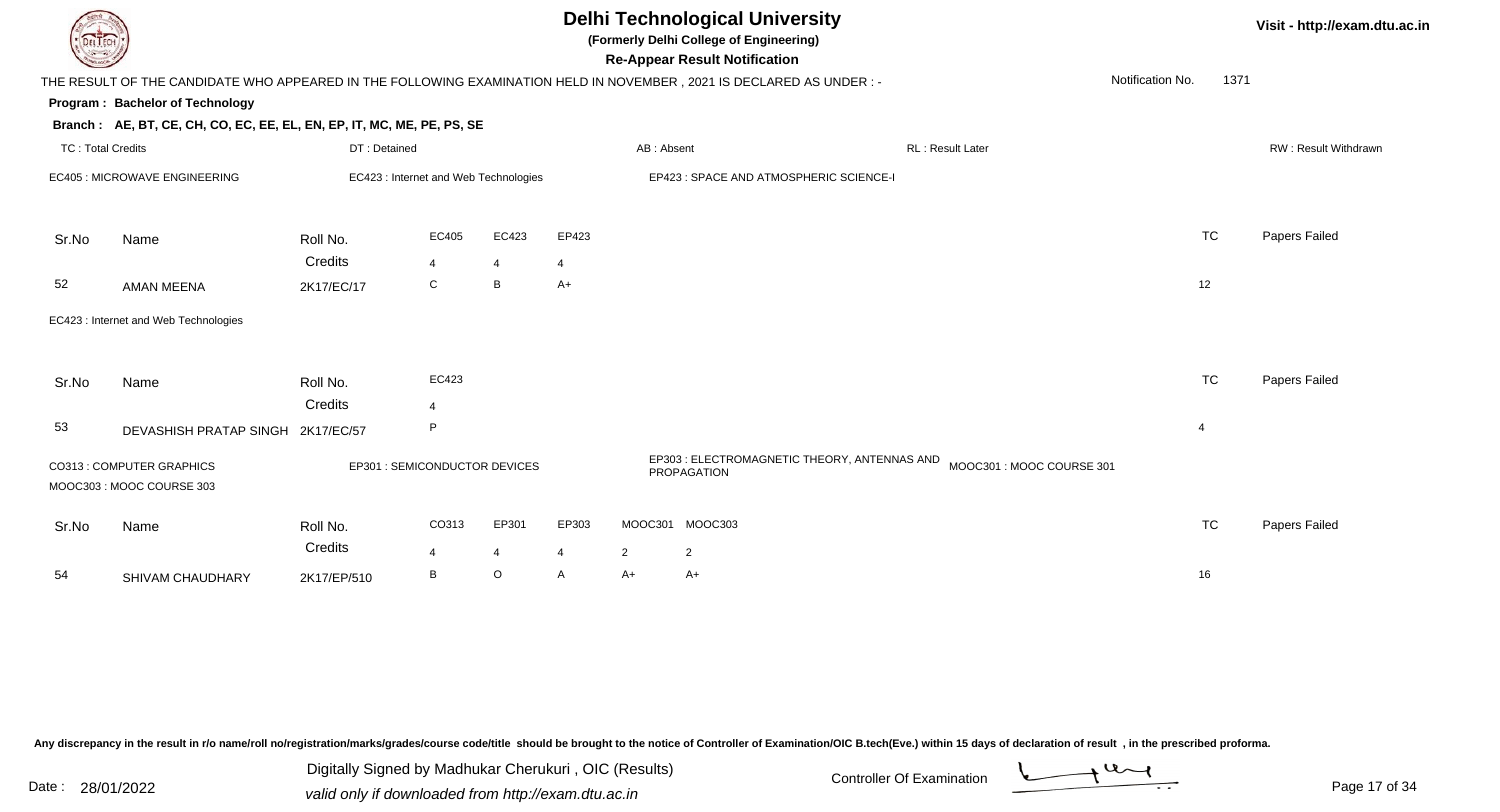|                          |                                                                                                                      |              |                             |                                         | <b>Delhi Technological University</b><br>(Formerly Delhi College of Engineering)<br><b>Re-Appear Result Notification</b> |                  |                  |             | Visit - http://exam.dtu.ac.in |
|--------------------------|----------------------------------------------------------------------------------------------------------------------|--------------|-----------------------------|-----------------------------------------|--------------------------------------------------------------------------------------------------------------------------|------------------|------------------|-------------|-------------------------------|
|                          | THE RESULT OF THE CANDIDATE WHO APPEARED IN THE FOLLOWING EXAMINATION HELD IN NOVEMBER, 2021 IS DECLARED AS UNDER :- |              |                             |                                         |                                                                                                                          |                  | Notification No. | 1371        |                               |
|                          | Program: Bachelor of Technology                                                                                      |              |                             |                                         |                                                                                                                          |                  |                  |             |                               |
|                          | Branch: AE, BT, CE, CH, CO, EC, EE, EL, EN, EP, IT, MC, ME, PE, PS, SE                                               |              |                             |                                         |                                                                                                                          |                  |                  |             |                               |
| <b>TC: Total Credits</b> |                                                                                                                      | DT: Detained |                             |                                         | AB: Absent                                                                                                               | RL: Result Later |                  |             | RW: Result Withdrawn          |
|                          | CO327 : MACHINE LEARNING                                                                                             |              |                             |                                         |                                                                                                                          |                  |                  |             |                               |
| Sr.No                    | Name                                                                                                                 | Roll No.     | CO327                       |                                         |                                                                                                                          |                  |                  | <b>TC</b>   | Papers Failed                 |
|                          |                                                                                                                      | Credits      | $\overline{4}$              |                                         |                                                                                                                          |                  |                  |             |                               |
| 55                       | NITYA SHARMA                                                                                                         | 2K17/EP/51   | F.                          |                                         |                                                                                                                          |                  |                  | $\mathbf 0$ | CO327                         |
|                          | EP201 : INTRODUCTION TO COMPUTING                                                                                    |              | EP203: MATHEMATICAL PHYSICS |                                         |                                                                                                                          |                  |                  |             |                               |
| Sr.No                    | Name                                                                                                                 | Roll No.     | EP201                       | EP203                                   |                                                                                                                          |                  |                  | <b>TC</b>   | Papers Failed                 |
|                          |                                                                                                                      | Credits      | $\overline{4}$              | $\overline{4}$                          |                                                                                                                          |                  |                  |             |                               |
| 56                       | <b>RAHUL SINGH</b>                                                                                                   | 2K15/EP/44   | C                           | $B+$                                    |                                                                                                                          |                  |                  | 8           |                               |
|                          | EP203: MATHEMATICAL PHYSICS                                                                                          |              |                             | EP205 : CLASSICAL AND QUANTUM MECHANICS |                                                                                                                          |                  |                  |             |                               |
| Sr.No                    | Name                                                                                                                 | Roll No.     | EP203                       | EP205                                   |                                                                                                                          |                  |                  | <b>TC</b>   | Papers Failed                 |
|                          |                                                                                                                      | Credits      | $\overline{4}$              | 4                                       |                                                                                                                          |                  |                  |             |                               |
| 57                       | <b>MANKIRAT SINGH KANG</b>                                                                                           | 2K17/EP/39   | C                           | C                                       |                                                                                                                          |                  |                  | 8           |                               |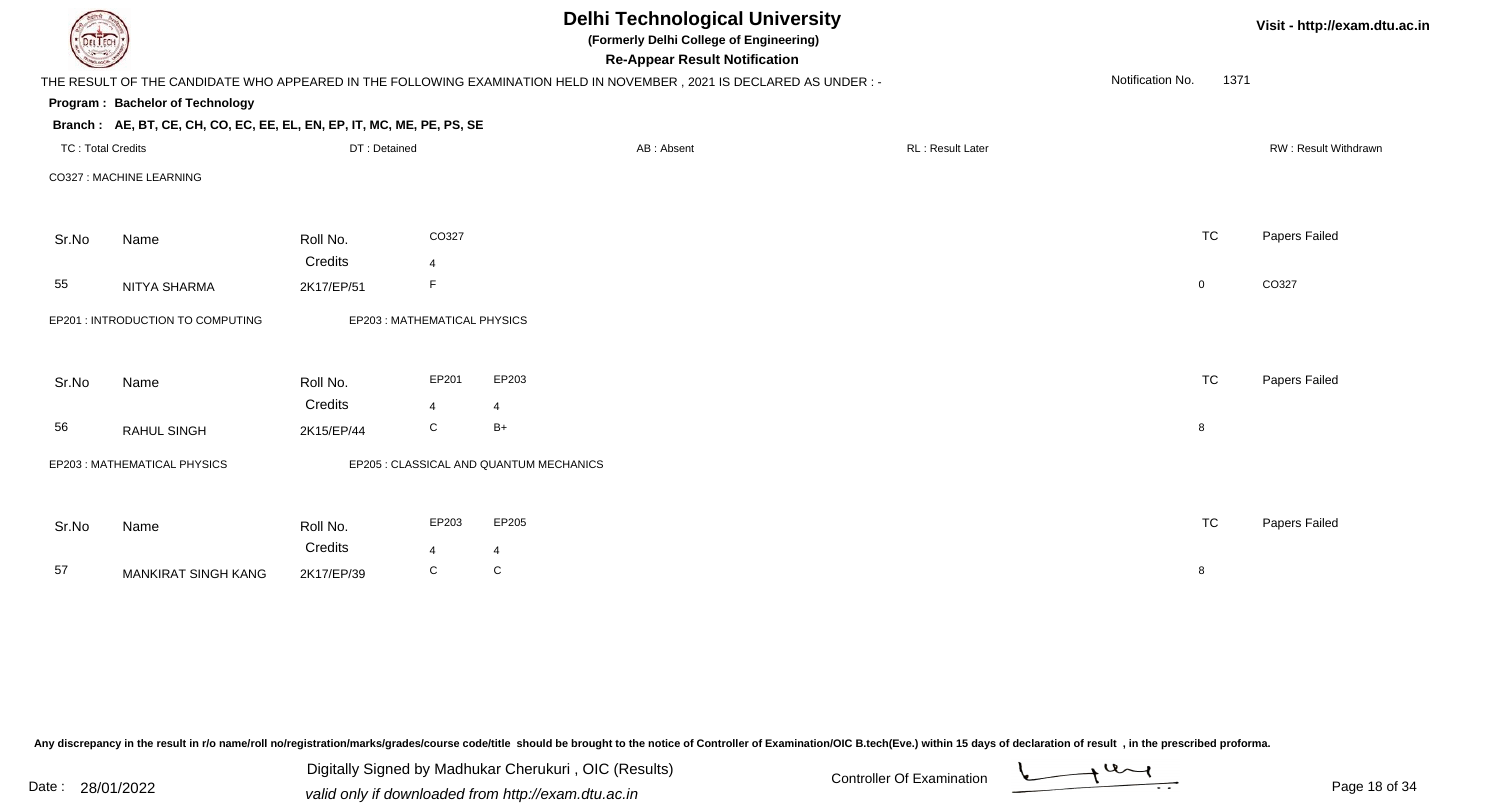|                          |                                                                        |                     |                         |                         | <b>Delhi Technological University</b><br>(Formerly Delhi College of Engineering)<br><b>Re-Appear Result Notification</b> | Visit - http://exam.dtu.ac.in                                                                                        |                                            |                  |                      |
|--------------------------|------------------------------------------------------------------------|---------------------|-------------------------|-------------------------|--------------------------------------------------------------------------------------------------------------------------|----------------------------------------------------------------------------------------------------------------------|--------------------------------------------|------------------|----------------------|
|                          |                                                                        |                     |                         |                         |                                                                                                                          | THE RESULT OF THE CANDIDATE WHO APPEARED IN THE FOLLOWING EXAMINATION HELD IN NOVEMBER, 2021 IS DECLARED AS UNDER :- |                                            | Notification No. | 1371                 |
|                          | Program: Bachelor of Technology                                        |                     |                         |                         |                                                                                                                          |                                                                                                                      |                                            |                  |                      |
|                          | Branch: AE, BT, CE, CH, CO, EC, EE, EL, EN, EP, IT, MC, ME, PE, PS, SE |                     |                         |                         |                                                                                                                          |                                                                                                                      |                                            |                  |                      |
| <b>TC: Total Credits</b> |                                                                        | DT: Detained        |                         |                         |                                                                                                                          | AB: Absent                                                                                                           | RL: Result Later                           |                  | RW: Result Withdrawn |
|                          | EP205 : CLASSICAL AND QUANTUM MECHANICS                                |                     |                         |                         |                                                                                                                          |                                                                                                                      |                                            |                  |                      |
| Sr.No                    | Name                                                                   | Roll No.            | EP205                   |                         |                                                                                                                          |                                                                                                                      |                                            | <b>TC</b>        | Papers Failed        |
|                          |                                                                        | Credits             | 4                       |                         |                                                                                                                          |                                                                                                                      |                                            |                  |                      |
| 58                       | SHIVAM CHAUDHARY                                                       | 2K17/EP/510         | P                       |                         |                                                                                                                          |                                                                                                                      |                                            | $\overline{4}$   |                      |
| <b>PROPAGATION</b>       | EP303 : ELECTROMAGNETIC THEORY, ANTENNAS AND                           |                     | EP307: BIOPHYSICS       |                         |                                                                                                                          | EP351 : PHYSICS OF ENGINEERING MATERIALS                                                                             |                                            |                  |                      |
| Sr.No                    | Name                                                                   | Roll No.<br>Credits | EP303<br>$\overline{4}$ | EP307<br>$\overline{4}$ | EP351<br>3                                                                                                               |                                                                                                                      |                                            | <b>TC</b>        | Papers Failed        |
| 59                       | <b>RAHUL SINGH</b>                                                     | 2K15/EP/44          | $B+$                    | ${\bf C}$               |                                                                                                                          |                                                                                                                      |                                            | 8                |                      |
|                          | EP401: B.TECH PROJECT-I                                                |                     | EP403: TRAINING SEMINAR |                         |                                                                                                                          | EP405 : VLSI AND FPGA DESIGN                                                                                         | EP407 : MOBILE AND SATELLITE COMMUNICATION |                  |                      |
| Sr.No                    | Name                                                                   | Roll No.            | EP401                   | EP403                   | EP405                                                                                                                    | EP407                                                                                                                |                                            | <b>TC</b>        | Papers Failed        |
|                          |                                                                        | Credits             | 4                       | $\overline{2}$          | 4                                                                                                                        | $\overline{4}$                                                                                                       |                                            |                  |                      |
| 60                       | <b>RAHUL SINGH</b>                                                     | 2K15/EP/44          | C                       | $B+$                    | P                                                                                                                        | $B+$                                                                                                                 |                                            | 14               |                      |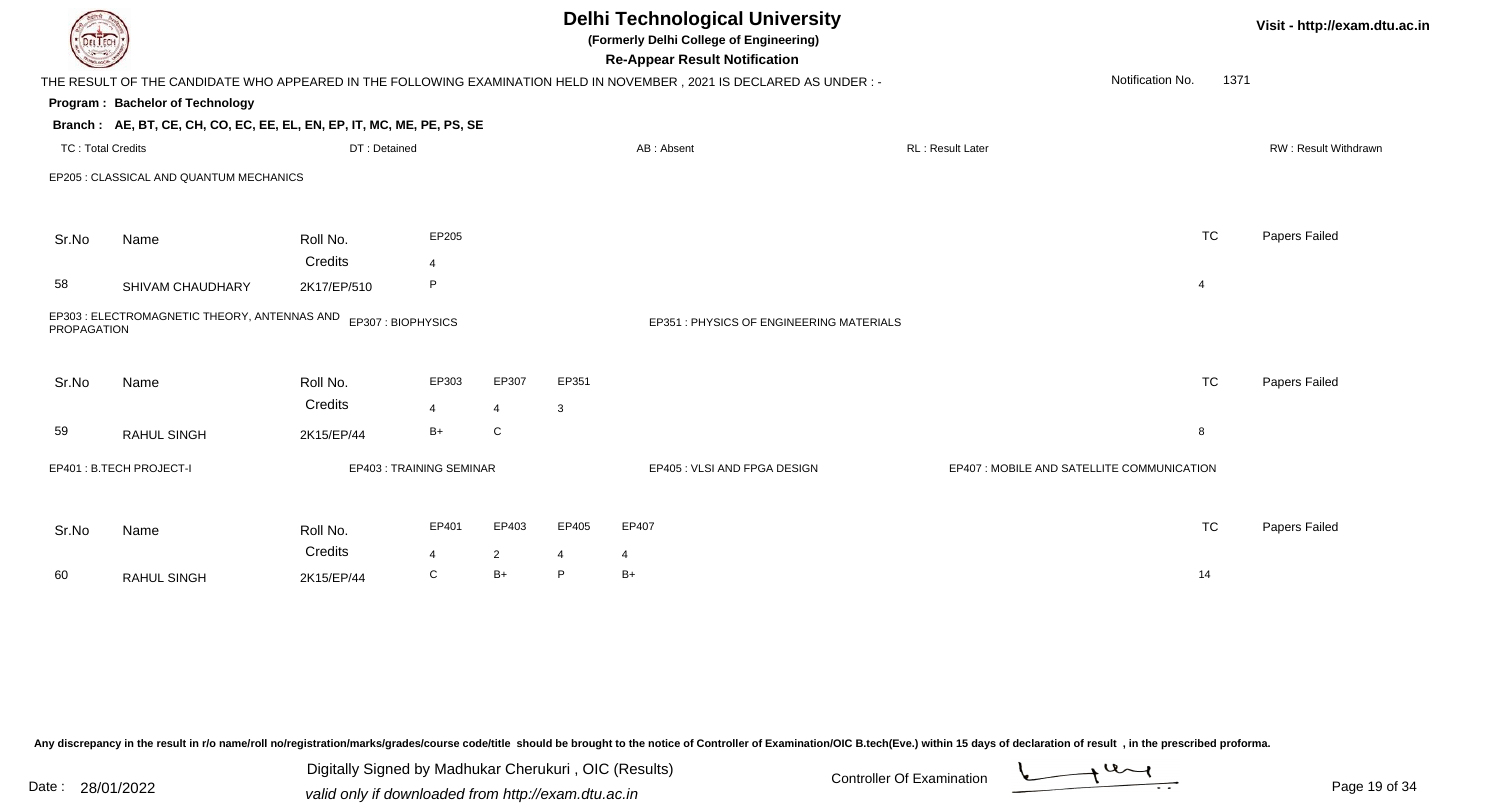

# **Delhi Technological University**

**(Formerly Delhi College of Engineering)**

**Re-Appear Result Notification**

**Visit - http://exam.dtu.ac.in**

| $\sim$                   |                                                                        |              |                                               |                |                | <b>INC-Appear INCOUR NORMOUR</b>                                                                                       |                                                         |                  |                |                             |
|--------------------------|------------------------------------------------------------------------|--------------|-----------------------------------------------|----------------|----------------|------------------------------------------------------------------------------------------------------------------------|---------------------------------------------------------|------------------|----------------|-----------------------------|
|                          |                                                                        |              |                                               |                |                | THE RESULT OF THE CANDIDATE WHO APPEARED IN THE FOLLOWING EXAMINATION HELD IN NOVEMBER , 2021 IS DECLARED AS UNDER : - |                                                         | Notification No. | 1371           |                             |
|                          | Program: Bachelor of Technology                                        |              |                                               |                |                |                                                                                                                        |                                                         |                  |                |                             |
|                          | Branch: AE, BT, CE, CH, CO, EC, EE, EL, EN, EP, IT, MC, ME, PE, PS, SE |              |                                               |                |                |                                                                                                                        |                                                         |                  |                |                             |
| <b>TC: Total Credits</b> |                                                                        | DT: Detained |                                               |                |                | AB: Absent                                                                                                             | <b>RL: Result Later</b>                                 |                  |                | <b>RW: Result Withdrawn</b> |
|                          | EP401 : B.TECH PROJECT-I                                               |              | EP403: TRAINING SEMINAR                       |                |                | MOOC401*: Crash Course on Python(COURSERA)*                                                                            | MOOC403*: Introduction to Web<br>Development(COURSERA)* |                  |                |                             |
| Sr.No                    | Name                                                                   | Roll No.     | EP401                                         | EP403          |                | MOOC401* MOOC403*                                                                                                      |                                                         |                  | <b>TC</b>      | Papers Failed               |
|                          |                                                                        | Credits      | $\overline{4}$                                | $\overline{2}$ | $\overline{2}$ | $\overline{2}$                                                                                                         |                                                         |                  |                |                             |
| 61                       | <b>MANKIRAT SINGH KANG</b>                                             | 2K17/EP/39   | F                                             | $B+$           | $A+$           | A+                                                                                                                     |                                                         |                  | 6              | EP401                       |
|                          | ME359a : REFRIGERATION AND AIR CONDITIONING                            |              | AE307 : COMBUSTION GENERATED POLLUTION        |                |                |                                                                                                                        |                                                         |                  |                |                             |
|                          |                                                                        |              |                                               |                |                |                                                                                                                        |                                                         |                  |                |                             |
| Sr.No                    | Name                                                                   | Roll No.     | ME359a                                        | AE307          |                |                                                                                                                        |                                                         |                  | <b>TC</b>      | Papers Failed               |
|                          |                                                                        | Credits      | $\overline{4}$                                | $\overline{4}$ |                |                                                                                                                        |                                                         |                  |                |                             |
| 62                       | <b>DIVYAM NIGAM</b>                                                    | 2K18/EP/024  | $B+$                                          | $A+$           |                |                                                                                                                        |                                                         |                  | $\overline{7}$ |                             |
|                          | <b>EN201: STRENGTH OF MATERIALS</b>                                    |              | EN203 : ENGINEERING & ENVIRONMENTAL SURVEYING |                |                | EN205 : ENVIRONMENTAL CHEMISTRY &<br><b>MICROBIOLOGY</b>                                                               | EN207 : ENGINEERING ANALYSIS & DESIGN                   |                  |                |                             |
| Sr.No                    | Name                                                                   | Roll No.     | <b>EN201</b>                                  | EN203          | <b>EN205</b>   | <b>EN207</b>                                                                                                           |                                                         |                  | <b>TC</b>      | Papers Failed               |
|                          |                                                                        | Credits      | $\overline{4}$                                | $\overline{4}$ | 4              | $\overline{4}$                                                                                                         |                                                         |                  |                |                             |
| 63                       | SAMUJJWAL PANDEY                                                       | 2K18/EN/039  | F                                             | P              |                | F                                                                                                                      |                                                         |                  | 4              | EN201EN205,<br>EN207,       |

Any discrepancy in the result in r/o name/roll no/registration/marks/grades/course code/title should be brought to the notice of Controller of Examination/OIC B.tech(Eve.) within 15 days of declaration of result, in the pr

Date : 28/01/2022 valid only if downloaded from http://exam.dtu.ac.in<br>valid only if downloaded from http://exam.dtu.ac.in Digitally Signed by Madhukar Cherukuri , OIC (Results)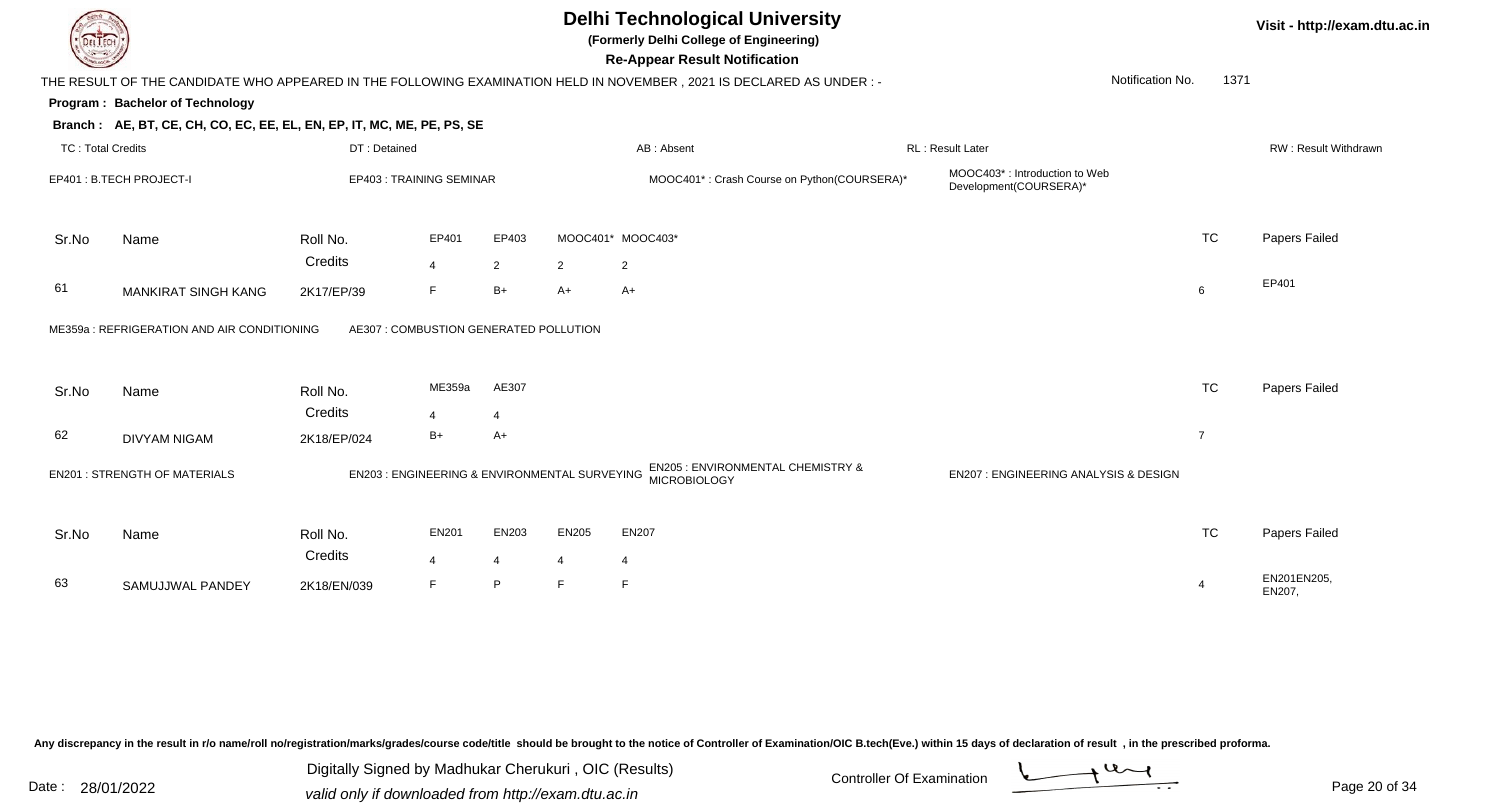| DEL TECH                 |                                                                        |                     |                         | <b>Delhi Technological University</b><br>(Formerly Delhi College of Engineering)<br><b>Re-Appear Result Notification</b> |                  |                          | Visit - http://exam.dtu.ac.in |
|--------------------------|------------------------------------------------------------------------|---------------------|-------------------------|--------------------------------------------------------------------------------------------------------------------------|------------------|--------------------------|-------------------------------|
|                          |                                                                        |                     |                         | THE RESULT OF THE CANDIDATE WHO APPEARED IN THE FOLLOWING EXAMINATION HELD IN NOVEMBER, 2021 IS DECLARED AS UNDER :-     |                  | Notification No.<br>1371 |                               |
|                          | Program: Bachelor of Technology                                        |                     |                         |                                                                                                                          |                  |                          |                               |
|                          | Branch: AE, BT, CE, CH, CO, EC, EE, EL, EN, EP, IT, MC, ME, PE, PS, SE |                     |                         |                                                                                                                          |                  |                          |                               |
| <b>TC: Total Credits</b> |                                                                        | DT: Detained        |                         | AB: Absent                                                                                                               | RL: Result Later |                          | RW: Result Withdrawn          |
|                          | EN207 : ENGINEERING ANALYSIS & DESIGN                                  |                     |                         |                                                                                                                          |                  |                          |                               |
| Sr.No                    | Name                                                                   | Roll No.            | <b>EN207</b>            |                                                                                                                          |                  | <b>TC</b>                | Papers Failed                 |
|                          |                                                                        | Credits             | $\overline{4}$          |                                                                                                                          |                  |                          |                               |
| 64                       | RISHABH GOPALKA                                                        | 2K18/EN/033         | $B+$                    |                                                                                                                          |                  | $\overline{4}$           |                               |
| <b>APPLICATIONS</b>      | EN301 : WASTE WATER ENGINEERING: DESIGN AND                            |                     |                         |                                                                                                                          |                  |                          |                               |
| Sr.No                    | Name                                                                   | Roll No.<br>Credits | EN301<br>$\overline{4}$ |                                                                                                                          |                  | <b>TC</b>                | Papers Failed                 |
| 65                       | SAMUJJWAL PANDEY                                                       | 2K18/EN/039         | E                       |                                                                                                                          |                  | $\overline{0}$           | EN301                         |
|                          | EN311 : CLIMATE CHANGE & CDM                                           |                     |                         |                                                                                                                          |                  |                          |                               |
|                          |                                                                        |                     |                         |                                                                                                                          |                  | <b>TC</b>                |                               |
| Sr.No                    | Name                                                                   | Roll No.<br>Credits | EN311<br>$\overline{4}$ |                                                                                                                          |                  |                          | Papers Failed                 |
| 66                       | <b>FAIZAN AHMAD</b>                                                    | 2K19/EN/508         | $B+$                    |                                                                                                                          |                  | $\overline{4}$           |                               |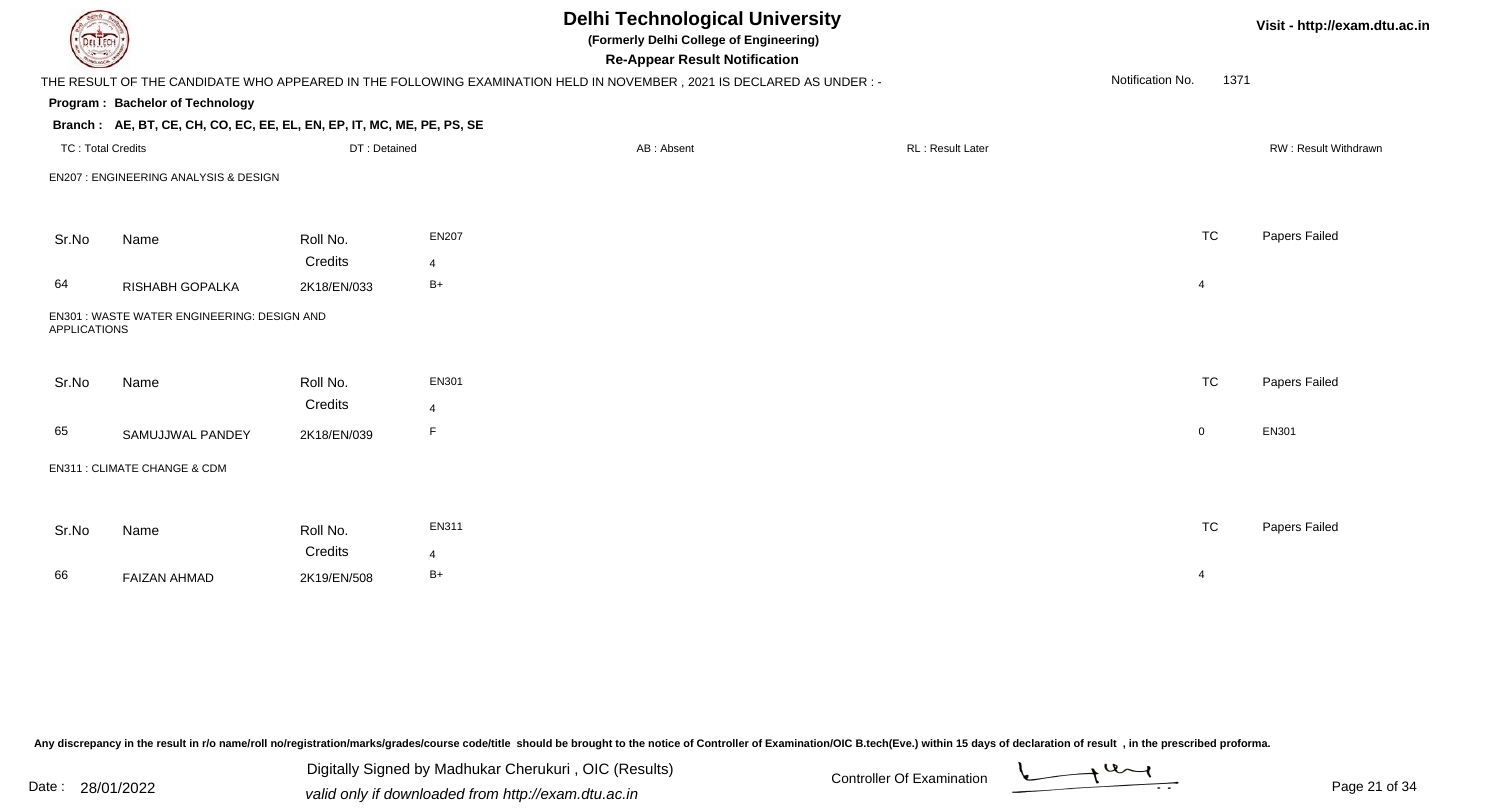| <b>DELTECH</b>           |                                                                        |              |                         | <b>Delhi Technological University</b><br>(Formerly Delhi College of Engineering)<br><b>Re-Appear Result Notification</b> |                  |                  | Visit - http://exam.dtu.ac.in |
|--------------------------|------------------------------------------------------------------------|--------------|-------------------------|--------------------------------------------------------------------------------------------------------------------------|------------------|------------------|-------------------------------|
|                          |                                                                        |              |                         | THE RESULT OF THE CANDIDATE WHO APPEARED IN THE FOLLOWING EXAMINATION HELD IN NOVEMBER, 2021 IS DECLARED AS UNDER :-     |                  | Notification No. | 1371                          |
|                          | Program: Bachelor of Technology                                        |              |                         |                                                                                                                          |                  |                  |                               |
|                          | Branch: AE, BT, CE, CH, CO, EC, EE, EL, EN, EP, IT, MC, ME, PE, PS, SE |              |                         |                                                                                                                          |                  |                  |                               |
| <b>TC: Total Credits</b> |                                                                        | DT: Detained |                         | AB: Absent                                                                                                               | RL: Result Later |                  | RW: Result Withdrawn          |
|                          | EN401: B.TECH PROJECT-I                                                |              |                         |                                                                                                                          |                  |                  |                               |
|                          |                                                                        |              |                         |                                                                                                                          |                  |                  |                               |
| Sr.No                    | Name                                                                   | Roll No.     | EN401                   |                                                                                                                          |                  | <b>TC</b>        | Papers Failed                 |
|                          |                                                                        | Credits      | $\overline{\mathbf{A}}$ |                                                                                                                          |                  |                  |                               |
| 67                       | RAJAT PARLE                                                            | 2K17/EN/29   | C                       |                                                                                                                          |                  | $\overline{4}$   |                               |
|                          | PE353a: SUPPLY CHAIN MANAGEMENT                                        |              |                         |                                                                                                                          |                  |                  |                               |
|                          |                                                                        |              |                         |                                                                                                                          |                  |                  |                               |
| Sr.No                    | Name                                                                   | Roll No.     | PE353a                  |                                                                                                                          |                  | <b>TC</b>        | Papers Failed                 |
|                          |                                                                        | Credits      | 4                       |                                                                                                                          |                  |                  |                               |
| 68                       | <b>RAHUL</b>                                                           | 2K19/EN/504  | B                       |                                                                                                                          |                  | 3                |                               |
|                          | EE357a : UTILIZATION OF ELECTRICAL ENERGY                              |              |                         | PE353a: SUPPLY CHAIN MANAGEMENT                                                                                          |                  |                  |                               |
|                          |                                                                        |              |                         |                                                                                                                          |                  |                  |                               |
| Sr.No                    | Name                                                                   | Roll No.     | EE357a                  | PE353a                                                                                                                   |                  | <b>TC</b>        | Papers Failed                 |
|                          |                                                                        | Credits      | 4                       | 4                                                                                                                        |                  |                  |                               |
| 69                       | <b>AVINASH KUMAR</b>                                                   | 2K18/IT/036  | $B+$                    | B                                                                                                                        |                  | $\overline{7}$   |                               |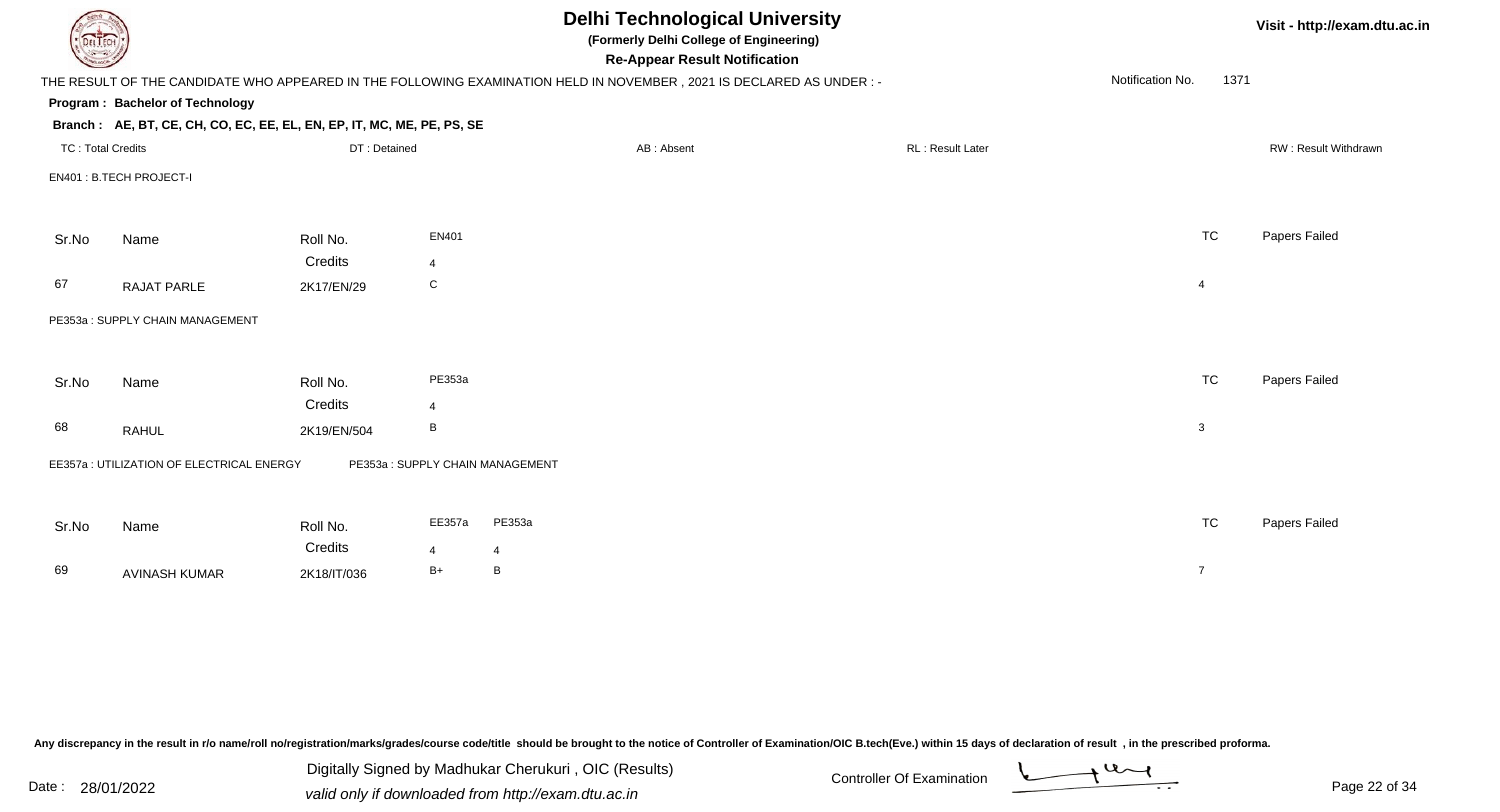| <b>DELTECH</b>           |                                                                        |                           |                |                |                 | <b>Delhi Technological University</b><br>(Formerly Delhi College of Engineering)<br><b>Re-Appear Result Notification</b> |                  |                  | Visit - http://exam.dtu.ac.in |                      |
|--------------------------|------------------------------------------------------------------------|---------------------------|----------------|----------------|-----------------|--------------------------------------------------------------------------------------------------------------------------|------------------|------------------|-------------------------------|----------------------|
|                          |                                                                        |                           |                |                |                 | THE RESULT OF THE CANDIDATE WHO APPEARED IN THE FOLLOWING EXAMINATION HELD IN NOVEMBER, 2021 IS DECLARED AS UNDER:-      |                  | Notification No. | 1371                          |                      |
|                          | Program: Bachelor of Technology                                        |                           |                |                |                 |                                                                                                                          |                  |                  |                               |                      |
|                          | Branch: AE, BT, CE, CH, CO, EC, EE, EL, EN, EP, IT, MC, ME, PE, PS, SE |                           |                |                |                 |                                                                                                                          |                  |                  |                               |                      |
| <b>TC: Total Credits</b> |                                                                        | DT: Detained              |                |                |                 | AB: Absent                                                                                                               | RL: Result Later |                  |                               | RW: Result Withdrawn |
|                          | IT203 : OBJECT ORIENTED PROGRAMMING                                    |                           |                |                |                 |                                                                                                                          |                  |                  |                               |                      |
|                          |                                                                        |                           |                |                |                 |                                                                                                                          |                  |                  |                               |                      |
| Sr.No                    | Name                                                                   | Roll No.                  | <b>IT203</b>   |                |                 |                                                                                                                          |                  |                  | <b>TC</b>                     | Papers Failed        |
|                          |                                                                        | Credits                   | 4              |                |                 |                                                                                                                          |                  |                  |                               |                      |
| 70                       | ENZO GUILHERME DA                                                      | 2K18/IT/050               | $B+$           |                |                 |                                                                                                                          |                  | 4                |                               |                      |
|                          | IT301 : THEORY OF COMPUTATION                                          |                           |                |                |                 |                                                                                                                          |                  |                  |                               |                      |
|                          |                                                                        |                           |                |                |                 |                                                                                                                          |                  |                  |                               |                      |
| Sr.No                    | Name                                                                   | Roll No.                  | <b>IT301</b>   |                |                 |                                                                                                                          |                  |                  | <b>TC</b>                     | Papers Failed        |
|                          |                                                                        | Credits                   | $\overline{4}$ |                |                 |                                                                                                                          |                  |                  |                               |                      |
| 71                       | AASHISH ARYA                                                           | 2K15/IT/01                | A+             |                |                 |                                                                                                                          |                  | 4                |                               |                      |
|                          | IT321 : MALWARE ANALYSIS                                               | MOOC301 : MOOC COURSE 301 |                |                |                 | MOOC303: MOOC COURSE 303                                                                                                 |                  |                  |                               |                      |
|                          |                                                                        |                           |                |                |                 |                                                                                                                          |                  |                  |                               |                      |
| Sr.No                    | Name                                                                   | Roll No.                  | <b>IT321</b>   |                | MOOC301 MOOC303 |                                                                                                                          |                  |                  | <b>TC</b>                     | Papers Failed        |
|                          |                                                                        | Credits                   | 4              | $\overline{2}$ | $\overline{2}$  |                                                                                                                          |                  |                  |                               |                      |
| 72                       | CHAVI KANT MEENA                                                       | 2K18/IT/039               | B              | A+             | A+              |                                                                                                                          |                  | 8                |                               |                      |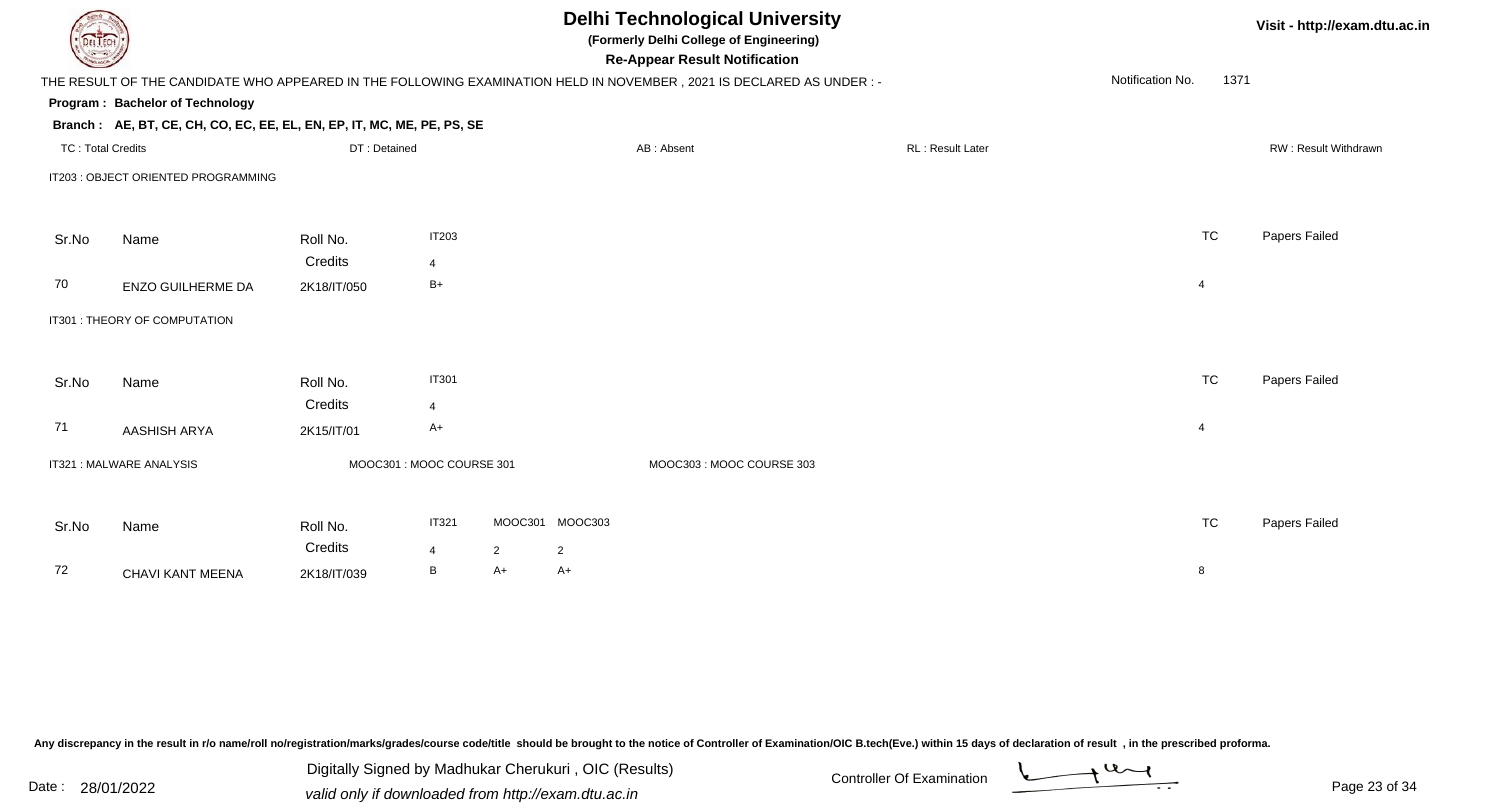| DEL ECH                  | Visit - http://exam.dtu.ac.in                                          |              |                          |                |                                                                                                                                                              |                   |                          |                      |
|--------------------------|------------------------------------------------------------------------|--------------|--------------------------|----------------|--------------------------------------------------------------------------------------------------------------------------------------------------------------|-------------------|--------------------------|----------------------|
|                          |                                                                        |              |                          |                | <b>Re-Appear Result Notification</b><br>THE RESULT OF THE CANDIDATE WHO APPEARED IN THE FOLLOWING EXAMINATION HELD IN NOVEMBER, 2021 IS DECLARED AS UNDER :- |                   | Notification No.<br>1371 |                      |
|                          | Program: Bachelor of Technology                                        |              |                          |                |                                                                                                                                                              |                   |                          |                      |
|                          | Branch: AE, BT, CE, CH, CO, EC, EE, EL, EN, EP, IT, MC, ME, PE, PS, SE |              |                          |                |                                                                                                                                                              |                   |                          |                      |
| <b>TC: Total Credits</b> |                                                                        | DT: Detained |                          |                | AB: Absent                                                                                                                                                   | RL : Result Later |                          | RW: Result Withdrawn |
|                          | IT323 : MACHINE LEARNING                                               |              | IT321 : MALWARE ANALYSIS |                |                                                                                                                                                              |                   |                          |                      |
| Sr.No                    | Name                                                                   | Roll No.     | <b>IT323</b>             | <b>IT321</b>   |                                                                                                                                                              |                   | <b>TC</b>                | Papers Failed        |
|                          |                                                                        | Credits      | $\overline{4}$           | 4              |                                                                                                                                                              |                   |                          |                      |
| 73                       | JALAL AHMAD POPAL                                                      | 2K18/IT/059  | P                        | B              |                                                                                                                                                              |                   | 8                        |                      |
|                          | IT401: B.TECH PROJECT-I                                                |              | IT403: TRAINING SEMINAR  |                |                                                                                                                                                              |                   |                          |                      |
| Sr.No                    | Name                                                                   | Roll No.     | <b>IT401</b>             | <b>IT403</b>   |                                                                                                                                                              |                   | <b>TC</b>                | Papers Failed        |
|                          |                                                                        | Credits      | $\overline{4}$           | $\overline{2}$ |                                                                                                                                                              |                   |                          |                      |
| 74                       | AASHISH ARYA                                                           | 2K15/IT/01   | $B+$                     | A              |                                                                                                                                                              |                   | 6                        |                      |
|                          | CS251 : DATA STRUCTURE                                                 |              |                          |                |                                                                                                                                                              |                   |                          |                      |
| Sr.No                    | Name                                                                   | Roll No.     | CS251                    |                |                                                                                                                                                              |                   | <b>TC</b>                | Papers Failed        |
|                          |                                                                        | Credits      | $\overline{4}$           |                |                                                                                                                                                              |                   |                          |                      |
| 75                       | PRAKHAR SINGH                                                          | 2K17/MC/77   | A                        |                |                                                                                                                                                              |                   | $\overline{4}$           |                      |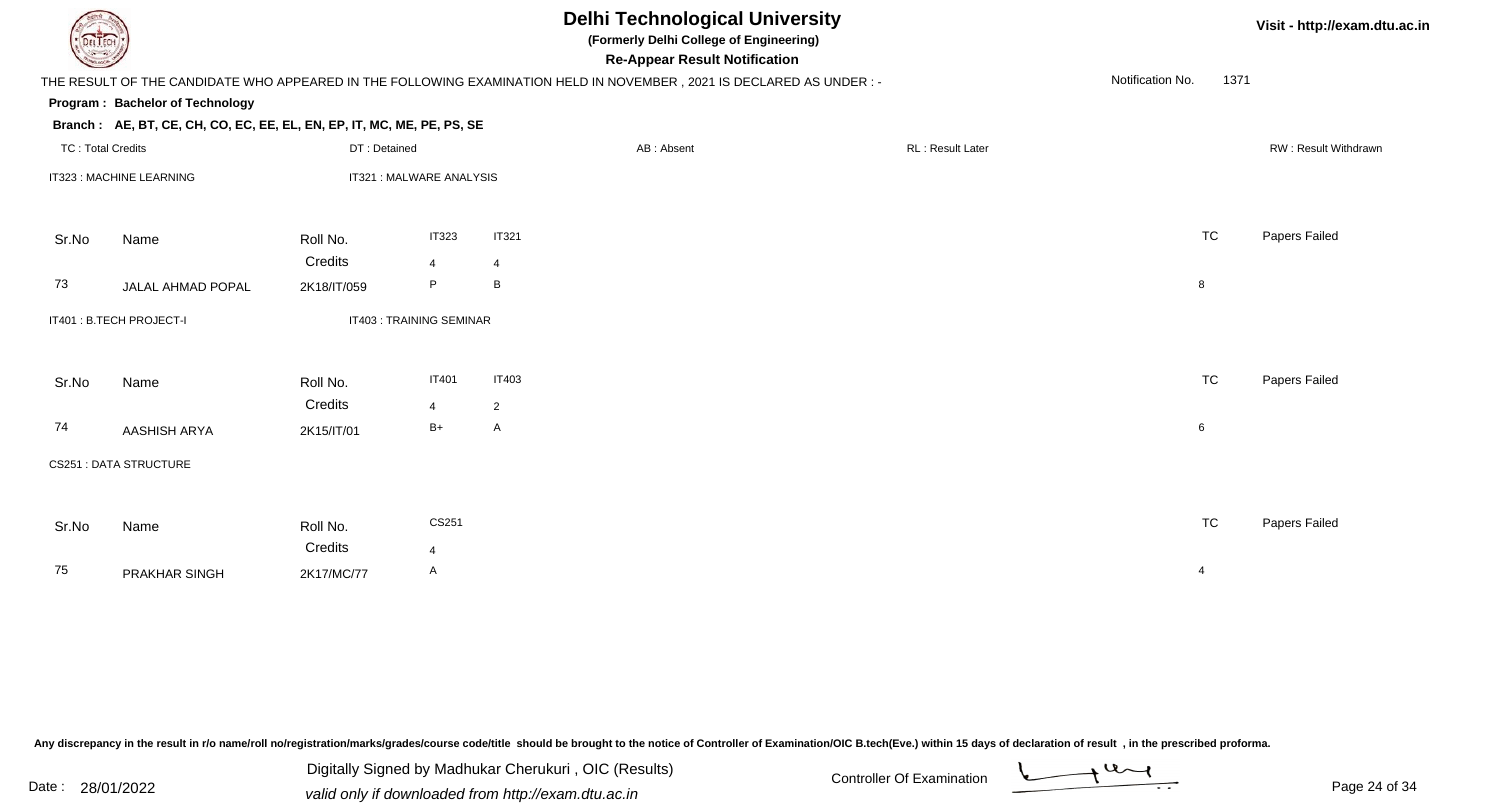| <b>Delhi Technological University</b><br>Visit - http://exam.dtu.ac.in<br>(Formerly Delhi College of Engineering)<br>EL ECH<br><b>Re-Appear Result Notification</b> |                                                                                                                      |                             |                |       |       |            |                                        |                  |                  |                |                      |
|---------------------------------------------------------------------------------------------------------------------------------------------------------------------|----------------------------------------------------------------------------------------------------------------------|-----------------------------|----------------|-------|-------|------------|----------------------------------------|------------------|------------------|----------------|----------------------|
|                                                                                                                                                                     | THE RESULT OF THE CANDIDATE WHO APPEARED IN THE FOLLOWING EXAMINATION HELD IN NOVEMBER, 2021 IS DECLARED AS UNDER :- |                             |                |       |       |            |                                        |                  | Notification No. | 1371           |                      |
|                                                                                                                                                                     | Program: Bachelor of Technology                                                                                      |                             |                |       |       |            |                                        |                  |                  |                |                      |
|                                                                                                                                                                     | Branch: AE, BT, CE, CH, CO, EC, EE, EL, EN, EP, IT, MC, ME, PE, PS, SE                                               |                             |                |       |       |            |                                        |                  |                  |                |                      |
| <b>TC: Total Credits</b>                                                                                                                                            |                                                                                                                      | DT: Detained                |                |       |       | AB: Absent |                                        | RL: Result Later |                  |                | RW: Result Withdrawn |
|                                                                                                                                                                     | MC203: MATHEMATICS-III                                                                                               |                             |                |       |       |            |                                        |                  |                  |                |                      |
| Sr.No                                                                                                                                                               | Name                                                                                                                 | Roll No.                    | MC203          |       |       |            |                                        |                  |                  | <b>TC</b>      | Papers Failed        |
|                                                                                                                                                                     |                                                                                                                      | Credits                     | $\overline{4}$ |       |       |            |                                        |                  |                  |                |                      |
| 76                                                                                                                                                                  | SHEFALI PAUL                                                                                                         | 2K18/MC/105                 | В              |       |       |            |                                        |                  |                  | $\overline{4}$ |                      |
|                                                                                                                                                                     | MC301 : OPERATING SYSTEM                                                                                             | AE309 : OPERATIONS RESEARCH |                |       |       |            | EN305 : SOIL POLLUTION AND REMEDIATION |                  |                  |                |                      |
| Sr.No                                                                                                                                                               | Name                                                                                                                 | Roll No.                    | MC301          | AE309 | EN305 |            |                                        |                  |                  | <b>TC</b>      | Papers Failed        |
|                                                                                                                                                                     |                                                                                                                      | Credits                     | 4              | 4     | 4     |            |                                        |                  |                  |                |                      |
| 77                                                                                                                                                                  | PRAKHAR SINGH                                                                                                        | 2K17/MC/77                  | B              | A     | B+    |            |                                        |                  |                  | 11             |                      |
|                                                                                                                                                                     | MC303 : STOCHASTIC PROCESSES                                                                                         |                             |                |       |       |            |                                        |                  |                  |                |                      |
|                                                                                                                                                                     |                                                                                                                      |                             |                |       |       |            |                                        |                  |                  |                |                      |
| Sr.No                                                                                                                                                               | Name                                                                                                                 | Roll No.                    | MC303          |       |       |            |                                        |                  |                  | <b>TC</b>      | Papers Failed        |
|                                                                                                                                                                     |                                                                                                                      | Credits                     | $\overline{4}$ |       |       |            |                                        |                  |                  |                |                      |
| 78                                                                                                                                                                  | <b>AKSHAY KUMAR</b>                                                                                                  | 2K17/MC/11                  | F              |       |       |            |                                        |                  |                  | $\overline{0}$ | MC303                |
|                                                                                                                                                                     |                                                                                                                      |                             |                |       |       |            |                                        |                  |                  |                |                      |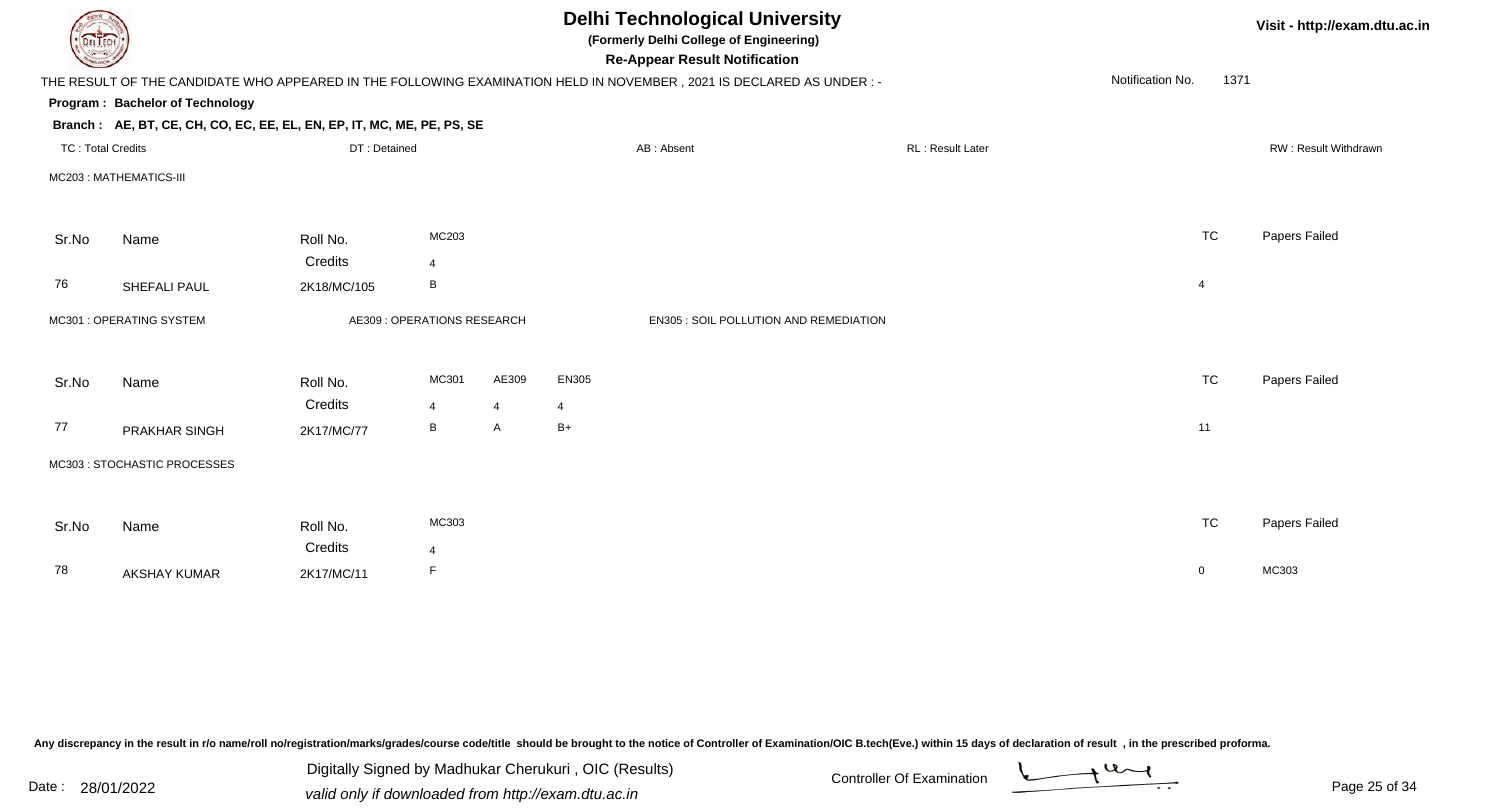| <b>Delhi Technological University</b><br>Visit - http://exam.dtu.ac.in<br>(Formerly Delhi College of Engineering)<br>DEL I ECH<br><b>Re-Appear Result Notification</b> |                                                                                                                      |              |                                        |       |       |                                        |  |                         |                  |           |                      |
|------------------------------------------------------------------------------------------------------------------------------------------------------------------------|----------------------------------------------------------------------------------------------------------------------|--------------|----------------------------------------|-------|-------|----------------------------------------|--|-------------------------|------------------|-----------|----------------------|
|                                                                                                                                                                        | THE RESULT OF THE CANDIDATE WHO APPEARED IN THE FOLLOWING EXAMINATION HELD IN NOVEMBER, 2021 IS DECLARED AS UNDER :- |              |                                        |       |       |                                        |  |                         | Notification No. | 1371      |                      |
|                                                                                                                                                                        | Program: Bachelor of Technology                                                                                      |              |                                        |       |       |                                        |  |                         |                  |           |                      |
|                                                                                                                                                                        | Branch: AE, BT, CE, CH, CO, EC, EE, EL, EN, EP, IT, MC, ME, PE, PS, SE                                               |              |                                        |       |       |                                        |  |                         |                  |           |                      |
| <b>TC: Total Credits</b>                                                                                                                                               |                                                                                                                      | DT: Detained |                                        |       |       | AB: Absent                             |  | RL: Result Later        |                  |           | RW: Result Withdrawn |
|                                                                                                                                                                        | MC403: TRAINING SEMINAR                                                                                              |              |                                        |       |       |                                        |  |                         |                  |           |                      |
| Sr.No                                                                                                                                                                  | Name                                                                                                                 | Roll No.     | MC403                                  |       |       |                                        |  |                         |                  | <b>TC</b> | Papers Failed        |
|                                                                                                                                                                        |                                                                                                                      | Credits      | $\overline{2}$                         |       |       |                                        |  |                         |                  |           |                      |
| 79                                                                                                                                                                     | AKSHAY KUMAR                                                                                                         | 2K17/MC/11   | A                                      |       |       |                                        |  |                         | $\overline{2}$   |           |                      |
|                                                                                                                                                                        | MC403: TRAINING SEMINAR                                                                                              |              | MC407: CRYPTOGRAPHY & NETWORK SECURITY |       |       | MC411 : Data Warehousing & Data Mining |  | MC401: B.TECH PROJECT-I |                  |           |                      |
| Sr.No                                                                                                                                                                  | Name                                                                                                                 | Roll No.     | MC403                                  | MC407 | MC411 | MC401                                  |  |                         |                  | <b>TC</b> | Papers Failed        |
|                                                                                                                                                                        |                                                                                                                      | Credits      | $\overline{2}$                         | 4     | 4     | $\overline{4}$                         |  |                         |                  |           |                      |
| 80                                                                                                                                                                     | PRAKHAR SINGH                                                                                                        | 2K17/MC/77   | $\mathsf{A}$                           | B+    | $A+$  | $\mathsf{A}$                           |  |                         |                  | 14        |                      |
|                                                                                                                                                                        | MC411 : Data Warehousing & Data Mining                                                                               |              |                                        |       |       |                                        |  |                         |                  |           |                      |
| Sr.No                                                                                                                                                                  | Name                                                                                                                 | Roll No.     | MC411                                  |       |       |                                        |  |                         |                  | <b>TC</b> | Papers Failed        |
|                                                                                                                                                                        |                                                                                                                      | Credits      | $\overline{4}$                         |       |       |                                        |  |                         |                  |           |                      |
| 81                                                                                                                                                                     | KARTIKE                                                                                                              | 2K17/MC/57   | A                                      |       |       |                                        |  |                         | $\overline{4}$   |           |                      |
|                                                                                                                                                                        |                                                                                                                      |              |                                        |       |       |                                        |  |                         |                  |           |                      |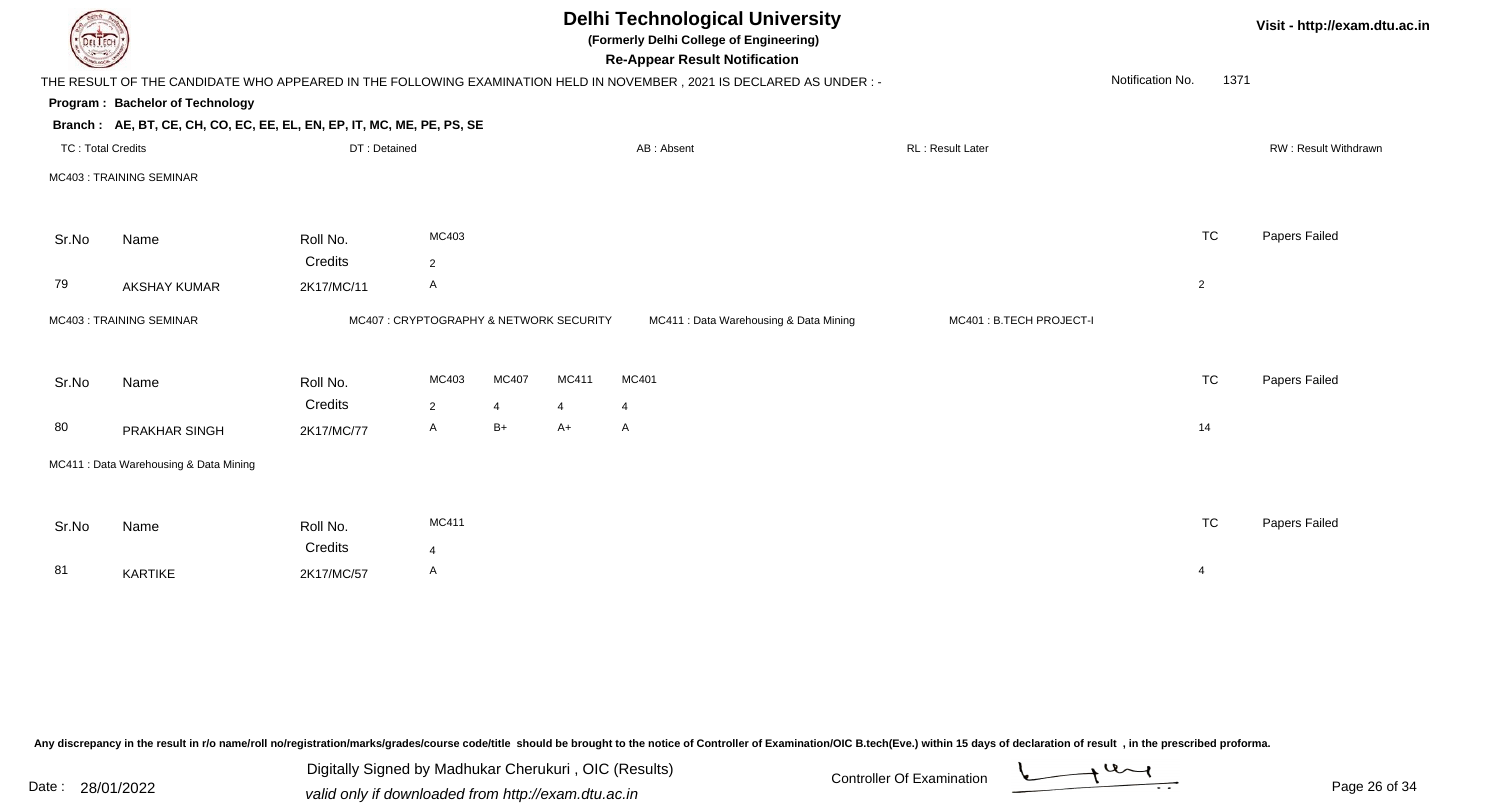| DEL ECH                  |                                                                        |              |                          |                 | <b>Delhi Technological University</b><br>(Formerly Delhi College of Engineering)<br><b>Re-Appear Result Notification</b> |  |                  |                  |                | Visit - http://exam.dtu.ac.in |
|--------------------------|------------------------------------------------------------------------|--------------|--------------------------|-----------------|--------------------------------------------------------------------------------------------------------------------------|--|------------------|------------------|----------------|-------------------------------|
|                          |                                                                        |              |                          |                 | THE RESULT OF THE CANDIDATE WHO APPEARED IN THE FOLLOWING EXAMINATION HELD IN NOVEMBER, 2021 IS DECLARED AS UNDER :-     |  |                  | Notification No. | 1371           |                               |
|                          | Program: Bachelor of Technology                                        |              |                          |                 |                                                                                                                          |  |                  |                  |                |                               |
|                          | Branch: AE, BT, CE, CH, CO, EC, EE, EL, EN, EP, IT, MC, ME, PE, PS, SE |              |                          |                 |                                                                                                                          |  |                  |                  |                |                               |
| <b>TC: Total Credits</b> |                                                                        | DT: Detained |                          |                 | AB: Absent                                                                                                               |  | RL: Result Later |                  |                | RW: Result Withdrawn          |
|                          | MOOC301: MOOC COURSE 301                                               |              | MOOC303: MOOC COURSE 303 |                 |                                                                                                                          |  |                  |                  |                |                               |
| Sr.No                    | Name                                                                   | Roll No.     |                          | MOOC301 MOOC303 |                                                                                                                          |  |                  |                  | <b>TC</b>      | Papers Failed                 |
|                          |                                                                        | Credits      | 2                        | $\overline{2}$  |                                                                                                                          |  |                  |                  |                |                               |
| 82                       | SHIVAM GUPTA                                                           | 2K18/MC/107  | F                        | F               |                                                                                                                          |  |                  |                  | $\mathbf 0$    | MOOC301MOOC303,               |
| FEC40: GERMAN            |                                                                        |              |                          |                 |                                                                                                                          |  |                  |                  |                |                               |
| Sr.No                    | Name                                                                   | Roll No.     | FEC40                    |                 |                                                                                                                          |  |                  |                  | <b>TC</b>      | Papers Failed                 |
|                          |                                                                        | Credits      | $\overline{2}$           |                 |                                                                                                                          |  |                  |                  |                |                               |
| 83                       | <b>HARSH RAJ</b>                                                       | 2K18/ME/090  | F                        |                 |                                                                                                                          |  |                  | $\overline{0}$   |                | FEC40                         |
|                          | ME305 : DESIGN OF MACHINE ELEMENTS                                     |              |                          |                 |                                                                                                                          |  |                  |                  |                |                               |
| Sr.No                    | Name                                                                   | Roll No.     | ME305                    |                 |                                                                                                                          |  |                  |                  | <b>TC</b>      | Papers Failed                 |
|                          |                                                                        | Credits      | $\overline{4}$           |                 |                                                                                                                          |  |                  |                  |                |                               |
| 84                       | <b>KABIR MANDIA</b>                                                    | 2K17/ME/114  | F.                       |                 |                                                                                                                          |  |                  |                  | $\overline{0}$ | ME305                         |
| 85                       | MD SHAHNAWAZ HUSSAIN                                                   | 2K17/ME/138  | F                        |                 |                                                                                                                          |  |                  | $\mathbf 0$      |                | ME305                         |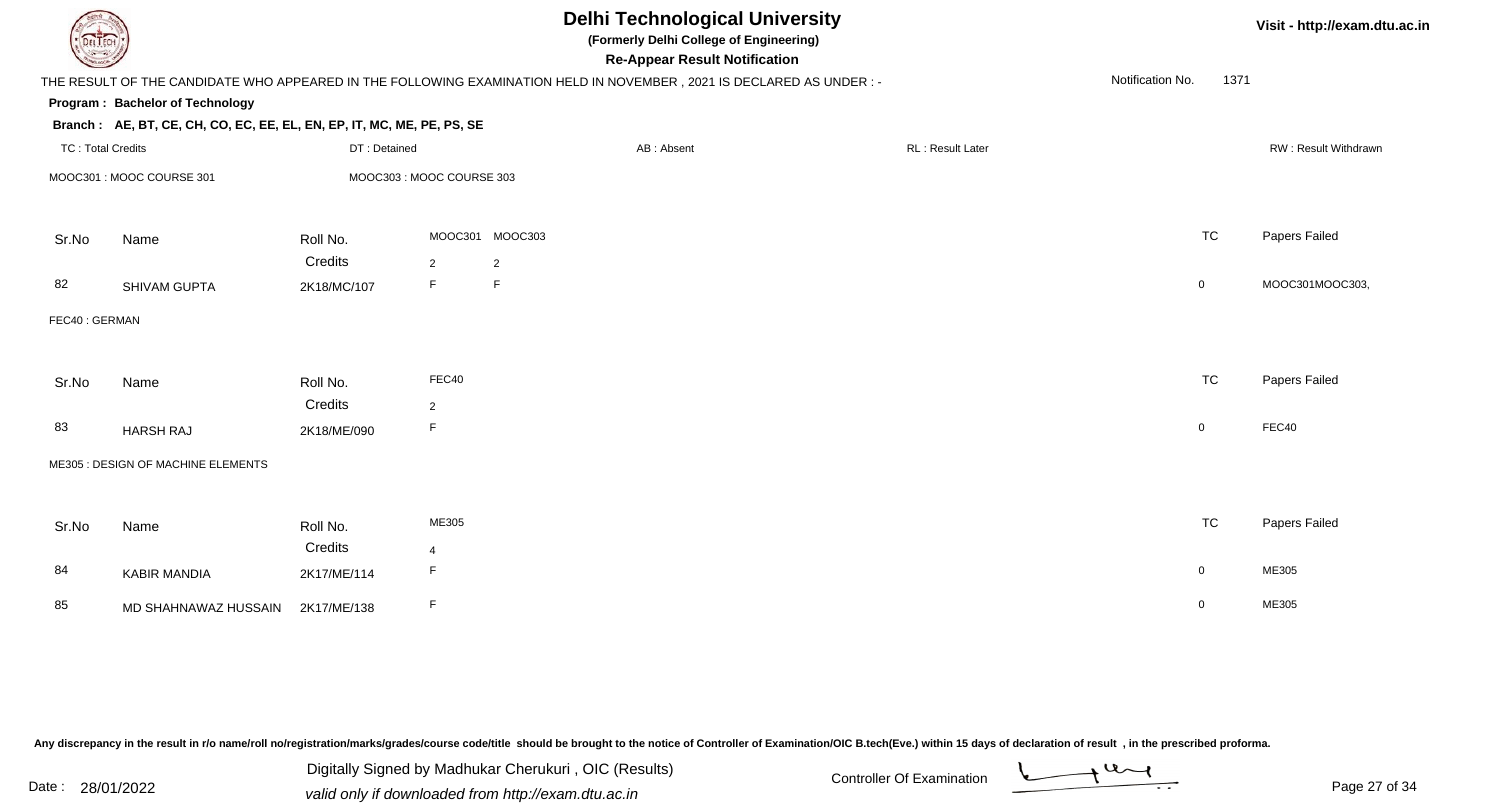| DEL ECH                  |                                                                                                                      |                      |                |                                 |                | <b>Delhi Technological University</b><br>(Formerly Delhi College of Engineering)<br><b>Re-Appear Result Notification</b> |  |                         |                  |                | Visit - http://exam.dtu.ac.in |  |
|--------------------------|----------------------------------------------------------------------------------------------------------------------|----------------------|----------------|---------------------------------|----------------|--------------------------------------------------------------------------------------------------------------------------|--|-------------------------|------------------|----------------|-------------------------------|--|
|                          | THE RESULT OF THE CANDIDATE WHO APPEARED IN THE FOLLOWING EXAMINATION HELD IN NOVEMBER, 2021 IS DECLARED AS UNDER :- |                      |                |                                 |                |                                                                                                                          |  |                         | Notification No. | 1371           |                               |  |
|                          | Program: Bachelor of Technology                                                                                      |                      |                |                                 |                |                                                                                                                          |  |                         |                  |                |                               |  |
|                          | Branch: AE, BT, CE, CH, CO, EC, EE, EL, EN, EP, IT, MC, ME, PE, PS, SE                                               |                      |                |                                 |                |                                                                                                                          |  |                         |                  |                |                               |  |
| <b>TC: Total Credits</b> |                                                                                                                      | DT: Detained         |                |                                 |                | AB: Absent                                                                                                               |  | <b>RL: Result Later</b> |                  |                | <b>RW: Result Withdrawn</b>   |  |
|                          | ME409 : MECHATRONICS & CONTROL                                                                                       | ME411 : I.C. ENGINES |                | ME435 : OPTIMIZATION TECHNIQUES |                |                                                                                                                          |  |                         |                  |                |                               |  |
| Sr.No                    | Name                                                                                                                 | Roll No.             | ME409          | ME411                           | ME435          |                                                                                                                          |  |                         |                  | <b>TC</b>      | Papers Failed                 |  |
|                          |                                                                                                                      | Credits              | 4              | $\overline{4}$                  | $\overline{4}$ |                                                                                                                          |  |                         |                  |                |                               |  |
| 86                       | <b>KABIR MANDIA</b>                                                                                                  | 2K17/ME/114          | $\mathsf{A}$   | A+                              |                |                                                                                                                          |  |                         |                  | $\,$ 8 $\,$    |                               |  |
|                          | MG301 : Fundamentals of Management                                                                                   |                      |                |                                 |                |                                                                                                                          |  |                         |                  |                |                               |  |
| Sr.No                    | Name                                                                                                                 | Roll No.             | MG301          |                                 |                |                                                                                                                          |  |                         |                  | <b>TC</b>      | Papers Failed                 |  |
|                          |                                                                                                                      | Credits              | $\mathbf{3}$   |                                 |                |                                                                                                                          |  |                         |                  |                |                               |  |
| 87                       | <b>HARSH RAJ</b>                                                                                                     | 2K18/ME/090          | F              |                                 |                |                                                                                                                          |  |                         |                  | $\mathbf 0$    | MG301                         |  |
|                          | PE251 : ENGINEERING MATERIALS & METALLURGY                                                                           |                      |                |                                 |                |                                                                                                                          |  |                         |                  |                |                               |  |
|                          |                                                                                                                      |                      |                |                                 |                |                                                                                                                          |  |                         |                  |                |                               |  |
| Sr.No                    | Name                                                                                                                 | Roll No.             | PE251          |                                 |                |                                                                                                                          |  |                         |                  | <b>TC</b>      | Papers Failed                 |  |
|                          |                                                                                                                      | Credits              | $\overline{4}$ |                                 |                |                                                                                                                          |  |                         |                  |                |                               |  |
| 88                       | <b>KABIR MANDIA</b>                                                                                                  | 2K17/ME/114          | $B+$           |                                 |                |                                                                                                                          |  |                         |                  | $\overline{4}$ |                               |  |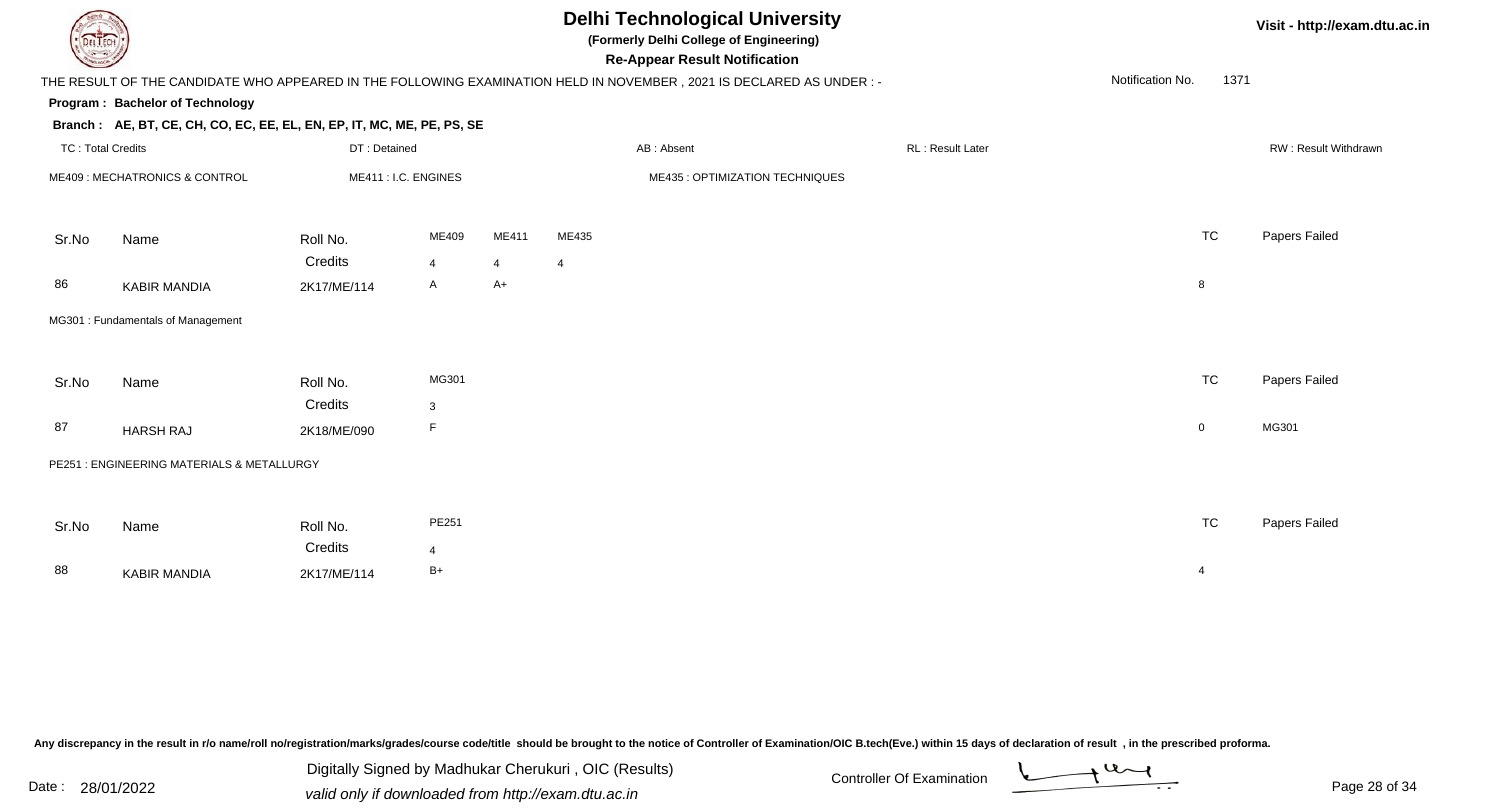| DEL TECH                 |                                                                        |              |                          | <b>Delhi Technological University</b><br>(Formerly Delhi College of Engineering)<br><b>Re-Appear Result Notification</b> |                          | Visit - http://exam.dtu.ac.in |  |
|--------------------------|------------------------------------------------------------------------|--------------|--------------------------|--------------------------------------------------------------------------------------------------------------------------|--------------------------|-------------------------------|--|
|                          |                                                                        |              |                          | THE RESULT OF THE CANDIDATE WHO APPEARED IN THE FOLLOWING EXAMINATION HELD IN NOVEMBER, 2021 IS DECLARED AS UNDER :-     | Notification No.<br>1371 |                               |  |
|                          | Program: Bachelor of Technology                                        |              |                          |                                                                                                                          |                          |                               |  |
|                          | Branch: AE, BT, CE, CH, CO, EC, EE, EL, EN, EP, IT, MC, ME, PE, PS, SE |              |                          |                                                                                                                          |                          |                               |  |
| <b>TC: Total Credits</b> |                                                                        | DT: Detained |                          | RL: Result Later<br>AB: Absent                                                                                           |                          | RW: Result Withdrawn          |  |
|                          | AE205 : MANUFACTURING MACHINES                                         |              |                          |                                                                                                                          |                          |                               |  |
| Sr.No                    | Name                                                                   | Roll No.     | AE205                    |                                                                                                                          | <b>TC</b>                | Papers Failed                 |  |
|                          |                                                                        | Credits      | $\overline{4}$           |                                                                                                                          |                          |                               |  |
| 89                       | DEVANSH AGARWAL                                                        | 2K18/AE/021  | C                        |                                                                                                                          | $\overline{4}$           |                               |  |
|                          | MOOC301: MOOC COURSE 301                                               |              | MOOC303: MOOC COURSE 303 |                                                                                                                          |                          |                               |  |
| Sr.No                    | Name                                                                   | Roll No.     |                          | MOOC301 MOOC303                                                                                                          | <b>TC</b>                | Papers Failed                 |  |
|                          |                                                                        | Credits      | $\overline{2}$           | $\overline{2}$                                                                                                           |                          |                               |  |
| 90                       | <b>KUNAL GOYAL</b>                                                     | 2K17/PS/31   | $\circ$                  | $A+$                                                                                                                     | $\overline{4}$           |                               |  |
|                          | MOOC303: MOOC COURSE 303                                               |              | MOOC301: MOOC COURSE 301 |                                                                                                                          |                          |                               |  |
| Sr.No                    | Name                                                                   | Roll No.     |                          | MOOC303 MOOC301                                                                                                          | <b>TC</b>                | Papers Failed                 |  |
|                          |                                                                        | Credits      | $\overline{2}$           | $\overline{2}$                                                                                                           |                          |                               |  |
| 91                       | <b>ALOK KUMAR SINGH</b>                                                | 2K19/PS/510  | $A+$                     | A+                                                                                                                       | 4                        |                               |  |
|                          |                                                                        |              |                          |                                                                                                                          |                          |                               |  |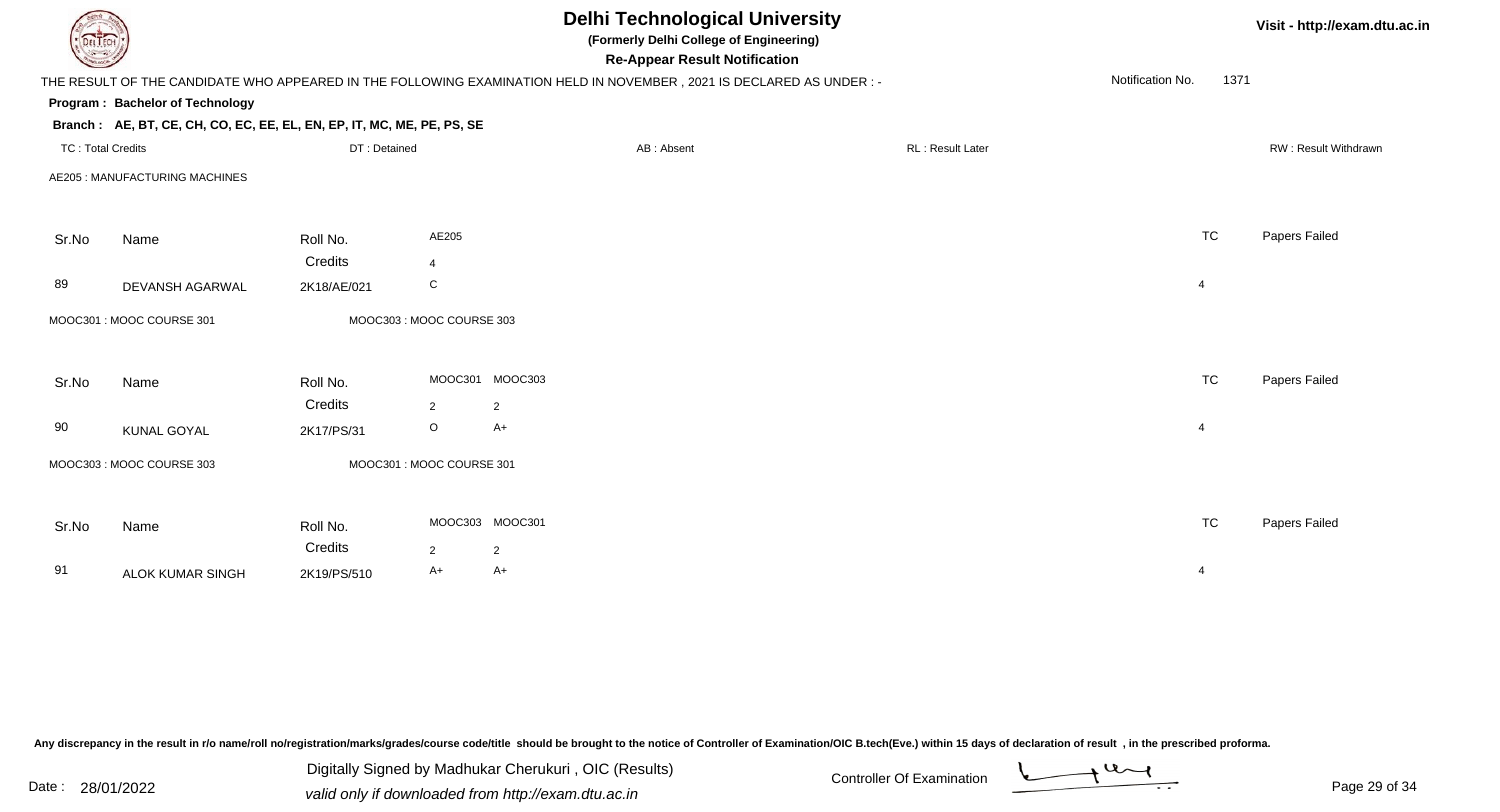|                          |                                                                        |              |                | <b>Delhi Technological University</b><br>(Formerly Delhi College of Engineering)<br><b>Re-Appear Result Notification</b> |                  |                  |                      |  |  |
|--------------------------|------------------------------------------------------------------------|--------------|----------------|--------------------------------------------------------------------------------------------------------------------------|------------------|------------------|----------------------|--|--|
|                          |                                                                        |              |                | THE RESULT OF THE CANDIDATE WHO APPEARED IN THE FOLLOWING EXAMINATION HELD IN NOVEMBER, 2021 IS DECLARED AS UNDER :-     |                  | Notification No. | 1371                 |  |  |
|                          | Program: Bachelor of Technology                                        |              |                |                                                                                                                          |                  |                  |                      |  |  |
|                          | Branch: AE, BT, CE, CH, CO, EC, EE, EL, EN, EP, IT, MC, ME, PE, PS, SE |              |                |                                                                                                                          |                  |                  |                      |  |  |
| <b>TC: Total Credits</b> |                                                                        | DT: Detained |                | AB: Absent                                                                                                               | RL: Result Later |                  | RW: Result Withdrawn |  |  |
|                          | MOOC403*: MOOC403                                                      |              |                |                                                                                                                          |                  |                  |                      |  |  |
| Sr.No                    | Name                                                                   | Roll No.     | MOOC403*       |                                                                                                                          |                  | <b>TC</b>        | Papers Failed        |  |  |
|                          |                                                                        | Credits      | 2              |                                                                                                                          |                  |                  |                      |  |  |
| 92                       | <b>VAIBHAV TOMAR</b>                                                   | 2K17/PS/48   | F.             |                                                                                                                          |                  | $\mathbf 0$      | MOOC403*             |  |  |
|                          | AE317 : POWER UNITS AND TRANSMISSION                                   |              |                |                                                                                                                          |                  |                  |                      |  |  |
| Sr.No                    | Name                                                                   | Roll No.     | AE317          |                                                                                                                          |                  | <b>TC</b>        | Papers Failed        |  |  |
|                          |                                                                        | Credits      | $\overline{4}$ |                                                                                                                          |                  |                  |                      |  |  |
| 93                       | ABHIMANYU VERMA                                                        | 2K17/PE/02   | $A+$           |                                                                                                                          |                  | $\overline{4}$   |                      |  |  |
|                          | EN305 : SOIL POLLUTION AND REMEDIATION                                 |              |                |                                                                                                                          |                  |                  |                      |  |  |
| Sr.No                    | Name                                                                   | Roll No.     | EN305          |                                                                                                                          |                  | <b>TC</b>        | Papers Failed        |  |  |
|                          |                                                                        | Credits      | 4              |                                                                                                                          |                  |                  |                      |  |  |
| 94                       | CHAHAT GOYAL                                                           | 2K17/PE/19   | $B+$           |                                                                                                                          |                  | 4                |                      |  |  |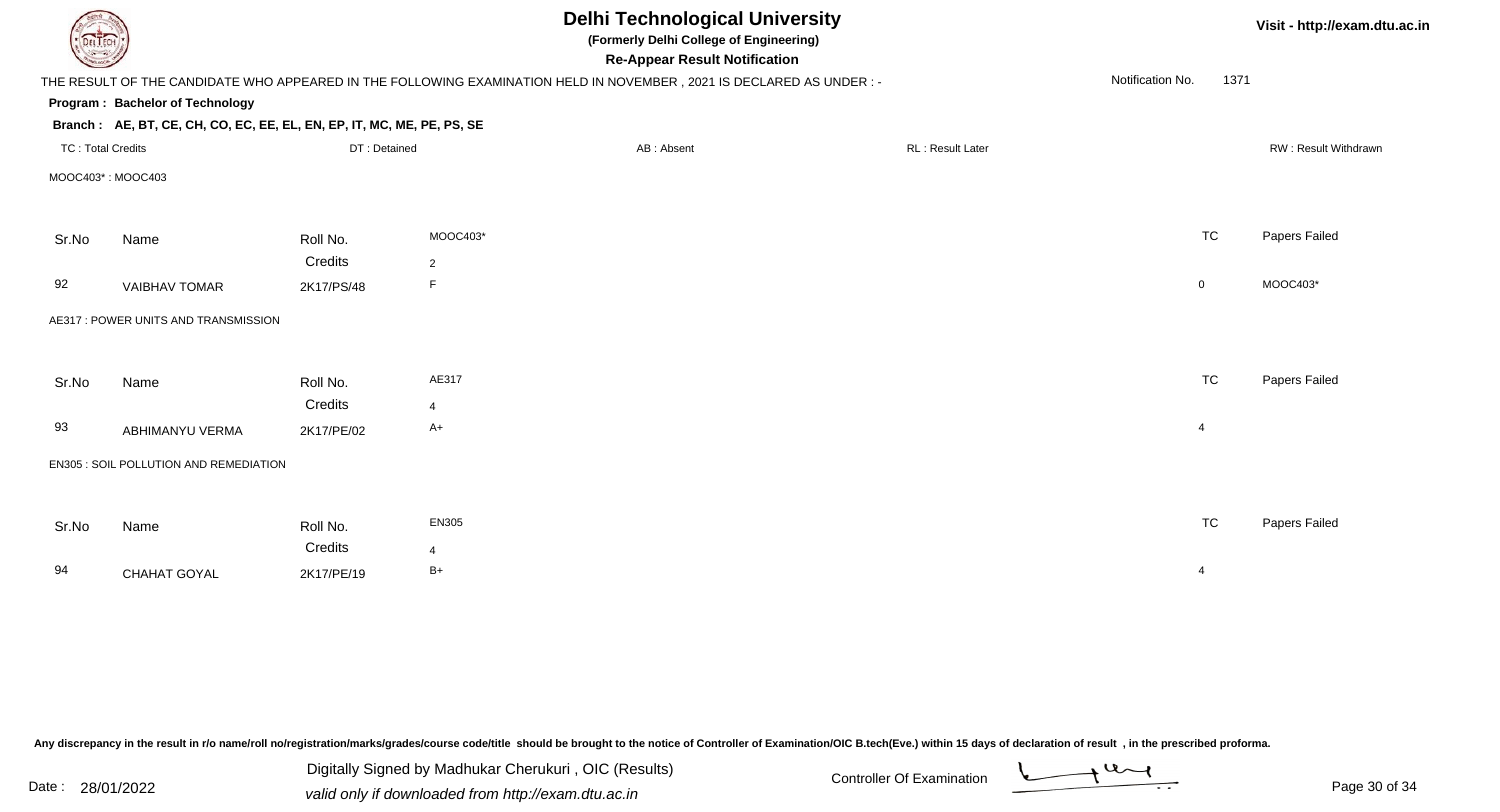|                          |                                                                        |                     |                |                                                                                                                      | <b>Delhi Technological University</b><br>(Formerly Delhi College of Engineering)<br><b>Re-Appear Result Notification</b> |                  |      |                      |  |
|--------------------------|------------------------------------------------------------------------|---------------------|----------------|----------------------------------------------------------------------------------------------------------------------|--------------------------------------------------------------------------------------------------------------------------|------------------|------|----------------------|--|
|                          |                                                                        |                     |                | THE RESULT OF THE CANDIDATE WHO APPEARED IN THE FOLLOWING EXAMINATION HELD IN NOVEMBER, 2021 IS DECLARED AS UNDER :- |                                                                                                                          | Notification No. | 1371 |                      |  |
|                          | Program: Bachelor of Technology                                        |                     |                |                                                                                                                      |                                                                                                                          |                  |      |                      |  |
|                          | Branch: AE, BT, CE, CH, CO, EC, EE, EL, EN, EP, IT, MC, ME, PE, PS, SE |                     |                |                                                                                                                      |                                                                                                                          |                  |      |                      |  |
| <b>TC: Total Credits</b> |                                                                        | DT: Detained        |                | AB: Absent                                                                                                           | RL: Result Later                                                                                                         |                  |      | RW: Result Withdrawn |  |
| FEC1: SPORTS - I         |                                                                        |                     |                |                                                                                                                      |                                                                                                                          |                  |      |                      |  |
|                          |                                                                        |                     |                |                                                                                                                      |                                                                                                                          |                  |      |                      |  |
| Sr.No                    | Name                                                                   | Roll No.            | FEC1           |                                                                                                                      |                                                                                                                          | TC               |      | Papers Failed        |  |
|                          |                                                                        | Credits             | $\overline{2}$ |                                                                                                                      |                                                                                                                          |                  |      |                      |  |
| 95                       | YASHASVI MADAN                                                         | 2K18/PE/061         | A              |                                                                                                                      |                                                                                                                          | $\overline{2}$   |      |                      |  |
|                          | FEC46 : TECHNICAL COMMUNICATION                                        |                     |                |                                                                                                                      |                                                                                                                          |                  |      |                      |  |
|                          |                                                                        |                     |                |                                                                                                                      |                                                                                                                          |                  |      |                      |  |
| Sr.No                    | Name                                                                   | Roll No.            | FEC46          |                                                                                                                      |                                                                                                                          | <b>TC</b>        |      | Papers Failed        |  |
|                          |                                                                        | Credits             | $\overline{2}$ |                                                                                                                      |                                                                                                                          |                  |      |                      |  |
| 96                       | CHAHAT GOYAL                                                           | 2K17/PE/19          | $\mathsf O$    |                                                                                                                      |                                                                                                                          | $\overline{2}$   |      |                      |  |
|                          | ME261: KINEMATIC AND DYNAMIC OF MACHINES                               |                     |                | PE207 : ENGINEERING ANALYSIS AND<br>DESIGN(MODELING AND SIMULATION)                                                  |                                                                                                                          |                  |      |                      |  |
|                          |                                                                        |                     |                |                                                                                                                      |                                                                                                                          |                  |      |                      |  |
| Sr.No                    | Name                                                                   | Roll No.<br>Credits | ME261          | PE207                                                                                                                |                                                                                                                          | <b>TC</b>        |      | Papers Failed        |  |
|                          |                                                                        |                     | 4              | $\overline{4}$                                                                                                       |                                                                                                                          |                  |      |                      |  |
| 97                       | <b>HARKIRAT SINGH</b>                                                  | 2K18/PE/026         | F              | F                                                                                                                    |                                                                                                                          | $\overline{0}$   |      | ME261PE207,          |  |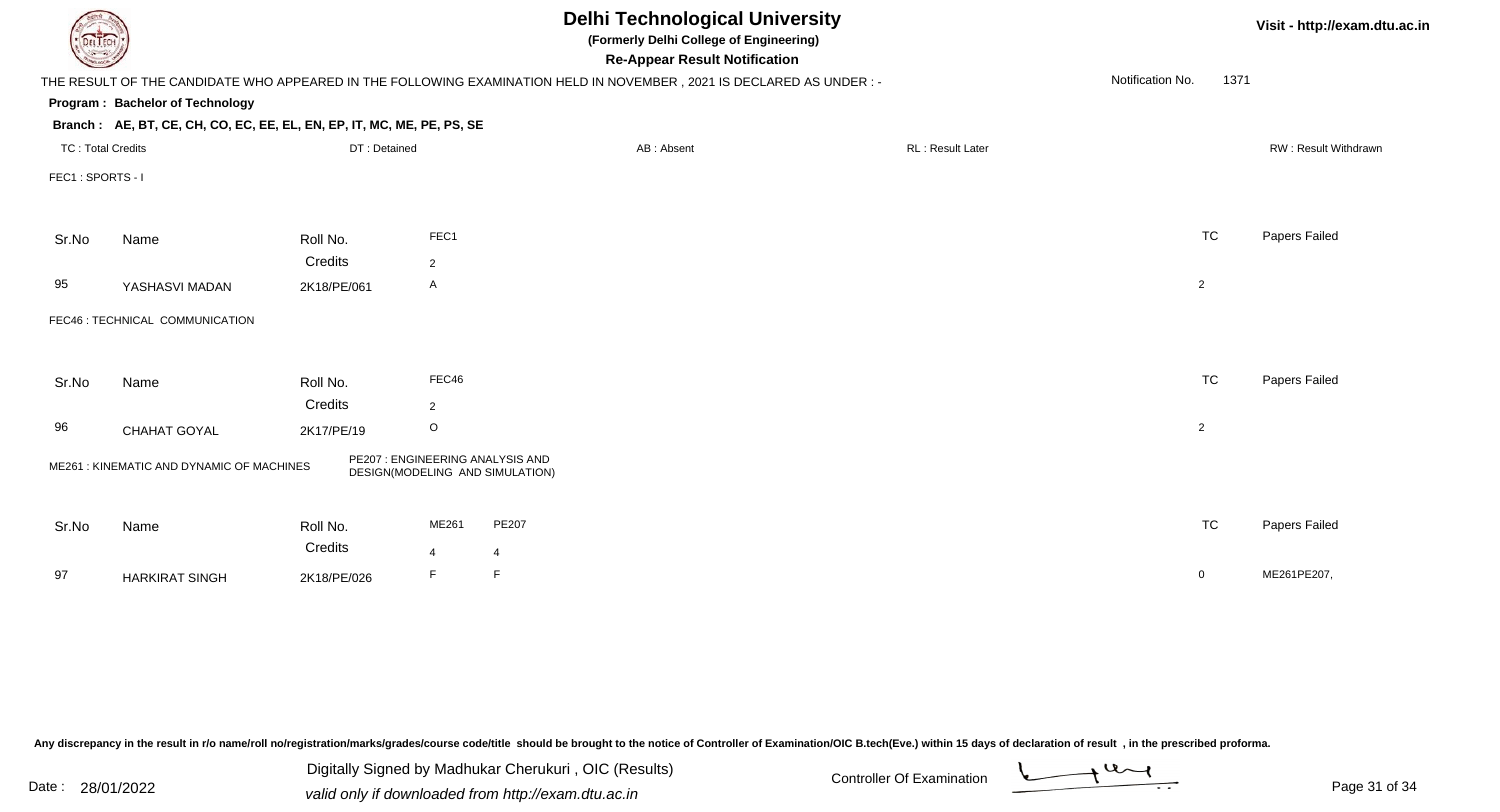|                          |                                                                                                                     |                                                             |                                |                |                |                                                                    | <b>Re-Appear Result Notification</b> | <b>Delhi Technological University</b><br>(Formerly Delhi College of Engineering) |                            |                  |                | Visit - http://exam.dtu.ac.in |
|--------------------------|---------------------------------------------------------------------------------------------------------------------|-------------------------------------------------------------|--------------------------------|----------------|----------------|--------------------------------------------------------------------|--------------------------------------|----------------------------------------------------------------------------------|----------------------------|------------------|----------------|-------------------------------|
|                          | THE RESULT OF THE CANDIDATE WHO APPEARED IN THE FOLLOWING EXAMINATION HELD IN NOVEMBER, 2021 IS DECLARED AS UNDER:- |                                                             |                                |                |                |                                                                    |                                      |                                                                                  |                            | Notification No. | 1371           |                               |
|                          | Program: Bachelor of Technology                                                                                     |                                                             |                                |                |                |                                                                    |                                      |                                                                                  |                            |                  |                |                               |
|                          | Branch: AE, BT, CE, CH, CO, EC, EE, EL, EN, EP, IT, MC, ME, PE, PS, SE                                              |                                                             |                                |                |                |                                                                    |                                      |                                                                                  |                            |                  |                |                               |
| <b>TC: Total Credits</b> |                                                                                                                     | DT: Detained                                                |                                |                |                | AB: Absent                                                         |                                      |                                                                                  | <b>RL: Result Later</b>    |                  |                | RW: Result Withdrawn          |
|                          | PE203: THERMAL ENGINEERING-I                                                                                        |                                                             | PE205 : MANUFACTURING MACHINES |                |                | PE207: ENGINEERING ANALYSIS AND<br>DESIGN(MODELING AND SIMULATION) |                                      |                                                                                  |                            |                  |                |                               |
| Sr.No                    | Name                                                                                                                | Roll No.                                                    | PE203                          | PE205          | PE207          |                                                                    |                                      |                                                                                  |                            |                  | <b>TC</b>      | Papers Failed                 |
|                          |                                                                                                                     | Credits                                                     | $\overline{4}$                 | $\overline{4}$ | $\overline{4}$ |                                                                    |                                      |                                                                                  |                            |                  |                |                               |
| 98                       | <b>ARYAN KATARIA</b>                                                                                                | 2K17/PE/16                                                  | ${\bf C}$                      | F              | E              |                                                                    |                                      |                                                                                  |                            |                  | $\overline{4}$ | PE205, PE207,                 |
|                          | PE303 : PRODUCTION PLANNING & CONTROL<br>MOOC301 : MOOC COURSE 301                                                  | HU301 : TECHNICAL COMMUNICATION<br>MOOC303: MOOC COURSE 303 |                                |                |                |                                                                    | PE315: MECHATRONICS                  |                                                                                  | PE301 : CASTING TECHNOLOGY |                  |                |                               |
| Sr.No                    | Name                                                                                                                | Roll No.                                                    | PE303                          | HU301          | PE315          | PE301                                                              |                                      | MOOC301 MOOC303                                                                  |                            |                  | <b>TC</b>      | Papers Failed                 |
|                          |                                                                                                                     | Credits                                                     | $\overline{4}$                 | 2              | $\overline{4}$ | $\overline{4}$                                                     | $\overline{2}$                       | $\overline{2}$                                                                   |                            |                  |                | PE303PE315,                   |
| 99                       | <b>ARYAN KATARIA</b>                                                                                                | 2K17/PE/16                                                  | E                              |                | F              | F.                                                                 | F                                    | F                                                                                |                            |                  | $\mathbf{0}$   | PE301, MOOC301, MOOC303,      |
|                          | PE315 : MECHATRONICS                                                                                                |                                                             |                                |                |                |                                                                    |                                      |                                                                                  |                            |                  |                |                               |
| Sr.No                    | Name                                                                                                                | Roll No.                                                    | PE315                          |                |                |                                                                    |                                      |                                                                                  |                            |                  | <b>TC</b>      | Papers Failed                 |
| 100                      | <b>HARKIRAT SINGH</b>                                                                                               | Credits<br>2K18/PE/026                                      | $\overline{\mathbf{4}}$        |                |                |                                                                    |                                      |                                                                                  |                            |                  | $\mathbf{0}$   | PE315                         |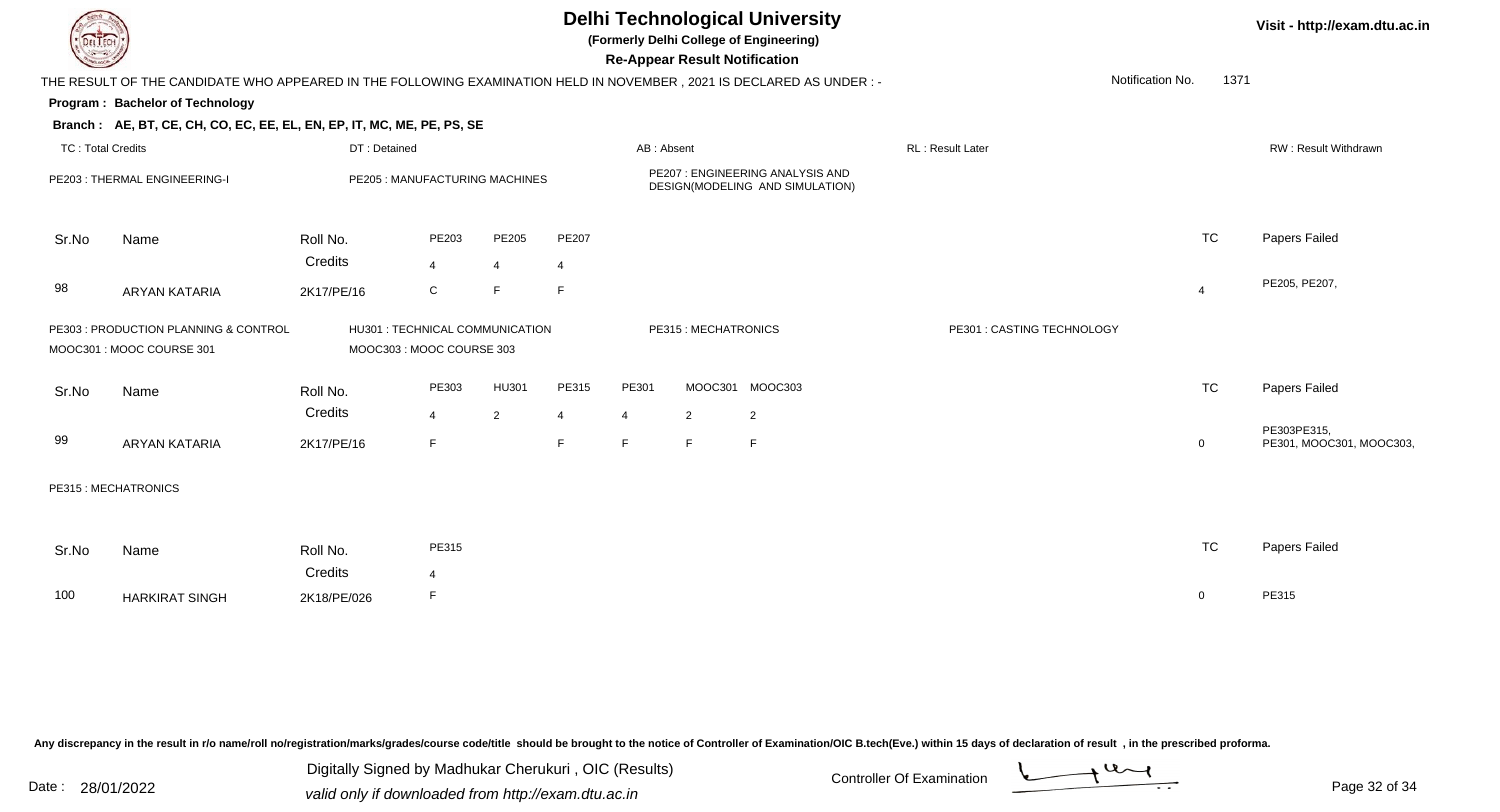|                          | <b>Delhi Technological University</b><br>Visit - http://exam.dtu.ac.in<br>(Formerly Delhi College of Engineering)<br>EL ECH<br><b>Re-Appear Result Notification</b> |                         |                     |                |                     |                                                                                                                     |                          |                  |      |                           |  |  |
|--------------------------|---------------------------------------------------------------------------------------------------------------------------------------------------------------------|-------------------------|---------------------|----------------|---------------------|---------------------------------------------------------------------------------------------------------------------|--------------------------|------------------|------|---------------------------|--|--|
|                          |                                                                                                                                                                     |                         |                     |                |                     | THE RESULT OF THE CANDIDATE WHO APPEARED IN THE FOLLOWING EXAMINATION HELD IN NOVEMBER, 2021 IS DECLARED AS UNDER:- |                          | Notification No. | 1371 |                           |  |  |
|                          | Program: Bachelor of Technology                                                                                                                                     |                         |                     |                |                     |                                                                                                                     |                          |                  |      |                           |  |  |
|                          | Branch: AE, BT, CE, CH, CO, EC, EE, EL, EN, EP, IT, MC, ME, PE, PS, SE                                                                                              |                         |                     |                |                     |                                                                                                                     |                          |                  |      |                           |  |  |
| <b>TC: Total Credits</b> |                                                                                                                                                                     | DT: Detained            |                     |                |                     | AB: Absent                                                                                                          | <b>RL: Result Later</b>  |                  |      | RW: Result Withdrawn      |  |  |
|                          | CO415 : WIRELESS AND MOBILE COMPUTING                                                                                                                               | SE401: B.TECH PROJECT-I |                     |                |                     |                                                                                                                     |                          |                  |      |                           |  |  |
| Sr.No                    | Name                                                                                                                                                                | Roll No.                | CO415               | SE401          |                     |                                                                                                                     |                          | <b>TC</b>        |      | Papers Failed             |  |  |
|                          |                                                                                                                                                                     | Credits                 | $\overline{4}$      | $\overline{4}$ |                     |                                                                                                                     |                          |                  |      |                           |  |  |
| 101                      | <b>NIKHIL SHARMA</b>                                                                                                                                                | 2K17/SE/71              | A                   | $\mathsf{A}$   |                     |                                                                                                                     |                          | 8                |      |                           |  |  |
|                          | EC261 : ANALOG ELECTRONICS                                                                                                                                          |                         |                     |                |                     |                                                                                                                     |                          |                  |      |                           |  |  |
| Sr.No                    | Name                                                                                                                                                                | Roll No.<br>Credits     | EC261<br>4          |                |                     |                                                                                                                     |                          | <b>TC</b>        |      | Papers Failed             |  |  |
| 102                      | ABHAY SINGH HYANKI                                                                                                                                                  | 2K17/SE/05              | В                   |                |                     |                                                                                                                     |                          | $\overline{4}$   |      |                           |  |  |
|                          | SE301 : OBJECT ORIENTED SOFTWARE ENGINEERING  EC357 : DIGITAL IMAGE PROCESSING                                                                                      |                         |                     |                |                     | MOOC301: MOOC COURSE 301                                                                                            | MOOC303: MOOC COURSE 303 |                  |      |                           |  |  |
| Sr.No                    | Name                                                                                                                                                                | Roll No.                | SE301               | EC357          |                     | MOOC301 MOOC303                                                                                                     |                          | <b>TC</b>        |      | Papers Failed             |  |  |
| 103                      | <b>GOURAV</b>                                                                                                                                                       | Credits<br>2K18/SE/062  | $\overline{4}$<br>F | $\mathbf{3}$   | $\overline{2}$<br>F | 2                                                                                                                   |                          | $\mathbf 0$      |      | SE301MOOC301,<br>MOOC303, |  |  |